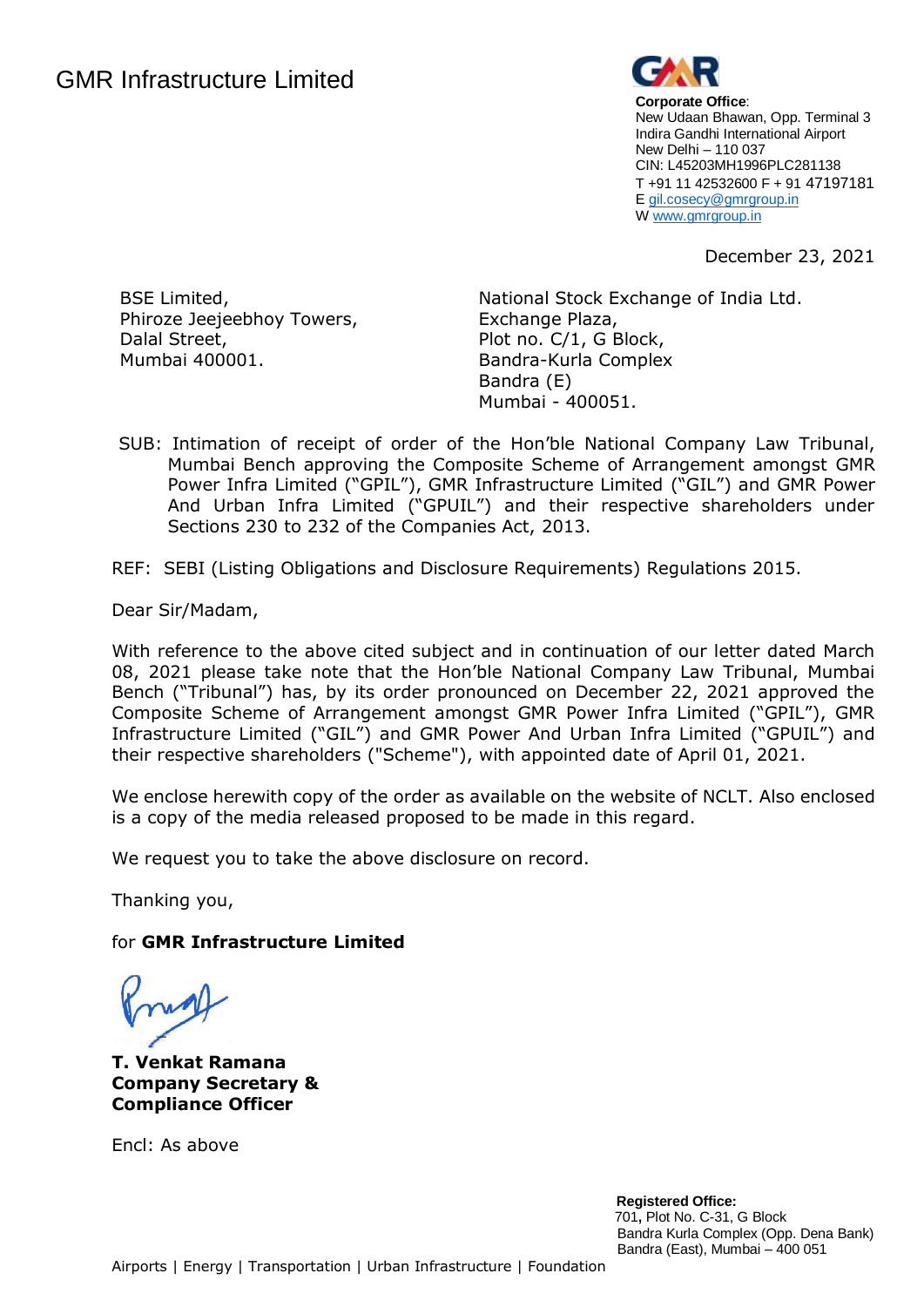C.P.(CAA) No. 152/MB/2021

Connected with C.A. (CAA) No. 109/MB/2021

*In the matter of The Companies Act, 2013;*

*AND*

*In the matter of Petition under Sections 230 - 232 and other relevant provisions of the Companies Act, 2013; AND*

*In the matter of Composite Scheme of Amalgamation and Arrangement amongst GMR Power Infra Limited ("Amalgamating Company")*

*and GMR Infrastructure Limited ("Amalgamated Company"/ "Demerged Company")*

> *and GMR Power and Urban Infra Limited ("Resulting Company")*

*and their respective shareholders.*

**GMR Power Infra Limited**  CIN: U40102MH2011PLC291663

…Petitioner Company 1/ Amalgamating Company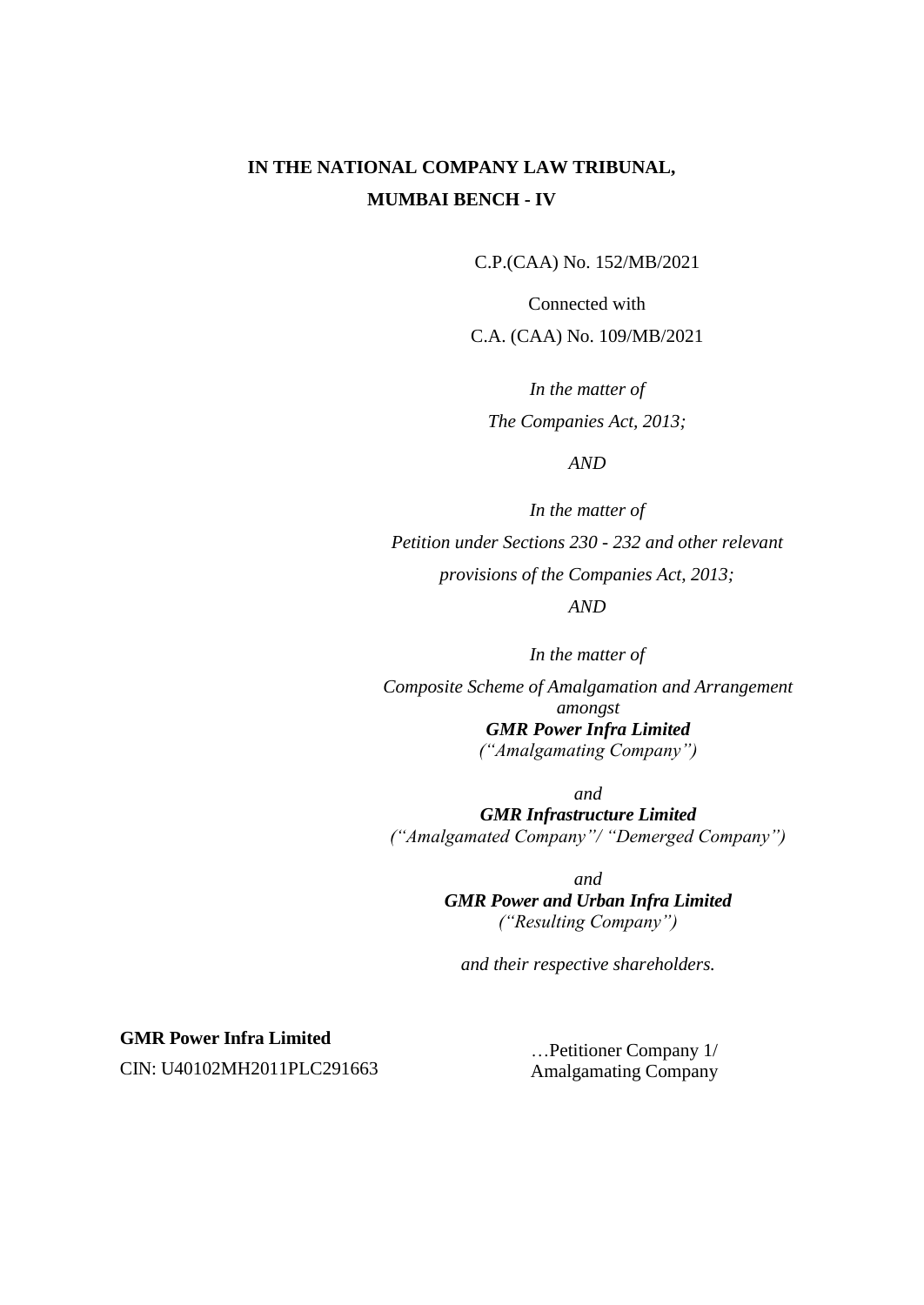CP(CAA) 152/MB-IV/2021 IN CA(CAA) 109/MB-IV/2021

**GMR Infrastructure Limited**  CIN: L45203MH1996PLC281138

**GMR Power and Urban Infra Limited**  CIN: U45400MH2019PLC325541

…Petitioner Company 2/ Amalgamated Company/ Demerged Company

…Petitioner Company 3/ Resulting Company

IA-34/2021 in CP(CAA)152/MB-IV/2021

**IDFC First Bank** …. Applicant/Objector

*Coram:*

| Mr. Rajesh Sharma          | Mrs. Suchitra Kanuparthi  |
|----------------------------|---------------------------|
| Hon'ble Member (Technical) | Hon'ble Member (Judicial) |

Order pronounced on 22.12.2021

*Appearances (via videoconferencing):*

| For the Petitioner Companies:      | Mr. Janak Dwarkadas, Senior Advocate, Mr. Ashish<br>Kamat, Advocate, Mr. Anando Mukherjee, Advocate<br>with Mr. Tapan Deshpande, Advocate, Ms. Arushi<br>Poddar, Advocate-i/b. Cyril Amarchand Mangaldas. |  |
|------------------------------------|-----------------------------------------------------------------------------------------------------------------------------------------------------------------------------------------------------------|--|
| For objector                       | Mr. Sharan Jagtiani, Sr. Advocate a/w Ms. Mahi<br>Mehta, Advocate                                                                                                                                         |  |
| <b>For Regional Director (WR):</b> | Ms. Rupa Sutar, Deputy Director, Office of the<br>Regional Director, Mumbai                                                                                                                               |  |

## *ORDER*

## *Per: Suchitra Kanuparthi, Member (Judicial) and Rajesh Sharma, Member (Technical)*

1. The Court is convened through videoconference today.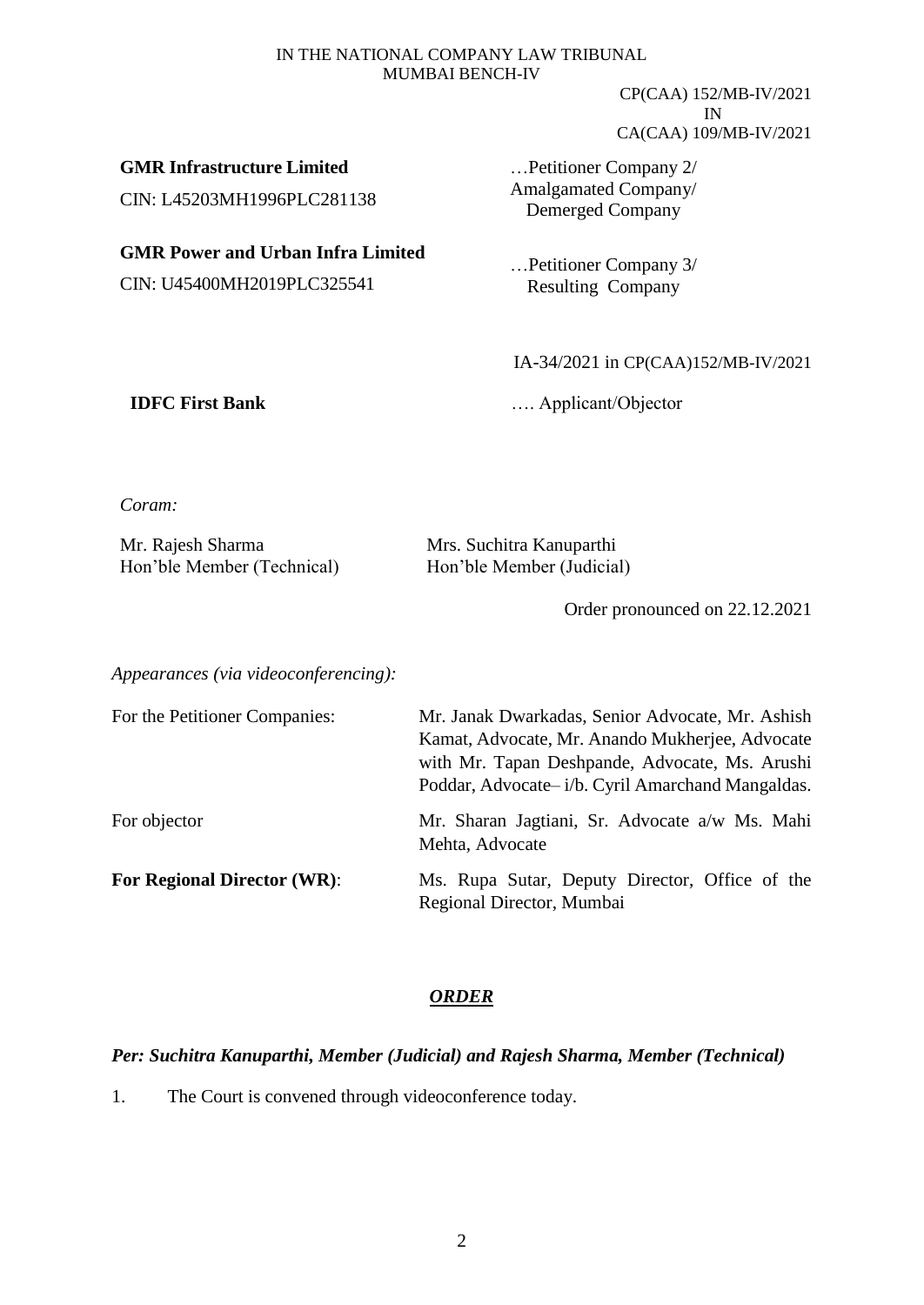- 2. Heard Learned Senior Advocate appearing for the Petitioner Companies and Officer of the Regional Director, Western Region, Mumbai. The Petitioner Companies have not received any objection in relation to the Company Petition, pursuant to public notice issued on  $18<sup>th</sup>$  November, 2021.
- 3. Learned Senior Advocate for the Petitioner Company states that the Petitioner Company has filed the present Company Scheme Petition, under Sections 230-232 of the Companies Act, 2013 (hereinafter referred to as, the "**Act**") and other relevant provisions of the Act, seeking sanction from this Tribunal to the Composite Scheme of Amalgamation and Arrangement amongst GMR Power Infra Limited (hereinafter referred to as **"Petitioner Company 1"** / **"Amalgamating Company"/ "GPIL"**), GMR Infrastructure Limited (hereinafter referred to as **"Petitioner Company 2"** / **"Amalgamated Company"/ "Demerged Company"/ "GIL**") and GMR Power and Urban Infra Limited (hereinafter referred to as **"Petitioner Company 3"** / **"Resulting Company"/ "GPUIL"**) (Petitioner Company 1, 2, and 3 above are hereinafter collectively referred to as **"Petitioner Companies"**) and their respective shareholders (hereinafter referred to as the "**Scheme**" or the "**Scheme of Arrangement**"). The Senior Advocate for the Petitioner Companies further states that the Petitioner Companies have their registered office in the State of Maharashtra and the subject matter of the Company Petition is within the jurisdiction of this Tribunal.
- 4. The Boards of Directors of Petitioner Company 1, Petitioner Company 2 and Petitioner Company 3 in their respective Board meetings, all held on  $27<sup>th</sup>$  August, 2020, have approved the Scheme. The resolutions of the Boards of Directors of the respective Petitioner, all dated 27<sup>th</sup> August, 2020, are annexed to the Company Petition.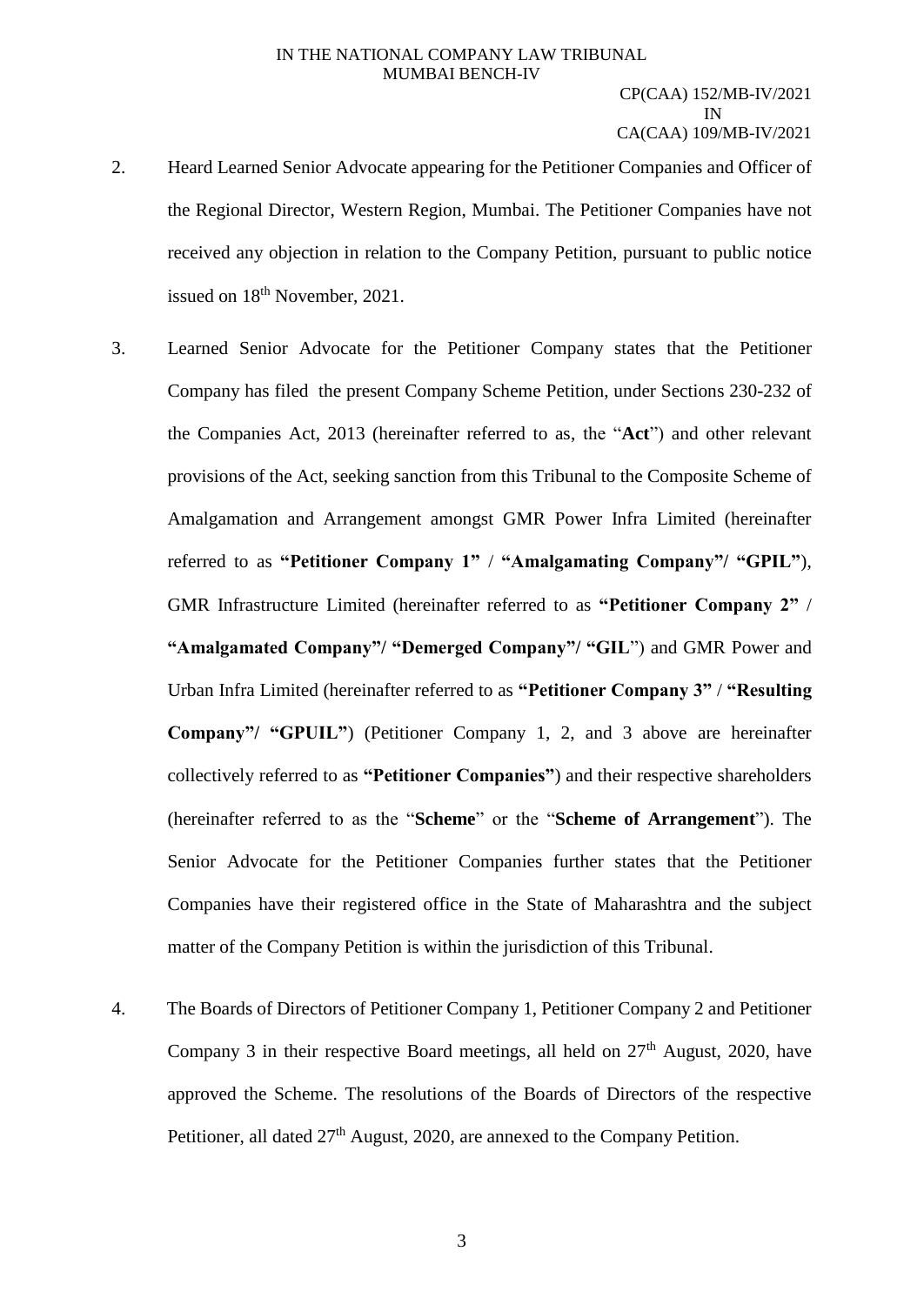5. Petitioner no.1 company is a public limited company incorporated on 25.02.2011 and primarily in engaged in the business of setting up, maintaining, operating all types of power plant etc. The Authorized, issued, subscribed and paid-up share capital of petitioner Company 1 as of  $30<sup>th</sup>$  June, 2021 is as under :

| <b>Particulars</b>                    | <b>Amount (INR)</b> |  |  |
|---------------------------------------|---------------------|--|--|
| <b>Authorized Capital</b>             |                     |  |  |
| 50,00,000 equity shares of Rs.10 each | 5,00,00,000         |  |  |
| Total                                 | 5,00,00,000         |  |  |
| Issued, Subscribed                    |                     |  |  |
| 16,99,660 equity shares of Rs.10 each | 1,69,96,600         |  |  |
| <b>Total</b>                          | 1,69,96,600         |  |  |

- 6. As on date of filing this Company Petition, the issued and paid-up capital of Petitioner Company 1 is held by Petitioner Company 2 and its nominees, GME Energy Projects (Mauritius) Limited ("GEPML") and GMR Generation Assets Limited ("GGAL") 49.98% of the issued share capital of Petitioner Company 1 is held by petitioner Company 2 and its nominees, 49.99% of the issued share capital of Petitioner Company 1 is held by GEPML and the remaining 0.03% of the issued share capital of petitioner Company 1 is held by GGAL. Both GEPML and GGAL are, directly or indirectly, subsidiaries of GIL. The equity shares of Petitioner No.1 is not listed on any stock exchange.
- 7. The Petitioner No.2 is a Public Limited Company incorporated on 10.05.1996 in the name of Varalakshmi Vasvi Power Projects Limited, However, the name was change to GMR Vasvi Infrastructure Limited and subsequently the name was again changed to GMR Infrastructure Limited and a fresh incorporation certificate was granted on 24.07.2000. The Petitioner No.2 company engaged in Infrastructure business and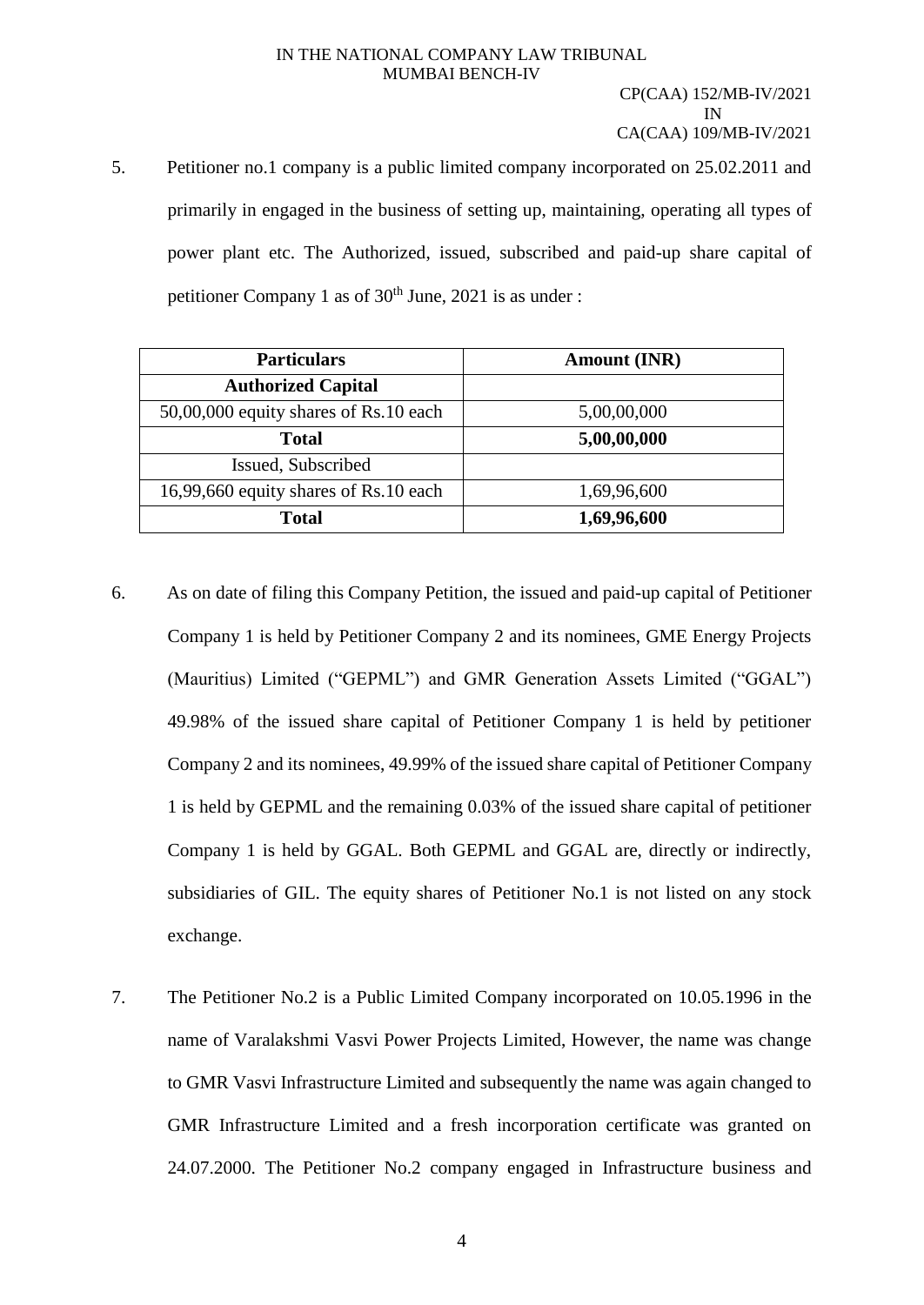#### CP(CAA) 152/MB-IV/2021 IN CA(CAA) 109/MB-IV/2021

primarily to undertakes of business of handling engineering, procurement and construction solutions and also operates in airports, energy, transportation and urban infrastructure business. The Authorised, issued, subscribed and paid-up share capital of the Petitioner Company 2 as on  $30<sup>th</sup>$  June, 2021 is as under:

| <b>Particulars</b>                   | <b>Amount (INR)</b> |
|--------------------------------------|---------------------|
| <b>Authorized Capital</b>            |                     |
| 1350,00,00,000 equity shares of Rs.1 | 1350,00,00,000      |
| each                                 |                     |
| 60,00,000 preference shares of       | 1950,00,00,000      |
| <b>Rs.1,000 each</b>                 |                     |
| <b>Total</b>                         |                     |
| 603,59,45,275 equity shares of Rs.1  | 603, 59, 45, 275    |
| each fully paid up                   |                     |
| <b>Total</b>                         | 603, 59, 45, 275    |

8. The Petition No.3 is Public Limited Company incorporated on 17.05.2019 and is engaged in the business of inter alia acquiring of interest, right, title, furnishing etc. The Authorised, issued, subscribed and paid-up share capital of petitioner Company 2 as at  $30<sup>th</sup>$  June, 2021 is as under:

| <b>Particulars</b>                        | <b>Amount (INR)</b> |  |
|-------------------------------------------|---------------------|--|
| <b>Authorized Capital</b>                 |                     |  |
| $5,00,00,000$ equity shares of Rs.10 each | 50,00,00,000        |  |
| <b>Total</b>                              | 50,00,00,000        |  |
| Issued, Subscribed and Paid-Up            |                     |  |
| 1,00,000 Equity share of Rs.10 each       | 10,00,000           |  |
| <b>Total</b>                              | 10,00,000           |  |

The entire issued and paid-up capital of Petitioner Company 3 as on date of filing this Application is held by Petitioner Company 2 and its nominee shareholders. The Equity shares of Petitioner Company 3 are not listed on any stock exchange.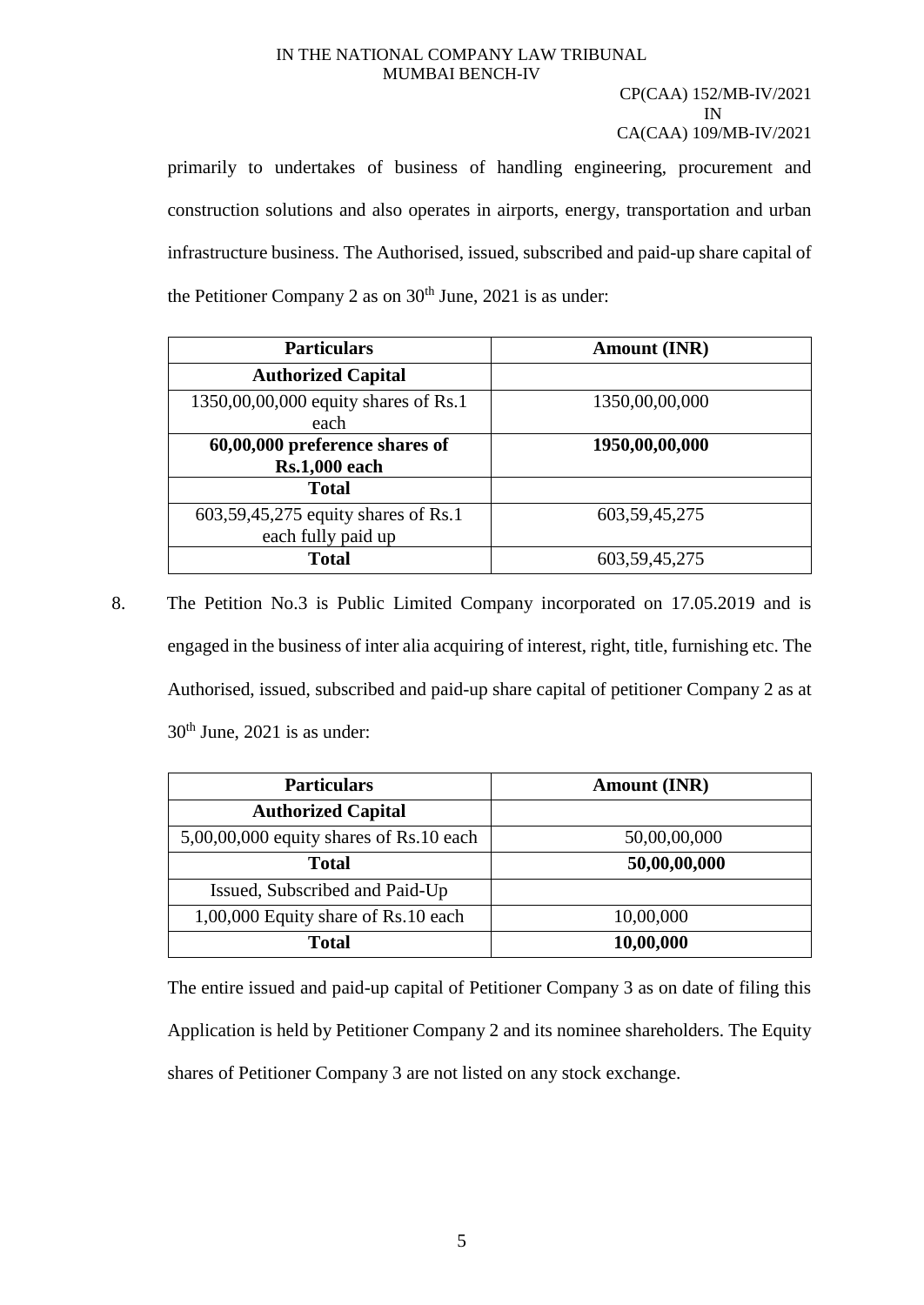- 9. The Learned Senior Advocate appearing on behalf of the Petitioner Companies states that the Petition has been filed in consonance with the order dated  $25<sup>th</sup>$  August, 2021 passed in the Company Application C.A.(CAA) No. 109/MB-IV/2021 by this Tribunal ("**CSA order**"), and also states that in paragraph 5 of the CSA order it is stated that the reduction in the securities premium reserve account of Petitioner Company 2 and the reduction in the share capital of Petitioner Company 3 shall be effected as an integral part of the Scheme in accordance with the provisions of Sections 230 to 232 of the Act and the orders of this Tribunal, sanctioning the Scheme. Further, as stated in Explanation to Section 230 of the Act, the provisions of Section 66 of the Act shall not apply to the aforesaid reduction effected in pursuance of the order of this Tribunal under Sections 230-232 of the Act.
- 10. The Learned Senior Advocate appearing on behalf of the Petitioner Companies further states that the Petitioner Companies have complied with all requirements as per the directions of this Tribunal and have filed necessary affidavits of compliance in this Tribunal. Moreover, the Petitioner Companies undertake to comply with all the statutory requirements, if any, as required under the Act and the Rules made thereunder. The said undertaking given by the Petitioner Companies, is accepted.
- 11. Learned Senior Advocate appearing on behalf of the Petitioner Companies states that the equity shares of Petitioner Company 2 are listed on the BSE Limited ("**BSE**") and the National Stock Exchange of India Limited ("NSE"). BSE by its letter dated 18<sup>th</sup> December, 2020 and NSE by its letter dated 21<sup>st</sup> December, 2020, have respectively given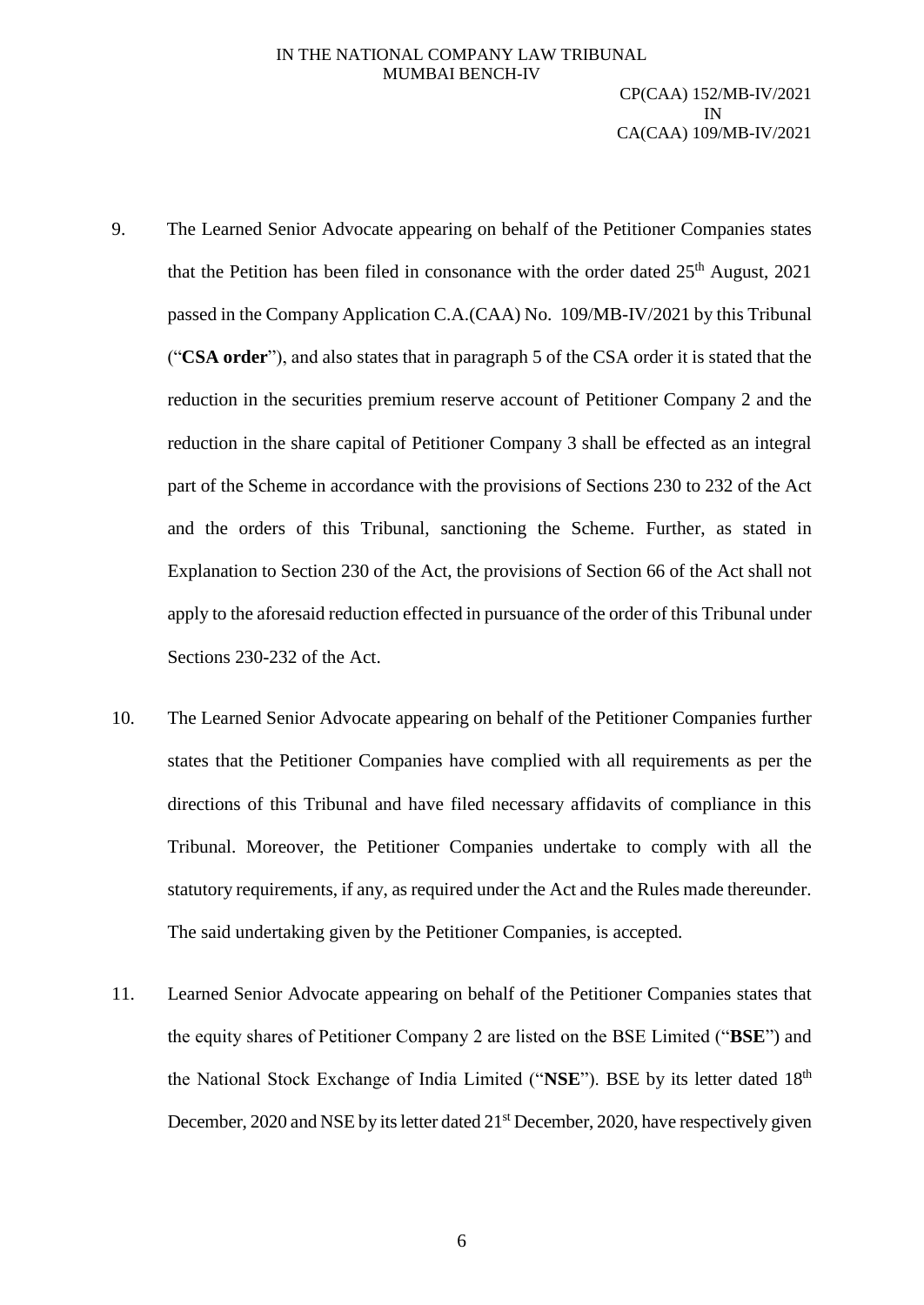## CP(CAA) 152/MB-IV/2021 IN CA(CAA) 109/MB-IV/2021

their "no adverse observation/no-objection" letters to Petitioner Company 2, to file the Scheme before this Hon'ble Tribunal.

- 12. The Scheme of Arrangement provides *inter alia* for:
	- (i) the amalgamation of the Amalgamating Company with the Amalgamated Company without winding up and the cancellation of the equity shares of the Amalgamating Company held by the Amalgamated Company, its nominees, GGAL and GEPML ("**Amalgamation**");
	- (ii) the transfer by way of a demerger of the Demerged Undertaking (*as defined in the Scheme*) of the Demerged Company to the Resulting Company, the cancellation of equity shares of the Resulting Company held by the Demerged Company (directly and/or through nominees) and the consequent issue of equity shares by the Resulting Company to the shareholders of the Demerged Company in accordance with the Share Entitlement Ratio (*as defined in the Scheme*) ("**Demerger**"); and
	- (iii) various other matters consequential or integrally connected therewith, including the re-organization of the share capital of the Resulting Company;

pursuant to Sections 230 – 232 and other applicable provisions of the Act, including Section 66 (to the extent applicable), in the manner provided for in this Scheme and in compliance with the provisions of the Income Tax Act, 1961, including Sections 2(1B) and 2(19AA) thereof.

13. The rationale and benefits of the Scheme are as follows: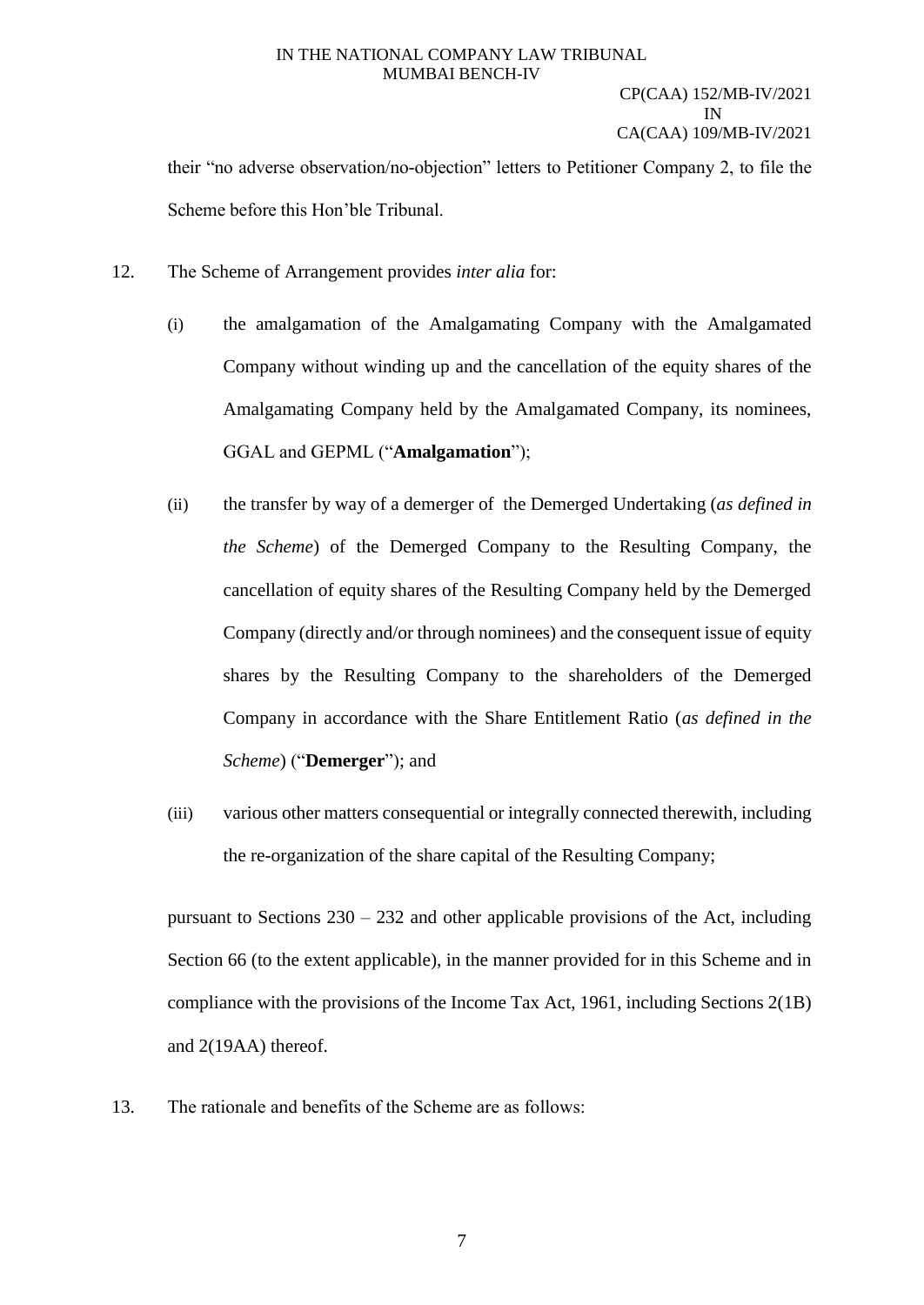- *a. Presently, GIL, directly and/or indirectly through subsidiaries and joint ventures, houses various infrastructure development and operations activities of the group across different verticals i.e., airports, EPC, energy, transportation and urban infrastructure. The Airport Business (as defined in the Scheme) has a distinct operating model from that of the Urban Infrastructure Business (as defined in the Scheme) and the EPC Business (as defined in the Scheme) of GIL, and each of these provide a strong growth opportunity in the foreseeable future. These businesses have, since their inception, attained a significant size and scale in their respective segments.*
- *b. As these businesses approach their next phase of growth, it would be strategically apt to segregate the Urban Infrastructure Business and EPC Business from the Airport Business, to enable them to move forward independently, with greater focus and specialization, building further on their respective capabilities and their strong brand presence.*
- *c. The Scheme would benefit these businesses on account of the potential synergies and incremental operational efficiencies from combining the similar and related businesses under GIL (in case of the Airport Business) and under GPUIL (in case of Urban Infrastructure Business and EPC Business) respectively, enabling these businesses to create further value and allowing investors to allocate their portfolio into separate entities, focused on the distinct business of airport (under GIL) and urban infrastructure and EPC (under GPUIL), which aims to unlock shareholder value.*
- *d. The reorganization would lead to a simplified organization structure assisting shareholders and investors to better understand and evaluate both businesses*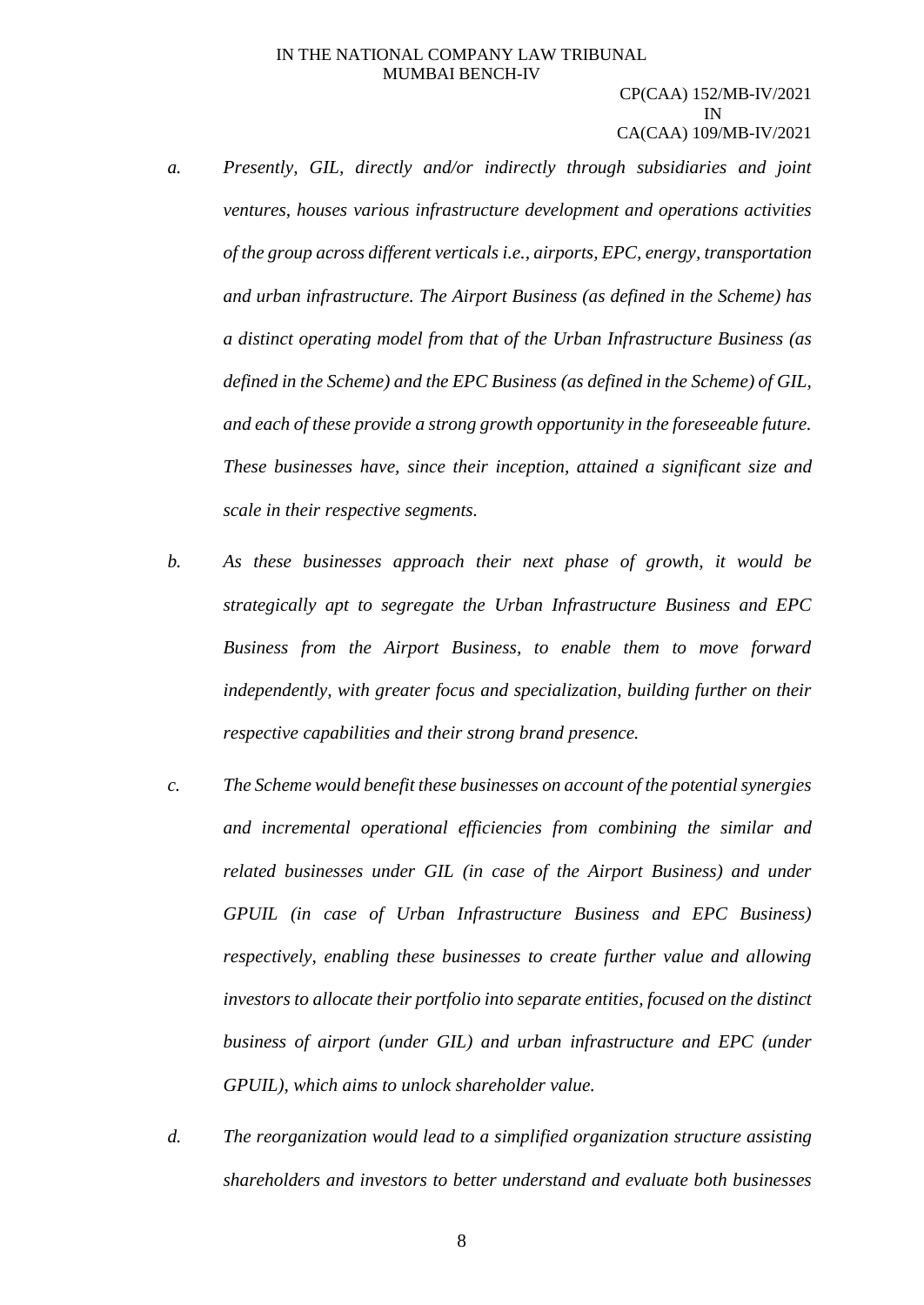#### CP(CAA) 152/MB-IV/2021 IN CA(CAA) 109/MB-IV/2021

*independently as investment options and potentially lead to a higher value illumination of each of these businesses including by way of attracting long term sectoral / thematic and marquee investors and sovereign wealth funds particularly in the airports, energy and transportation sectors.* 

- *e. Given that the infrastructure business has attained significant maturity, the Scheme will enable GIL and its shareholders to achieve its ultimate objective of segregation of the Airport Business from the remaining businesses and to achieve clear bifurcation of these businesses for unlocking the value of each vertical and pave way for focused growth with a view to create significant stakeholder value. It is expected that the combined Airport Business resulting out of such restructuring will have better prospects of growth and will enable management to vigorously pursue a focused growth strategy.*
- *f. The Scheme will also help to streamline the entire management structure and channelize resources to focus on the growing businesses. A lean management structure will also lead to focused administration and prospectively a reduction in costs for accounting, compliance, auditing, board meetings, secretarial procedures and administration, etc.*
- *g. The Scheme will allow an exhaustive review of the group holding structure and operations at all levels within the Company (as defined in the Scheme) with a view to reduce duplicity of costs and resources which can be more efficiently utilized elsewhere. This measure will also help in rationalising and optimising manpower costs which will lead to sustainable growth in future. The Scheme will facilitate an integrated approach to internal policies, including those*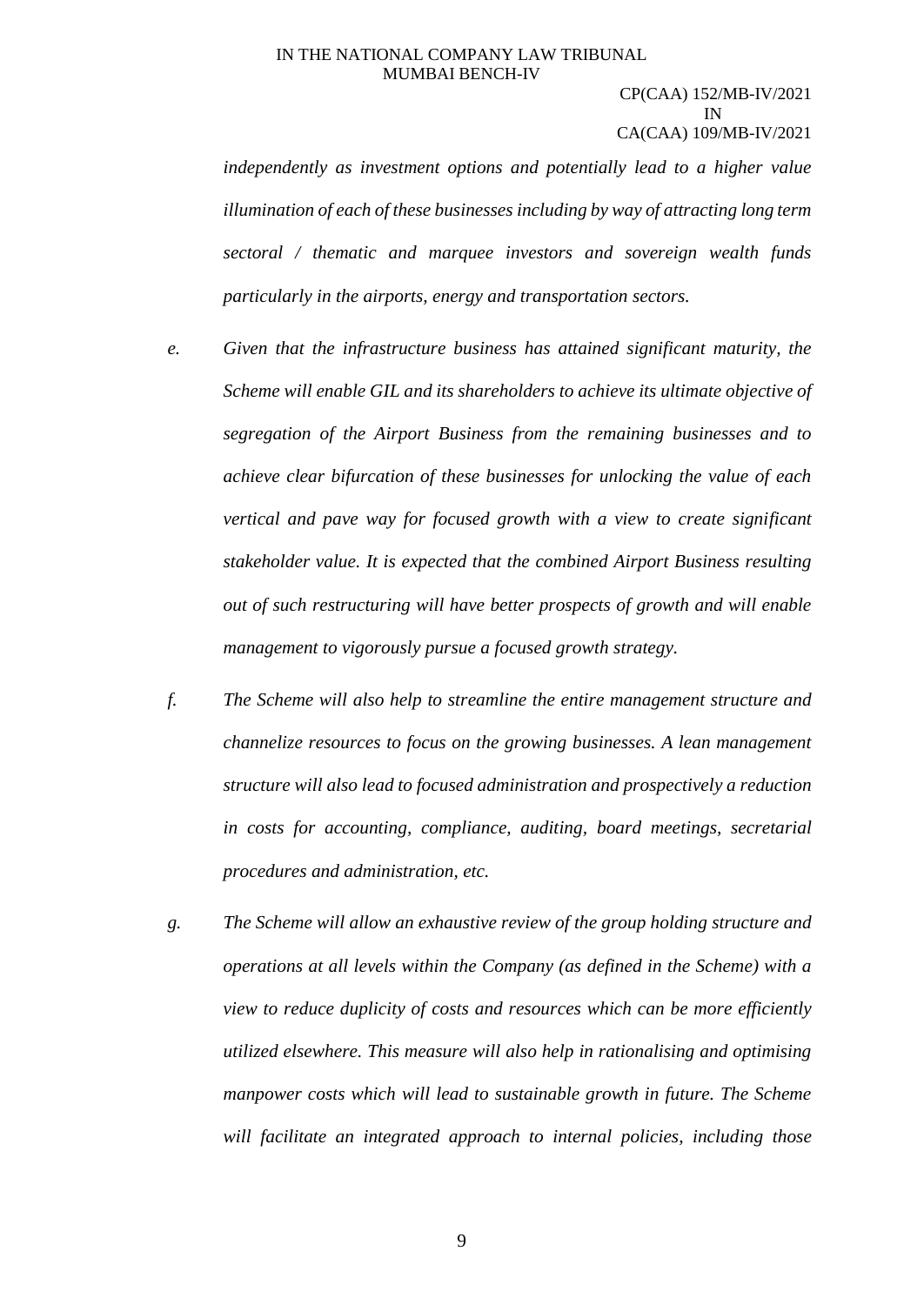#### CP(CAA) 152/MB-IV/2021 IN CA(CAA) 109/MB-IV/2021

*pertaining to manning norms, remuneration, employee benefits, workplace rules and policies.*

- *h. The Scheme will also stabilize the operating cost of entities and result in synergies, efficient utilization of capabilities and resources.*
- *i. Accordingly, the Scheme is expected to be in the best interests of the Petitioner Companies and their respective shareholders, employees and creditors.*
- 14. The consideration clause for the Amalgamation has been set out in clause 19 of the Scheme and the consideration clause for the Demerger has been set out in clause 30 of the Scheme which are as follows:

# " *19. CONSIDERATION*

*19.1 As the entire share capital of Amalgamating Company is held by Amalgamated Company (directly and/ or indirectly through subsidiaries and nominees), no consideration shall be payable pursuant to the Amalgamation. Shares held by GIL, its subsidiaries and nominees in Amalgamating Company shall stand cancelled without any further act, application or deed."*

# *30. CONSIDERATION FOR DEMERGER*

*30. 1 Upon this Scheme becoming effective and in consideration of vesting of the Demerged Undertaking of Demerged Company in Resulting Company in terms of this Scheme, Resulting Company shall, without any further application, act or deed, issue and allot equity shares, credited as fully paid-up, to the members of Demerged Company, holding fully paid up equity shares in Demerged Company and whose names appear in the register of members of Demerged Company on the Record Date or to such of their respective heirs, executors, administrators or other legal representative or other successors in title as on the Record Date in the following manner:*

*"1 (one) fully paid up equity share of Rs. 5 (Rupees Five only) each of GPUIL shall be issued and allotted for every 10 (ten) fully paid up equity shares of Re. 1 (Rupee One only) each held in GIL ("Share Entitlement Ratio")"."*

15. The Regional Director, Western Region, Mumbai ("RD") has filed its observations by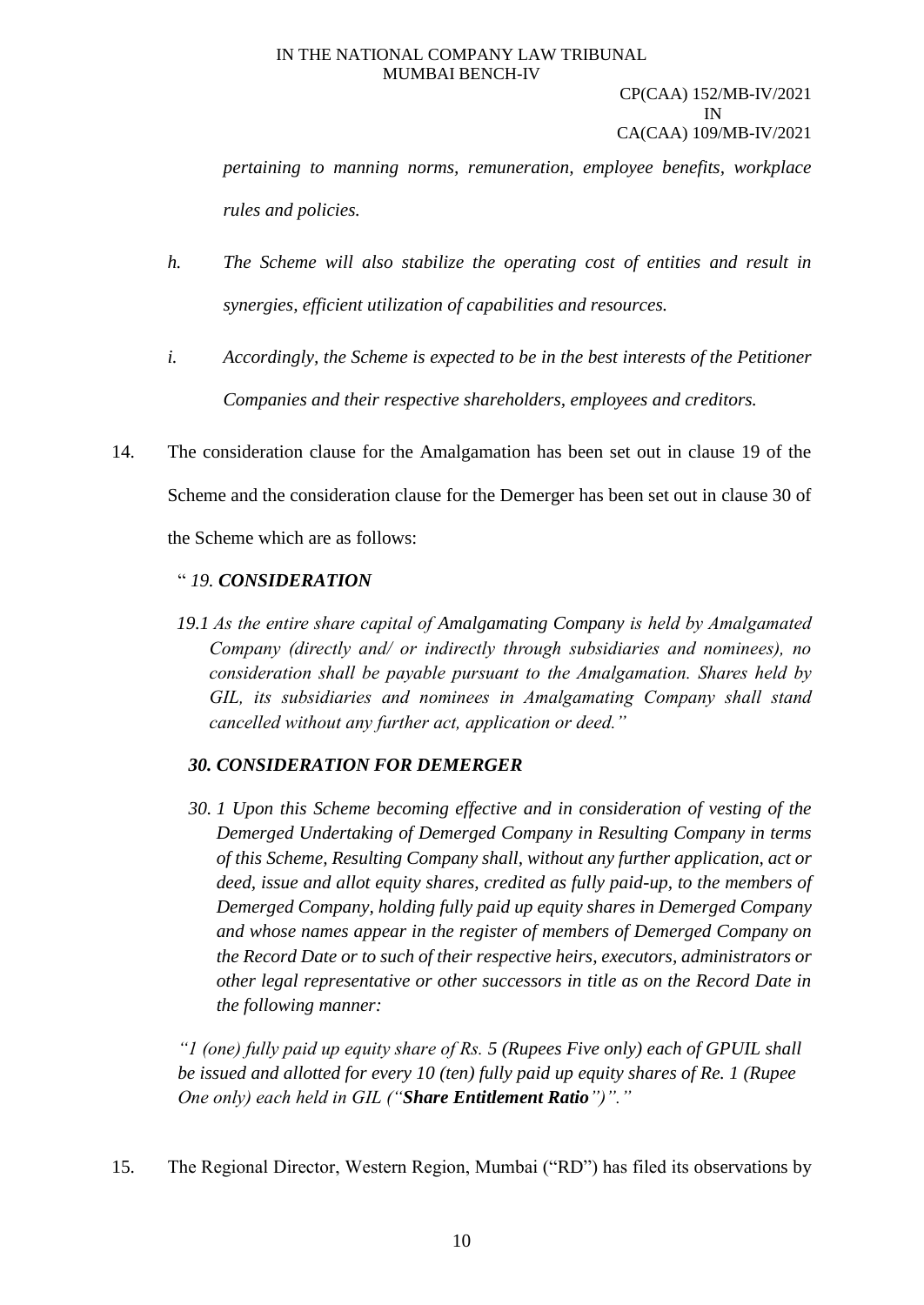#### CP(CAA) 152/MB-IV/2021 IN CA(CAA) 109/MB-IV/2021

the Report dated 22nd November, 2021 ("Report") before this Tribunal *inter alia* raising certain observations to the Scheme in paragraph IV therein. The observations made by the Regional Director have been dealt with by the Petitioner Companies in its Affidavit in Reply, dated  $30<sup>th</sup>$  November, 2021 and a copy of the said Affidavit was served upon the RD on 30<sup>th</sup> November, 2021. For the sake of ready reference, the observations made by the Regional Director and the responses of the Petitioner Companies to the observations made in the RD's Report in the said Affidavit are mentioned hereinbelow;

| S.<br>No. | <b>Observations in RD Report</b><br>dated 22.11.2021 (Para IV) | <b>Petitioners' Reply dated 30.11.2021</b>                                           |  |  |  |
|-----------|----------------------------------------------------------------|--------------------------------------------------------------------------------------|--|--|--|
| a)        |                                                                | In addition to compliance of $\mid$ So far as the observation in paragraph IV (a) of |  |  |  |
|           |                                                                | AS-14 (IND AS-103) the the Report is concerned, the Petitioner                       |  |  |  |
|           |                                                                | Transferee Company shall Companies submit that in addition to                        |  |  |  |
|           |                                                                | pass such accounting entries   compliance of AS 14 (IND $AS - 103$ ), the            |  |  |  |
|           | which<br>are necessary                                         | in Petitioner Companies undertake to pass such                                       |  |  |  |
|           | connection with the scheme to                                  | accounting entries as may be necessary in                                            |  |  |  |
|           |                                                                | comply with other applicable   connection with the Scheme, so as to comply           |  |  |  |
|           | Accounting Standards such                                      | with all other applicable accounting standards.                                      |  |  |  |
|           | as AS-5(IND AS- 8) etc.;                                       |                                                                                      |  |  |  |
|           |                                                                |                                                                                      |  |  |  |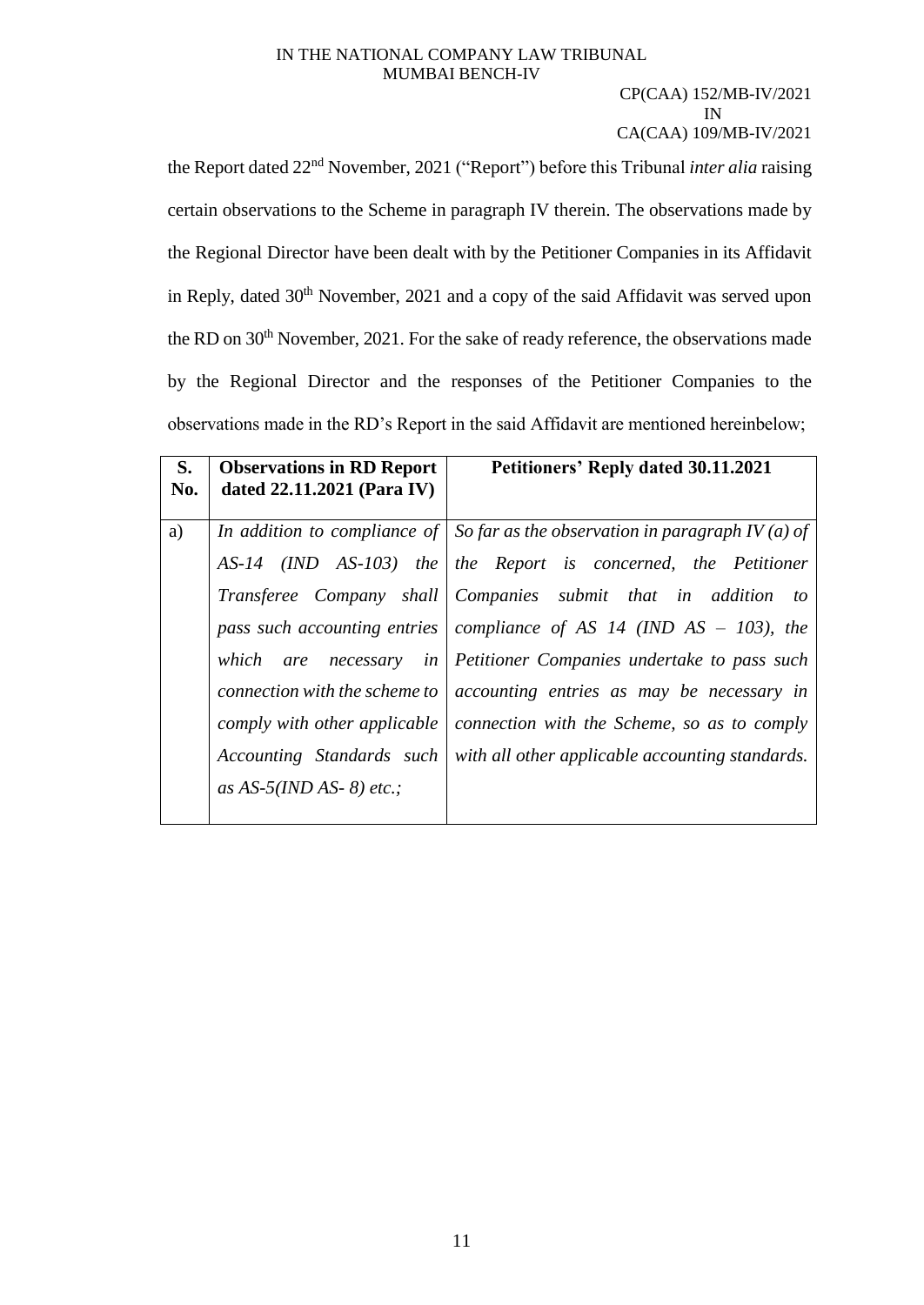| b) | As per Part-B-Definitions       | So far as the observation in paragraph $IV(b)$ of |
|----|---------------------------------|---------------------------------------------------|
|    | Clause $6(6.7)$ , $6(6.14)$ &   | the Report is concerned, the Petitioner           |
|    | $6(6.25)$ of the Scheme.        | Companies submit that in accordance with          |
|    | "Appointed Date" for the        | Section 232(6) of the Companies Act, 2013         |
|    | purposes of the Scheme          | ("Act"), the Scheme clearly indicates/specifies:  |
|    | means April 1, 2021 or such     | (a)<br>that the Appointed Date i.e. April 1,      |
|    | other date as may be agreed     | 2021 has been clearly indicated in                |
|    | between the Boards of the       | clause 6.7 of the Scheme and that the             |
|    | respective<br>Amalgamating      | Scheme shall take effect from the                 |
|    | Company/ Demerged               | Appointed Date; and                               |
|    | Company, the Amalgamated        |                                                   |
|    | Company and the Resulting       | (b)<br>in clause 6.14 of the Scheme, the          |
|    | Company and as the NCLT         | Effective Date, means the last of the             |
|    | may direct/allow;               | dates on which all the conditions and             |
|    |                                 | matters referred to in Clause 40 of the           |
|    | "Effective Date" means the      | Scheme occur or have been fulfilled or            |
|    | last of the dates on which all  | waived in accordance with this Scheme.            |
|    | the conditions and matters      | The Petitioner Companies submit that the          |
|    | referred to in Clause 40 of the | Scheme will be operative from the Effective       |
|    | Scheme occur or have been       | Date, but shall be given effect from the          |
|    | fulfilled, obtained or waived,  | Appointed Date, i.e., April 1 2021. The           |
|    | as applicable, in accordance    | Petitioner Companies further submit that they     |
|    | with this Scheme. References    | have already complied with the requirements       |
|    | in this Scheme to date of       | and clarification of Circular No. F. No.          |
|    | 'coming into effect of the      | 7/12/2019/CL-I dated 21.08.2019 issued by the     |
|    | Scheme' or 'effectiveness of    | Ministry of Corporate Affairs by clearly          |
|    | Scheme'<br>the<br>shall<br>be   | specifying the Appointed Date in the Scheme       |
|    | construed accordingly;          | and accordingly, the requirements of the said     |
|    | "Record Date" means,<br>in      | circular have already been completed.             |
|    | with<br>the<br>connection       |                                                   |
|    | Demerger, the date to be        |                                                   |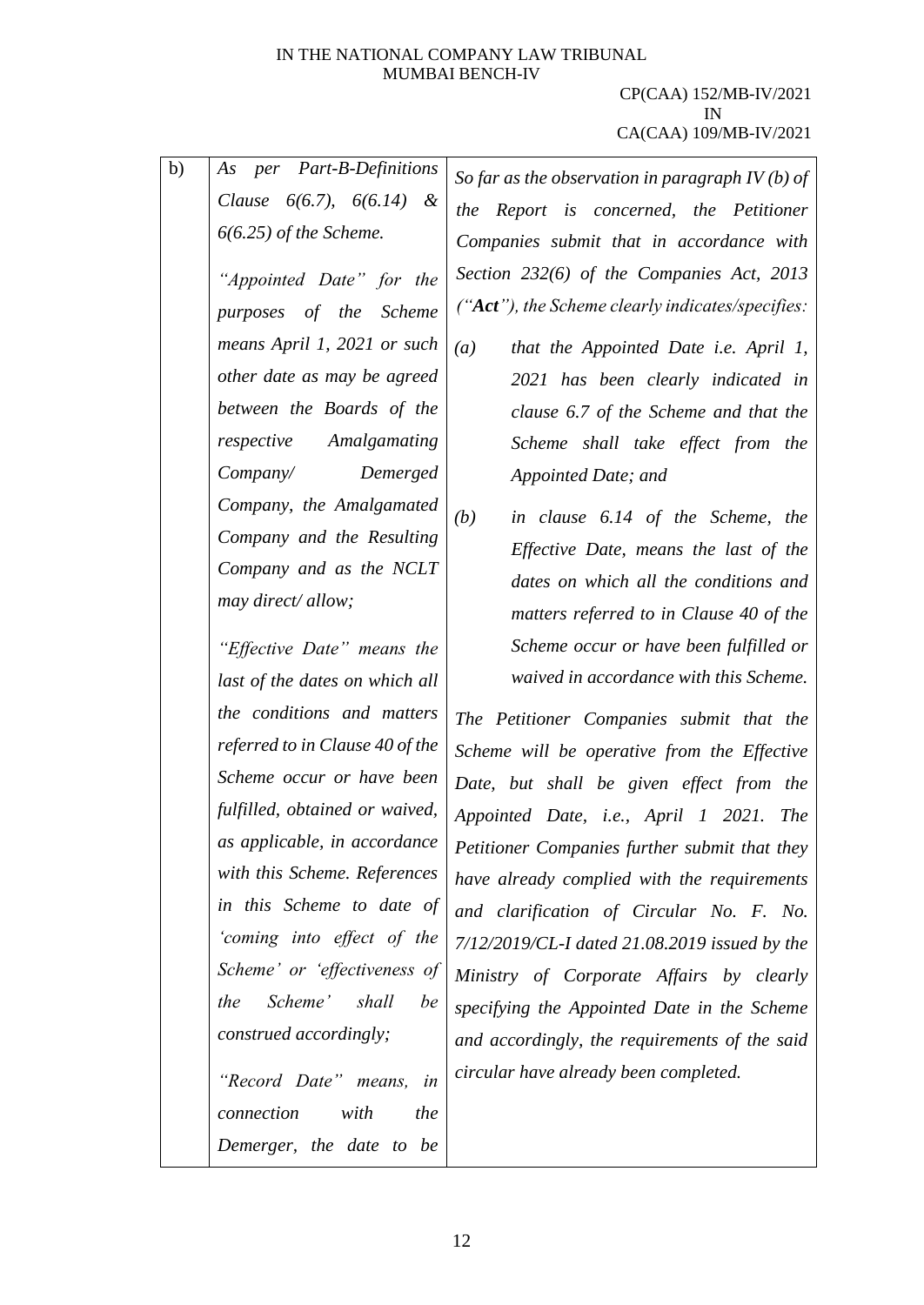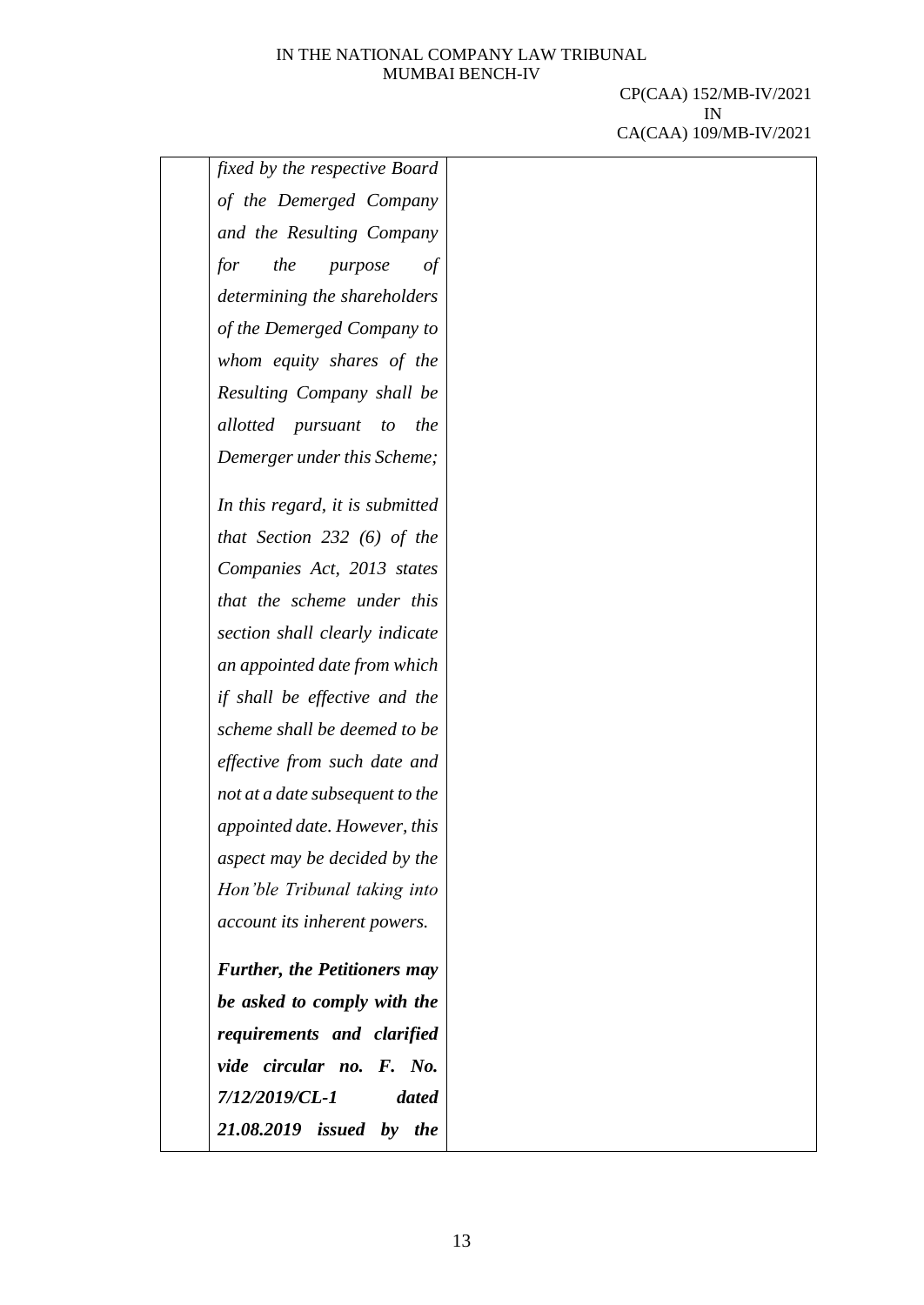|               | <b>Ministry</b><br>Corporate<br>of |                                                     |
|---------------|------------------------------------|-----------------------------------------------------|
|               | Affairs.                           |                                                     |
|               |                                    |                                                     |
|               |                                    |                                                     |
|               |                                    |                                                     |
|               |                                    |                                                     |
|               |                                    |                                                     |
|               |                                    |                                                     |
|               |                                    |                                                     |
|               |                                    |                                                     |
|               |                                    |                                                     |
|               |                                    |                                                     |
|               |                                    |                                                     |
|               |                                    |                                                     |
|               |                                    |                                                     |
|               |                                    |                                                     |
|               |                                    |                                                     |
|               |                                    |                                                     |
|               |                                    |                                                     |
|               |                                    |                                                     |
|               |                                    |                                                     |
| $\mathbf{c})$ | The Hon'ble Tribunal may           | So far as the observation in paragraph IV $(c)$ of  |
|               | kindly seek the undertaking        | the<br>Report<br>is<br>concerned,<br>the Petitioner |
|               | that this Scheme is approved       | Companies submit that the Scheme has been           |
|               | by the requisite majority of       | approved by the respective equity shareholders      |
|               | members and creditors as per       | of the Petitioner Company 1 and 3 vide their        |
|               | Section $230(6)$ of the Act in     | respective Affidavits of consent which have         |
|               | meetings duly held in terms of     | been submitted before this Hon'ble Tribunal.        |
|               | Section $230(1)$ read with         | Further the Scheme has been approved with the       |
|               | subsection $(3)$<br>to $(5)$<br>of | requisite majority by the equity shareholders       |
|               | Section 230 of the Act and the     | and secured creditors of the Petitioner             |
|               | Minutes thereof are duly           | Company 2 as per Section 230 (6) of the Act at      |
|               | placed before the Tribunal.        | the respective meetings duly held on Wednesday      |
|               |                                    |                                                     |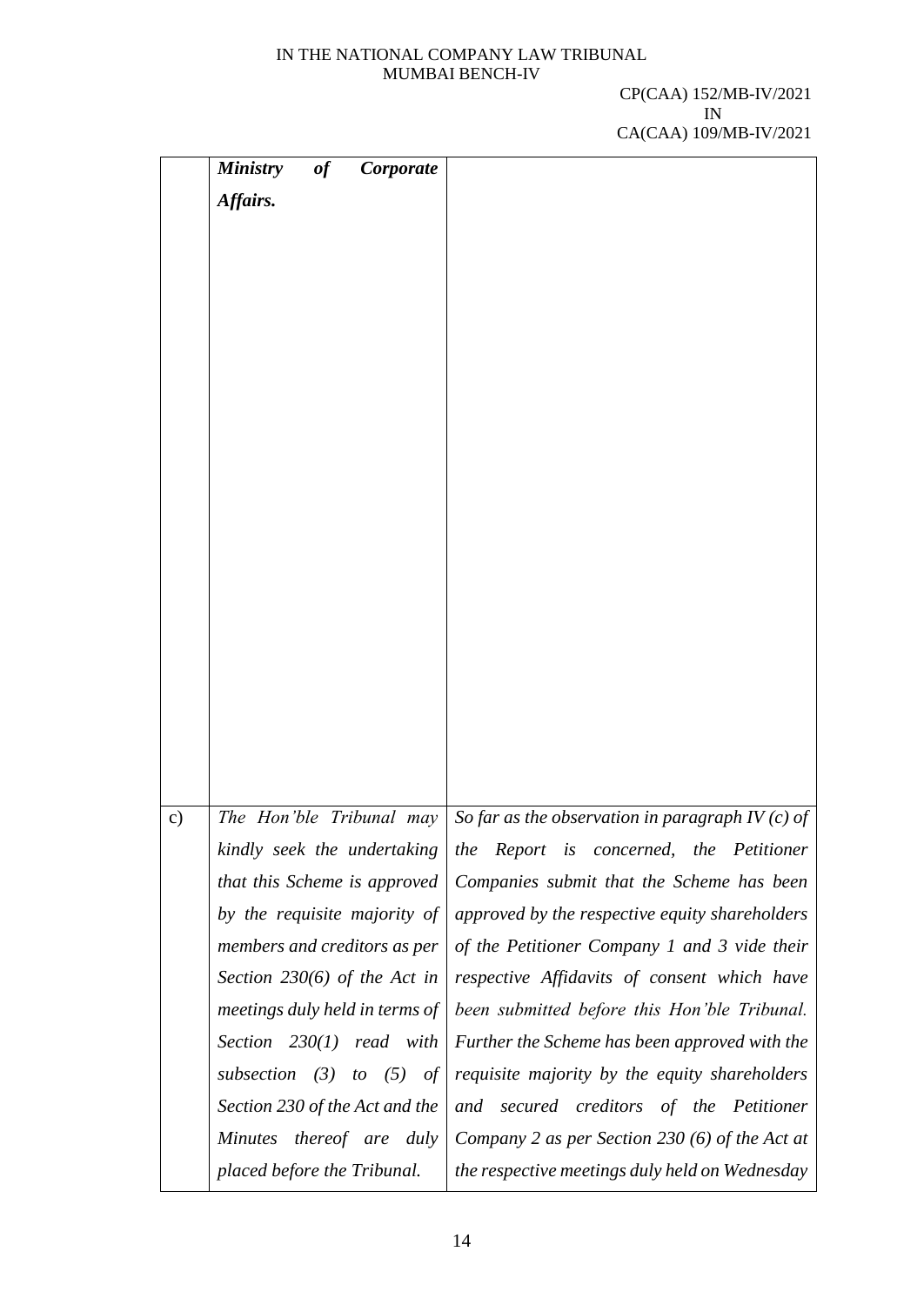|              |                                      | September 29, 2021 pursuant to the directions      |
|--------------|--------------------------------------|----------------------------------------------------|
|              |                                      | of this Hon'ble Tribunal vide its order dated      |
|              |                                      | August 25, 2021 passed in the above Company        |
|              |                                      | Application C.A. (CAA) 109/MB.IV/2021              |
|              |                                      | ("CSA Order") and in terms of Section 230 (1)      |
|              |                                      | read with Section 230 (3) to (5) of the Act. The   |
|              |                                      | reports of the respective Chairpersons             |
|              |                                      | appointed by this Hon'ble Tribunal for the         |
|              |                                      | respective equity shareholders meeting and         |
|              |                                      | secured creditors meeting on the proceedings       |
|              |                                      | and results of the meetings, along with the        |
|              |                                      | Affidavits in support thereof, have been filed     |
|              |                                      | with this Hon'ble Tribunal on September 29,        |
|              |                                      | 2021, and are also annexed to the above            |
|              |                                      | Company Petition as Annexures "Z" and "AA"         |
|              |                                      | respectively. The convening and holding of         |
|              |                                      | meetings of the unsecured creditors of the         |
|              |                                      | Petitioner Companies were dispensed with by        |
|              |                                      | this Hon'ble Tribunal vide the CSA Order.          |
|              |                                      | There were no secured creditors in Petitioner      |
|              |                                      | Company 1 and Petitioner Company 3, hence          |
|              |                                      | holding of meeting of secured creditors for        |
|              |                                      | <b>Petitioner Company 1 and Petitioner Company</b> |
|              |                                      | 3 was not required.                                |
| $\mathbf{d}$ | Hon'ble NCLT may kindly              | So far as the observation in paragraph IV (d) of   |
|              | direct the petitioners to file an    | the<br>Report is concerned, the Petitioner         |
|              | affidavit to the extent that the     | Companies undertake to this Hon'ble Tribunal       |
|              | Scheme enclosed to Company           | that the Scheme annexed as Annexure "A" to         |
|              | Application<br>&<br>Company          | the Company Application C.A. (CAA) No.             |
|              | Petition, are one and same           | 109/MB.IV/2021 and the Scheme annexed as           |
|              | there<br>and<br>is<br>n <sub>O</sub> | Annexure " $A$ " to the Company Petition C.P       |
|              | discrepancy/any                      |                                                    |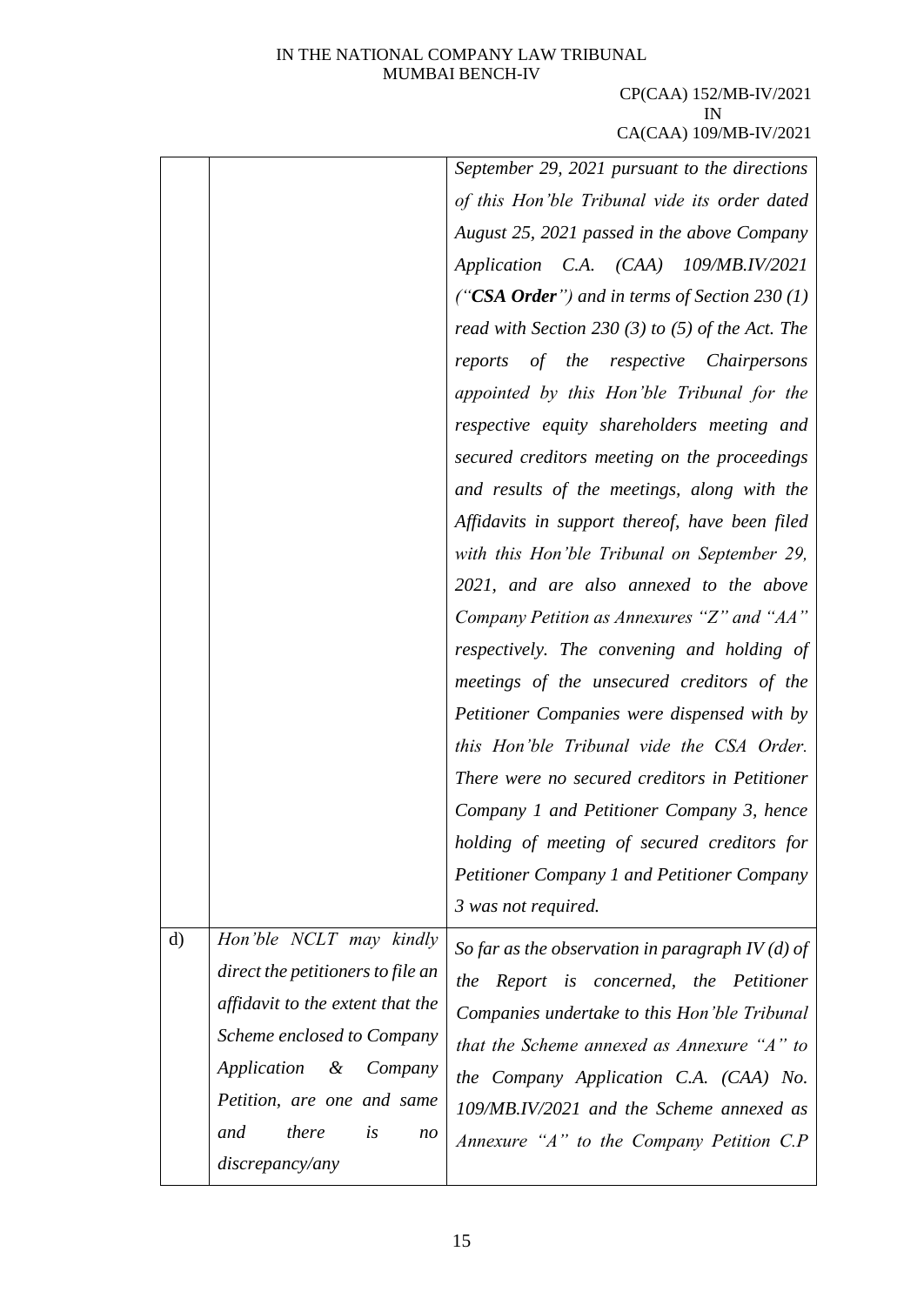|    | change/changes are made,           | $(CAA)$ No. 152/MB.IV/2021 is one and the same     |  |  |  |
|----|------------------------------------|----------------------------------------------------|--|--|--|
|    | for changes if any, liberty be     | and that<br>there<br>no discrepancy/any<br>is      |  |  |  |
|    | given to Central Government        | change/changes made therein.                       |  |  |  |
|    | file further report if any         |                                                    |  |  |  |
|    | required;                          |                                                    |  |  |  |
| e) | <b>The</b><br>Petitioners<br>under | So far as the observation in paragraph IV (e) of   |  |  |  |
|    | provisions of section $230(5)$     | the Report is concerned, the Petitioner            |  |  |  |
|    | of the Companies Act, 2013         | Companies<br>submit<br>that,<br>the Petitioner     |  |  |  |
|    | to serve notices to<br>have        | Companies have pursuant to the CSA Order           |  |  |  |
|    | concerned authorities which        | passed by this Hon'ble Tribunal in the             |  |  |  |
|    | are likely to be affected by       | Company Application, served notices under          |  |  |  |
|    | Amalgamation. Further, the         | Section 230 (5) of the Companies Act, 2013 to      |  |  |  |
|    | approval of the scheme by          | the concerned authorities, whom the said           |  |  |  |
|    | this Hon'ble Tribunal may          | notices were directed to be given by this          |  |  |  |
|    | not deter such authorities to      | Hon'ble Tribunal. The Petitioner Companies         |  |  |  |
|    | deal with any of the issues        | acknowledge that the approval of the Scheme by     |  |  |  |
|    | arising after giving effect to     | this Hon'ble Tribunal will not deter any such      |  |  |  |
|    | the scheme. The decision of        | authorities to deal with any of the issues arising |  |  |  |
|    | such Authorities is binding on     | after giving effect to the Scheme. The issues, if  |  |  |  |
|    | the Petitioner Company(s).         | any, arising out of the Scheme shall, in any       |  |  |  |
|    |                                    | event, be subject to the final decision of such    |  |  |  |
|    |                                    | authorities and the final orders, if any, in any   |  |  |  |
|    |                                    | appeals that may be preferred therein.<br>We       |  |  |  |
|    |                                    | that the Petitioner Companies<br>submit            |  |  |  |
|    |                                    | undertake to this Hon'ble Tribunal that the        |  |  |  |
|    |                                    | decision of such authorities, if any, will be      |  |  |  |
|    |                                    | binding on the Petitioner Companies.               |  |  |  |
| f) | Petitioner Company have to         | So far as the observation in paragraph IV (f) of   |  |  |  |
|    | to comply with<br>undertake        | the Report is concerned, the Petitioner            |  |  |  |
|    | 232(3)(i)<br>section<br>of         | Companies undertake to this Hon'ble Tribunal       |  |  |  |
|    | Companies Act, 2013, where         | that it would comply with the provisions set out   |  |  |  |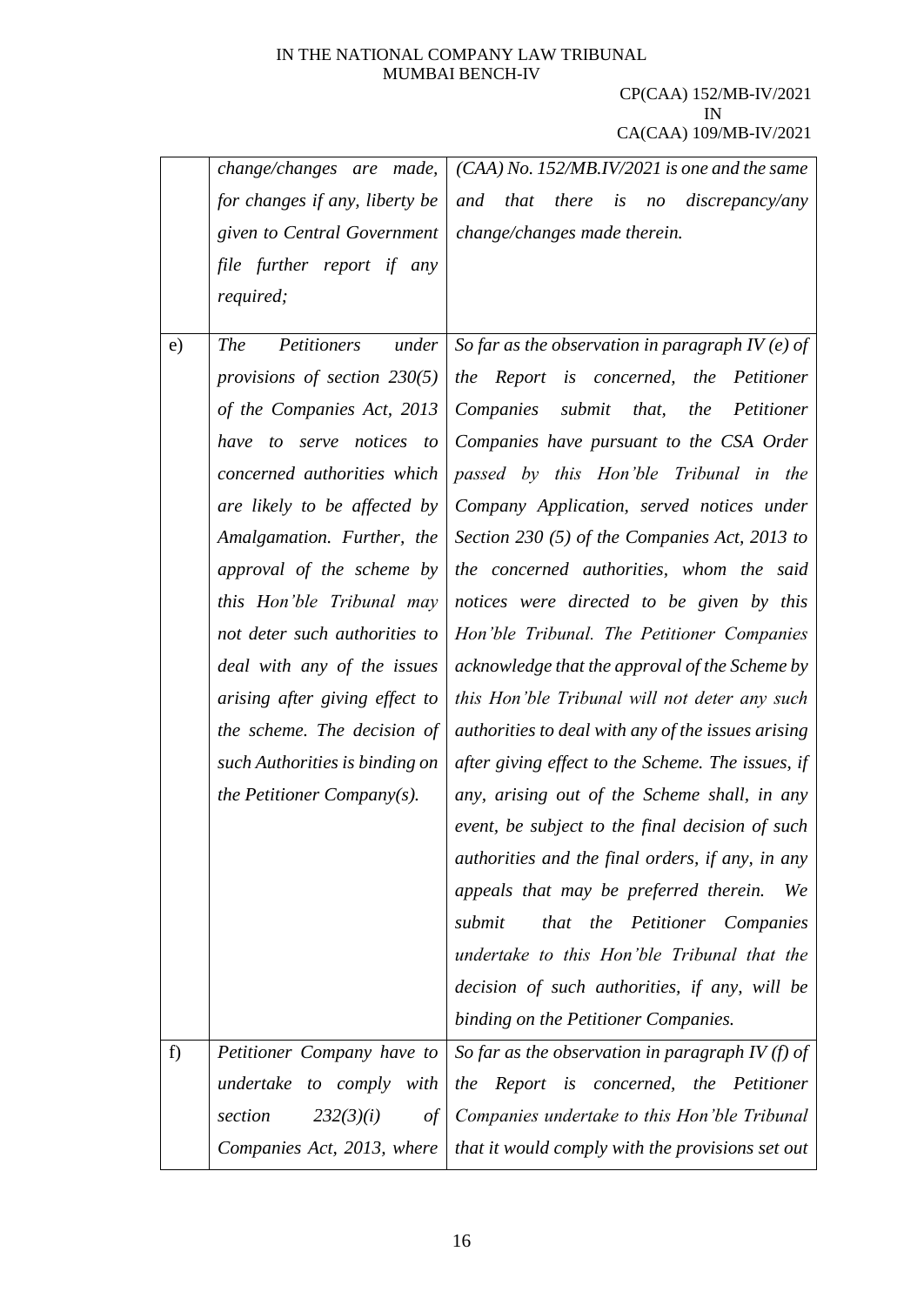|    | Amalgamating/<br>the                          | in Section 232 (3) (i) of the Act and that the fee, |
|----|-----------------------------------------------|-----------------------------------------------------|
|    | Transferor<br>is<br>company                   | if any, paid by the Petitioner Company 1 on its     |
|    | dissolved, the fee, if any, paid              | authorized share capital shall be set off against   |
|    | by the transferor company on                  | any fees payable by the Petitioner Company 2        |
|    | its authorised capital shall be               | on its authorized share capital subsequent to       |
|    | set-off against<br>any fees                   | the amalgamation, if applicable.                    |
|    | payable by the transferee                     |                                                     |
|    | company on its authorised                     |                                                     |
|    | capital subsequent to the                     |                                                     |
|    | amalgamation and therefore,                   |                                                     |
|    | petitioners to affirm that they               |                                                     |
|    | comply the provisions of the                  |                                                     |
|    | section.                                      |                                                     |
| g) | The Petitioner Company may                    | So far as the observation in paragraph IV (g) of    |
|    | submit<br>directed<br>be<br>to                | Report is concerned, the Petitioner<br>the          |
|    | the<br>undertaking<br>that                    | Companies submit that the Scheme in clause          |
|    | shall<br><i>petitioner company</i>            | 5.1, specifically provides that Part $C$ of the     |
|    | ensure compliance of the all                  | Scheme dealing with Amalgamation has been           |
|    | provisions of the Income Tax                  | drawn up to comply with the conditions relating     |
|    | 1961<br><i>including</i><br>Act,              | to "Amalgamation" as specified under Section        |
|    | provisions of section $2(1B)$ of              | $2(1B)$ of the Income Tax Act, 1961. In this        |
|    | the Income Tax Act.                           | regard, the Petitioner Companies undertake to       |
|    |                                               | this Hon'ble Tribunal, to ensure compliance of      |
|    |                                               | the provisions of Income Tax Act, 1961, as          |
|    |                                               | applicable, including Section $2(1B)$ of the        |
|    |                                               | Income Tax Act, 1961.                               |
| h) | Part-<br>As<br>per                            | So far as the observation in paragraph IV $(h)$ of  |
|    | Clouse-<br>C(Amalgamation)                    | Report is concerned, the Petitioner<br>the          |
|    | 20(20.1)<br>$(20.9)$ of the<br>$\mathfrak{t}$ | Companies submit that in clause 20.9 of the         |
|    | Scheme.<br><i>(Accounting</i> )               | Scheme it is stated that the difference between     |
|    | Treatment in the Books of the                 | the value of assets over the value of liabilities   |
|    | Amalgamated Company), On                      | and reserves of the Petitioner Company 1            |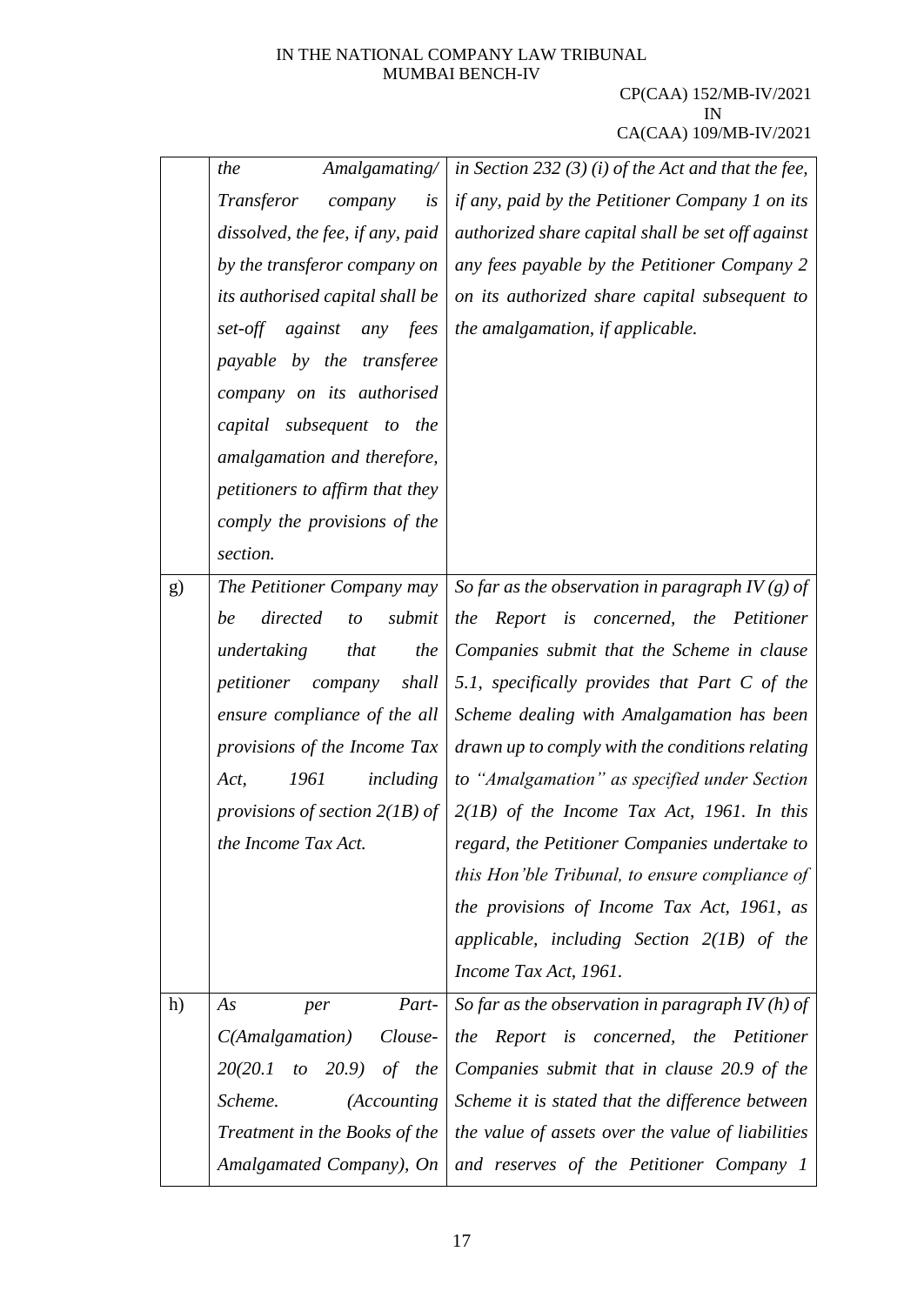#### CP(CAA) 152/MB-IV/2021 IN CA(CAA) 109/MB-IV/2021

*the Scheme becoming effective, the Amalgamated Company shall account for Amalgamation in accordance with "Pooling of interest method" laid down by Appendix C of Ind AS 103 (Business combinations of entities under common control) notified under, the provisions of the Act.*

*In this regards it is stated that in Indian Accounting Standard (Ind AS) 103 prescribes application of pooling of Interest Method to account for common control business combinations. Under this method: ... Any difference, whether positive or negative, shall be adjusted against the capital reserves (or "Amalgamation Adjustment Deficit Account" in some cases). In view of the above it is submitted that the difference so credited to "Capital Reserve arising out of Amalgamation" shall not be available for distribution*  *transferred to the Petitioner Company 2 pursuant to the Scheme, after adjusting any differences arising on the cancellation of investment in equity share capital of the Petitioner Company 1 as per Clause 19.1 of the Scheme and inter-company balances as per Clause 12.3 of the Scheme, will be transferred to the capital reserve of the Petitioner Company 2 and presented separately from other Capital Reserve in the books of Petitioner Company 2 with disclosure of its nature and purpose in the notes to the financial statements of Petitioner Company 2. Petitioner Companies further submit that "Capital Reserve arising out of Amalgamation" shall not be available for distribution of dividend and other similar purposes.*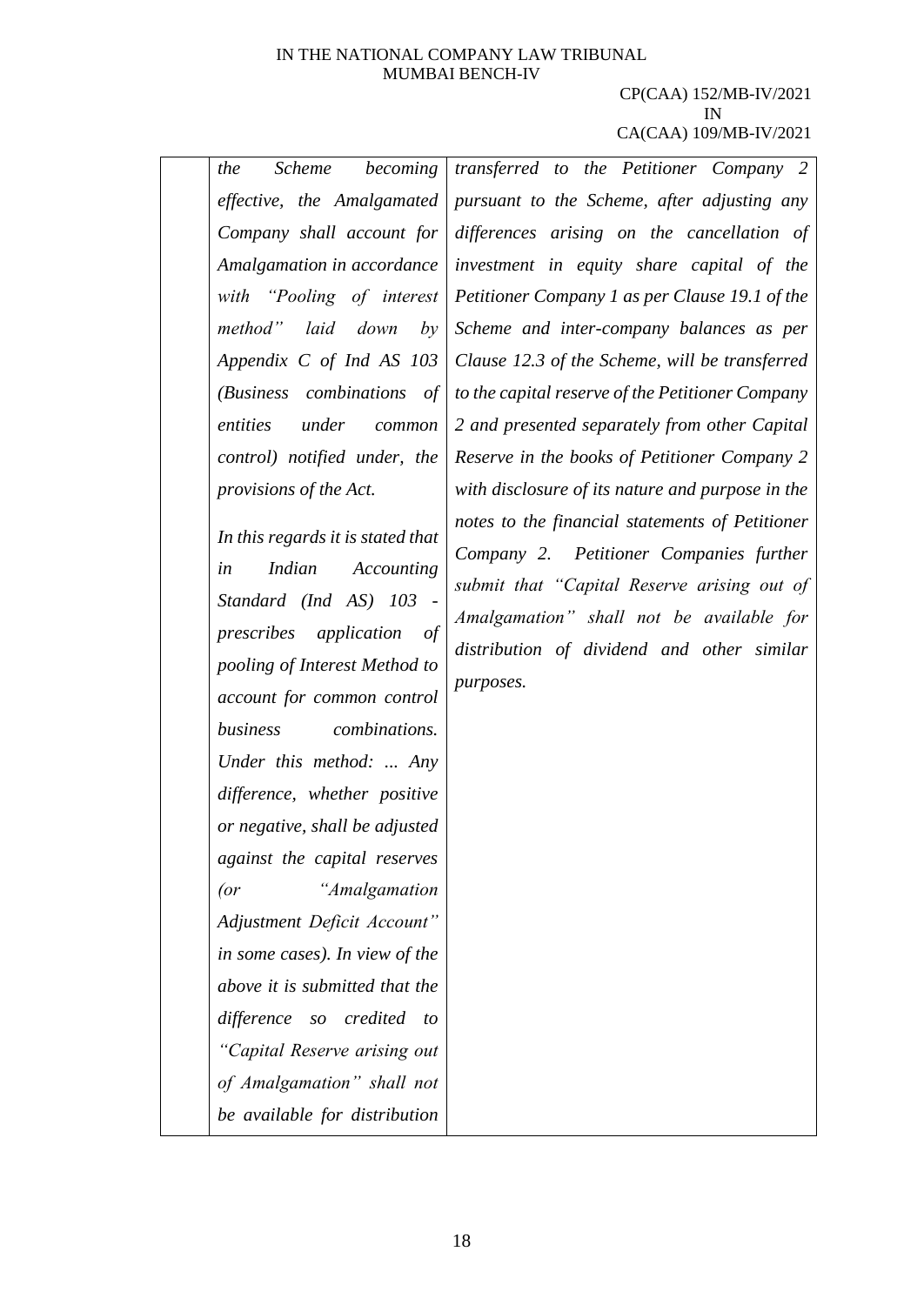|              | of dividend and other similar    |                                                    |                                   |                                               |
|--------------|----------------------------------|----------------------------------------------------|-----------------------------------|-----------------------------------------------|
|              | purposes.                        |                                                    |                                   |                                               |
| $\mathbf{i}$ | As per Part A Clause $5(5.2)$ of | 12. So far as the observation in paragraph $IV(i)$ |                                   |                                               |
|              | the Scheme (Treatment of The     |                                                    |                                   | of the Report is concerned, the Petitioner    |
|              | Scheme for the purpose of        |                                                    |                                   | Companies submit that the Scheme in clause    |
|              | Income Tax Act, 1961). Part      |                                                    |                                   | 5.2 specifically provides that Part D of the  |
|              | D of the Scheme dealing with     |                                                    |                                   | Scheme dealing with Demerger has been         |
|              | Demerger has been comply         |                                                    |                                   | drawn up to comply with the conditions        |
|              | with the conditions relating to  |                                                    |                                   | relating to "Demerger" as specified under     |
|              | "Demerger" under Section         |                                                    |                                   | Section 2(19AA) of the Income Tax Act,        |
|              | $2(19AA)$ of the Income Tax      |                                                    |                                   | 1961, which inter-alia include the following: |
|              | Act, 1961.                       | <b>Sr</b>                                          | <b>Condition</b><br><b>as</b>     | Submission as to                              |
|              | The Petitioner Companies be      | N <sub>0</sub>                                     | per section 2<br>(19AA)           | how the<br>present<br>scheme<br>is<br>in      |
|              | directed to place on record as   |                                                    |                                   | compliance<br>with                            |
|              | to how the Scheme is in          |                                                    |                                   | section 2(19AA) of<br>the Income tax Act      |
|              | compliance of the Section        | (i)                                                | all the property                  | All the property (i.e.                        |
|              | $2(19AA)$ of the Income Tax      |                                                    | of<br>the<br>undertaking,         | immovable<br>and<br>movable) of<br>the        |
|              | Act, 1961. The Hon'ble           |                                                    | being                             | Demerged                                      |
|              | Tribunal may consider the        |                                                    | transferred by                    | Undertaking,<br>upon                          |
|              |                                  |                                                    | demerged<br>the<br>company,       | the<br>coming<br>into<br>effect<br>of<br>this |
|              | same and decide matter on        |                                                    | immediately                       | Scheme<br>and<br>with                         |
|              | merit.                           |                                                    | before the effect from            | the                                           |
|              |                                  |                                                    | demerger,                         | Appointed<br>Date                             |
|              |                                  |                                                    | becomes<br>the<br>property of the | shall become<br>the<br>of<br>the<br>property  |
|              |                                  |                                                    | resulting                         | resulting company                             |
|              |                                  |                                                    | company<br>by <sub>l</sub>        | i.e. Petitioner No 3,                         |
|              |                                  |                                                    | virtue of<br>the                  | specified<br>in<br>as                         |
|              |                                  |                                                    | demerger;                         | Clause 22 of the<br>Scheme.                   |
|              |                                  | (ii)                                               | all<br>the                        | All<br>liabilities<br>the                     |
|              |                                  |                                                    | liabilities                       | relatable<br>to<br>the                        |
|              |                                  |                                                    | relatable to the                  | Demerged                                      |
|              |                                  |                                                    | undertaking,<br>being             | Undertaking,<br>upon<br>the<br>coming<br>into |
|              |                                  |                                                    | transferred by                    | effect<br>of<br>this                          |
|              |                                  |                                                    | demerged   Scheme<br>the          | with<br>and                                   |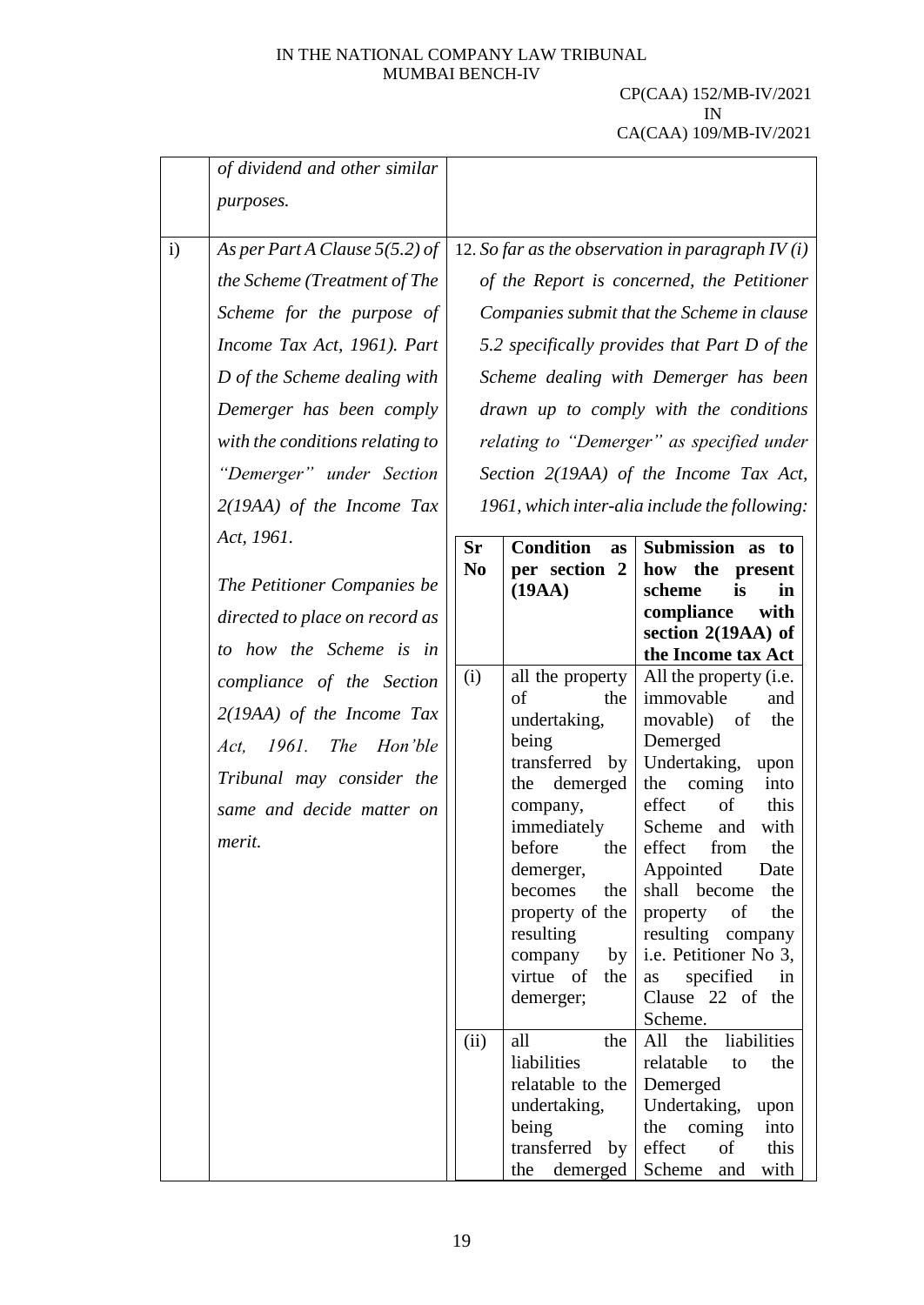#### CP(CAA) 152/MB-IV/2021 IN

|       | company,           | effect<br>from<br>the    |
|-------|--------------------|--------------------------|
|       | immediately        | Appointed<br>Date        |
|       | before<br>the      | shall become<br>the      |
|       | demerger,          | liabilities<br>the<br>of |
|       | the<br>become      | resulting company        |
|       | liabilities of the | i.e. Petitioner No 3,    |
|       | resulting          | specified<br>in<br>as    |
|       | company by         | Clause 23.1 of the       |
|       | virtue of<br>the   | Scheme.                  |
|       | demerger;          |                          |
|       |                    |                          |
| (iii) | the property       | As specified<br>in       |
|       | the<br>and         | Clause 31.2 of the       |
|       | liabilities of the | Scheme, upon the         |
|       | undertaking or     | Scheme becoming          |
|       | undertakings,      | effective,<br>all<br>the |
|       | being              | assets and liabilities   |
|       | transferred by     | pertaining<br>to         |
|       | demerged<br>the    | Demerged                 |
|       | company<br>are     | Undertaking              |
|       | transferred<br>at  | (difference between      |
|       | values             | the<br>assets<br>and     |
|       | appearing in its   | liabilities              |
|       | books<br>of        | hereinafter referred     |
|       | account            | to as "Net assets"),     |
|       | immediately        | shall cease to be the    |
|       | before<br>the      | assets and liabilities   |
|       | demerger:          | of the Demerged          |
|       | Provided that      | Company and shall        |
|       | the provisions     | be transferred to the    |
|       | of<br>this<br>sub- | <b>Resulting Company</b> |
|       | clause shall not   | at the carrying value    |
|       | apply where        | in accordance with       |
|       | resulting<br>the   | the Scheme.              |
|       | company            |                          |
|       | records<br>the     | the<br>Scheme<br>On      |
|       | value of<br>the    | becoming effective,      |
|       | property<br>and    | the<br>Resulting         |
|       | the liabilities of | Company shall be         |
|       | the undertaking    | accounting for the       |
|       | or undertakings    | Demerger<br>as           |
|       | value<br>at<br>a a | common<br>control        |
|       | different from     | business                 |
|       | the<br>value       | combination<br>in        |
|       | appearing<br>in    | accordance with the      |
|       | the books of       | "Pooling of Interest"    |
|       | account of the     | method",<br>as<br>per    |
|       | demerged           |                          |
|       |                    | Appendix C of Ind-       |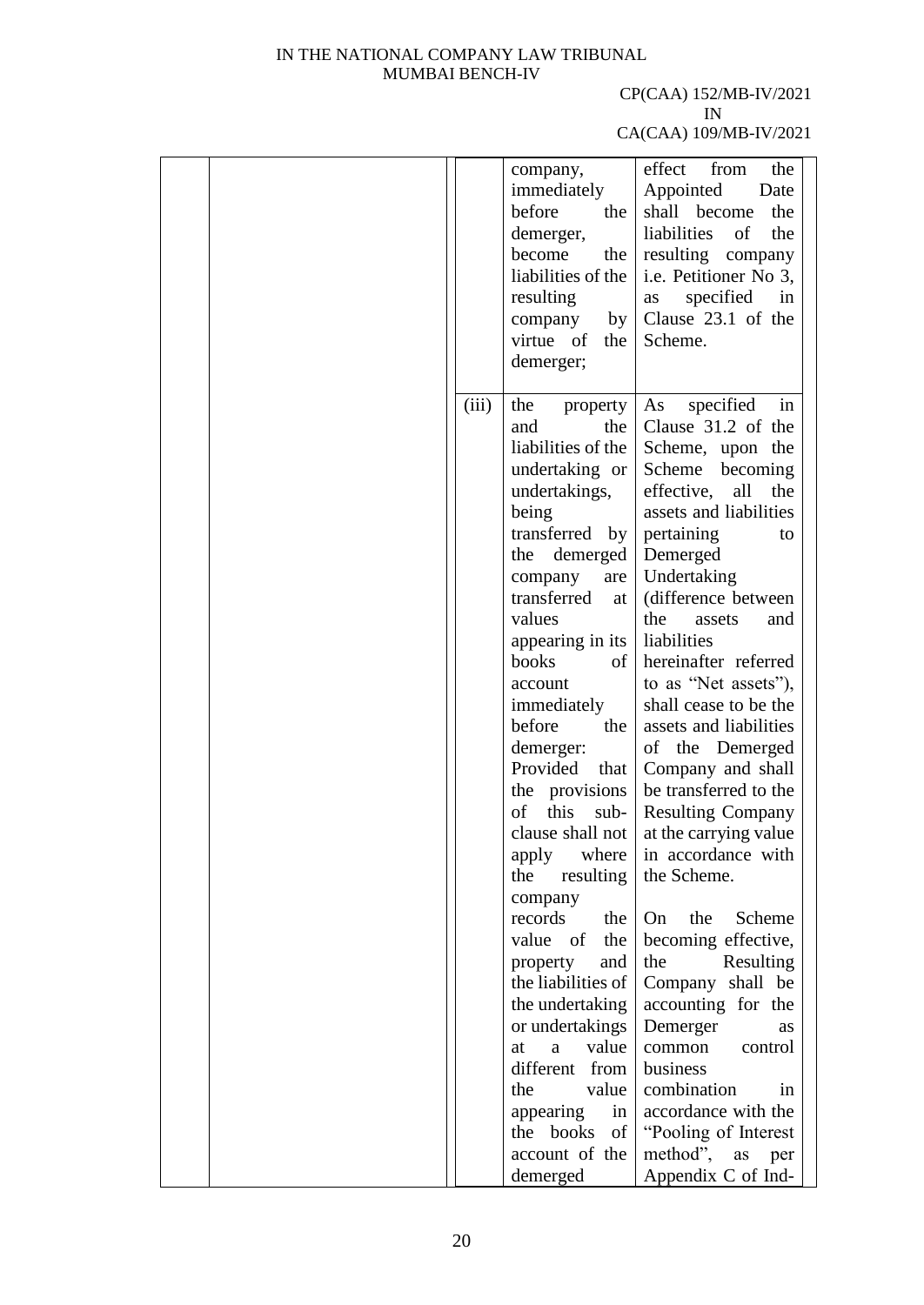## CP(CAA) 152/MB-IV/2021 IN

|      | company,         | AS 103 'Business         |
|------|------------------|--------------------------|
|      | immediately      | combinations"            |
|      | before<br>the    | notified under the       |
|      | demerger,<br>in  | provisions of<br>the     |
|      | compliance<br>to | with<br>Act<br>read      |
|      | the<br>Indian    | relevant<br>rules        |
|      |                  | framed thereunder        |
|      | Accounting       |                          |
|      | <b>Standards</b> | and other applicable     |
|      | specified<br>in  | accounting               |
|      | Annexure<br>to   | standards                |
|      | the Companies    | prescribed under the     |
|      | (Indian          | Act.                     |
|      | Accounting       |                          |
|      | Standards)       | The<br>assets<br>and     |
|      | Rules, 2015;     | liabilities pertaining   |
|      |                  | Demerged<br>to           |
|      |                  | Undertaking,             |
|      |                  | transferred to<br>the    |
|      |                  | <b>Resulting Company</b> |
|      |                  | under the Scheme         |
|      |                  | shall be recorded in     |
|      |                  | the books of the         |
|      |                  | <b>Resulting Company</b> |
|      |                  | at the values and in     |
|      |                  | the same form as         |
|      |                  | recorded in<br>the       |
|      |                  | books of Demerged        |
|      |                  | Company subject to       |
|      |                  | consistent               |
|      |                  | accounting policies,     |
|      |                  | specified<br>in          |
|      |                  | as<br>Clause 31.2 of the |
|      |                  |                          |
|      |                  | Scheme.                  |
| (iv) | resulting<br>the | Upon this Scheme         |
|      | company          | becoming effective       |
|      | in<br>issues,    | and in consideration     |
|      | consideration    | of vesting of the        |
|      | of<br>the        | Demerged                 |
|      | demerger,<br>its | Undertaking<br>of        |
|      | shares to<br>the | Demerged                 |
|      | shareholders of  | Company<br>1n            |
|      | demerged<br>the  | <b>Resulting Company</b> |
|      | company on a     | of this<br>in terms      |
|      | proportionate    | Scheme, Resulting        |
|      | basis;           | Company<br>shall,        |
|      |                  | without any further      |
|      |                  | application, act or      |
|      |                  | deed, issue and allot    |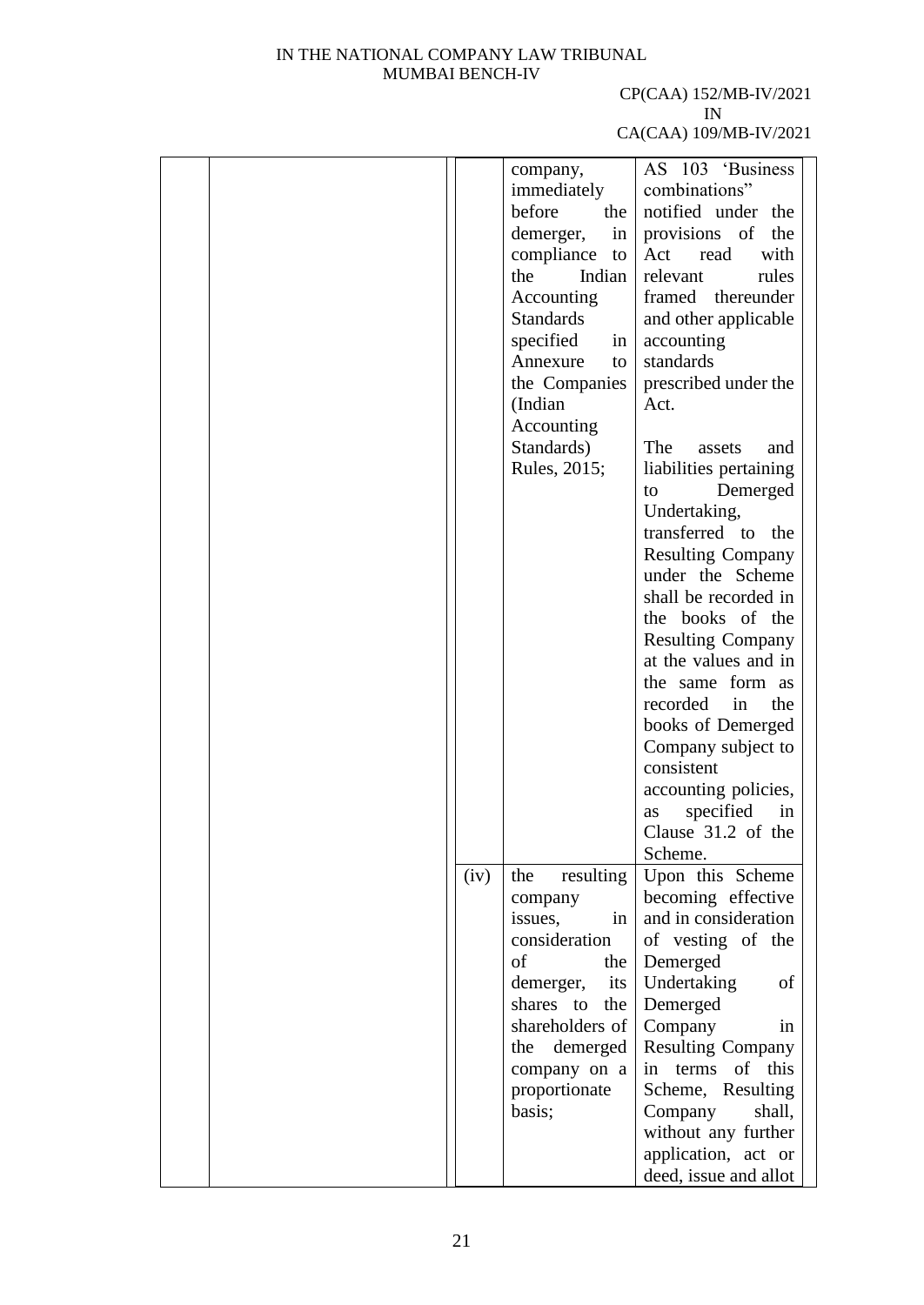#### CP(CAA) 152/MB-IV/2021 IN

|     |              | equity<br>shares,           |
|-----|--------------|-----------------------------|
|     |              | credited<br>fully<br>as     |
|     |              | paid-up,<br>the<br>to       |
|     |              | members<br>of               |
|     |              | Demerged                    |
|     |              | Company, holding            |
|     |              | fully paid up equity        |
|     |              | shares in Demerged          |
|     |              | Company<br>and              |
|     |              | whose<br>names              |
|     |              | the<br>appear<br>in         |
|     |              | register of members         |
|     |              | of<br>Demerged              |
|     |              | Company on<br>the           |
|     |              | Record Date or to           |
|     |              | such of<br>their            |
|     |              | respective<br>heirs,        |
|     |              | executors,                  |
|     |              | administrators<br><b>or</b> |
|     |              | other<br>legal              |
|     |              | representative<br><b>or</b> |
|     |              | other successors in         |
|     |              | title<br>the<br>as<br>on    |
|     |              | Record Date in the          |
|     |              | following manner:           |
|     |              |                             |
|     |              | "I (one) fully paid         |
|     |              | up equity share of          |
|     |              | Rs. 5 (Rupees Five          |
|     |              | only)<br>each<br>$\iota$    |
|     |              | GPUIL<br>shall<br>be        |
|     |              | issued and allotted         |
|     |              | for every $10$ (ten)        |
|     |              | fully paid up equity        |
|     |              | shares of Re. 1             |
|     |              | (Rupee One only)            |
|     |              | each held in GIL            |
|     |              | ("Share Entitlement         |
|     |              | $Ratio$ ")".                |
|     |              |                             |
|     |              | The                         |
|     |              | abovementioned              |
|     |              | ratio has also been         |
|     |              | provided in Clause          |
|     |              | 30.1 of the Scheme.         |
|     |              |                             |
| (v) | the          | The<br>present              |
|     | shareholders | Demerger scheme is          |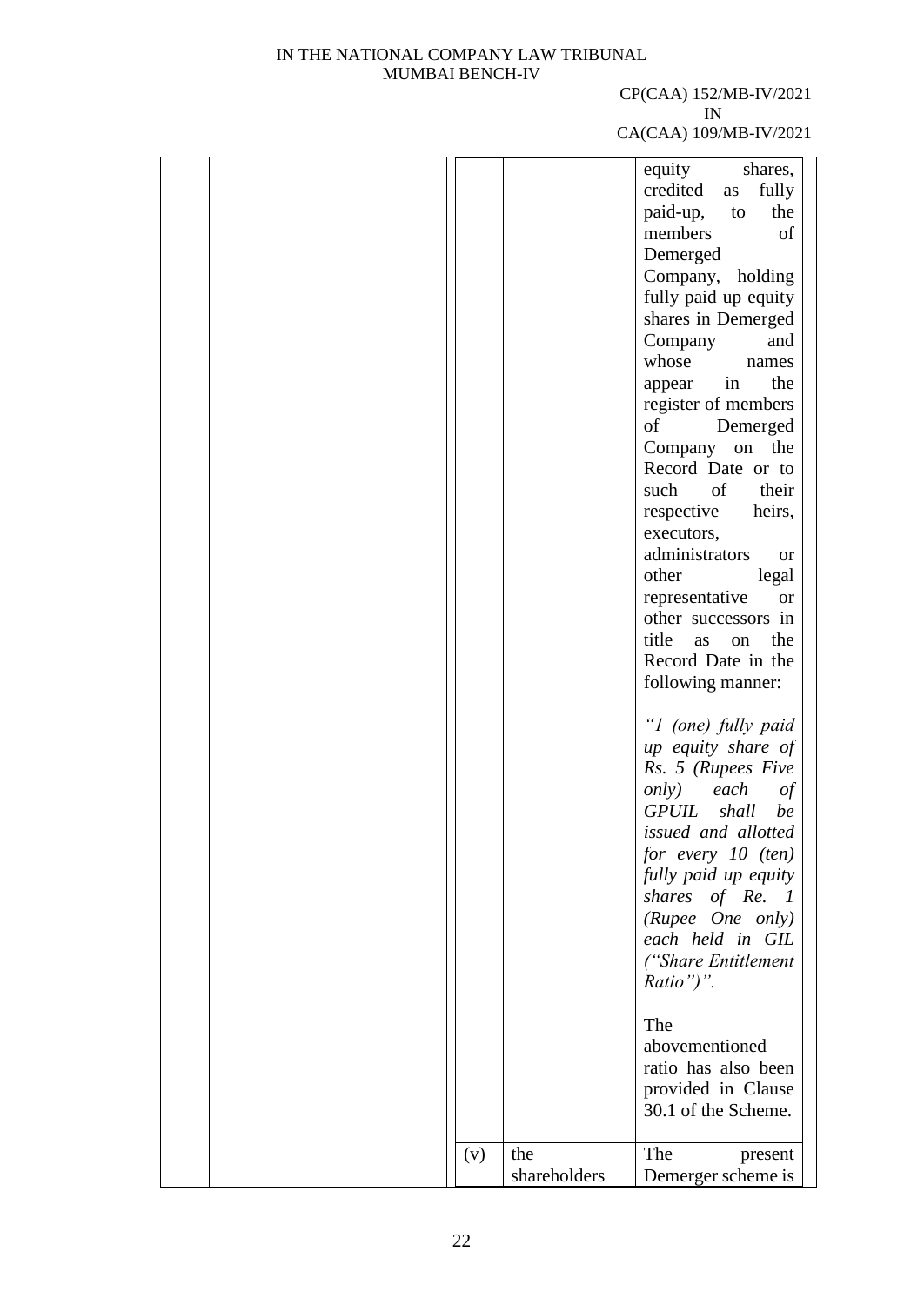#### CP(CAA) 152/MB-IV/2021 IN

|      | holding not less           | mirror<br>image<br>a                |
|------|----------------------------|-------------------------------------|
|      | than<br>three-             | demerger and thus                   |
|      | fourths in value           | all the shareholders                |
|      | of shares in the           | Petitioner<br>of                    |
|      | demerged                   | Company 2 will                      |
|      |                            | become<br>the                       |
|      | company                    |                                     |
|      | (other<br>than             | shareholder of the                  |
|      |                            | shares already   Petitioner Company |
|      | held<br>therein            | 3 by virtue of the                  |
|      | immediately                | demerger,<br>as                     |
|      | before<br>the              | specified in Clause                 |
|      | demerger, or               | 30.1 of the Scheme.                 |
|      | by a nominee               |                                     |
|      |                            |                                     |
|      | for,<br>the                |                                     |
|      | resulting                  |                                     |
|      | company or, its            |                                     |
|      | subsidiary)                |                                     |
|      | become                     |                                     |
|      | shareholders of            |                                     |
|      | resulting<br>the           |                                     |
|      | company<br><b>or</b>       |                                     |
|      |                            |                                     |
|      | companies by               |                                     |
|      | virtue of<br>the           |                                     |
|      | demerger;                  |                                     |
|      | otherwise than             |                                     |
|      | as a result of             |                                     |
|      | the acquisition            |                                     |
|      | of the property            |                                     |
|      | or assets of the           |                                     |
|      | demerged<br><sub>or</sub>  |                                     |
|      |                            |                                     |
|      | any                        |                                     |
|      | undertaking                |                                     |
|      | thereof by the             |                                     |
|      | resulting                  |                                     |
|      | company;                   |                                     |
| (vi) | the transfer of $\vert$ As | specified<br>in                     |
|      | the undertaking            | Clause 22.1 of the                  |
|      | is on a going              | Scheme, the transfer                |
|      | concern basis;             | of<br>demerged                      |
|      |                            |                                     |
|      | and                        | undertaking<br><i>is</i>            |
|      |                            | effected on a going                 |
|      |                            | concern basis so as                 |
|      |                            | to become, as and                   |
|      |                            | from the Appointed                  |
|      |                            | Date, of<br>the                     |
|      |                            | Resulting                           |
|      |                            | Company.                            |
|      |                            |                                     |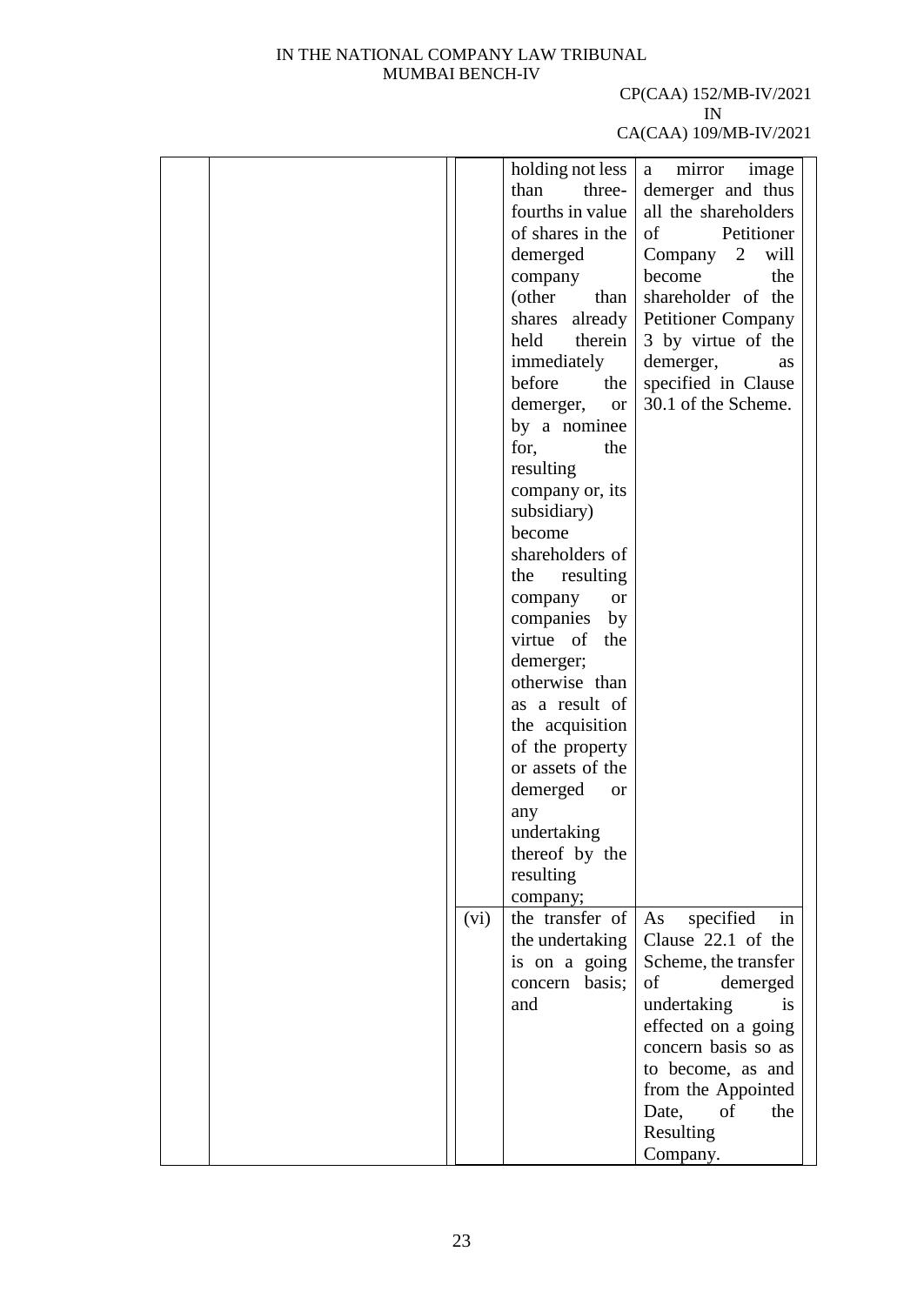# CP(CAA) 152/MB-IV/2021 IN

| (vii) | the demerger is<br>in accordance<br>with<br>the<br>conditions, if<br>notified<br>any,<br>under<br>$sub-$<br>the<br>Central<br>Government in<br>this behalf. | The<br>present<br>demerger is<br>for<br>genuine<br>business<br>purposes as stated in<br>Clause 3 of the<br>scheme and thus is<br>section $(5)$ of in accordance with<br>section 72A by $\vert$ the compliance of<br>the section $72A(5)$<br>of the Income tax<br>Act                                                                                                                                                                                                                                                                                                                                                                                                                    |
|-------|-------------------------------------------------------------------------------------------------------------------------------------------------------------|-----------------------------------------------------------------------------------------------------------------------------------------------------------------------------------------------------------------------------------------------------------------------------------------------------------------------------------------------------------------------------------------------------------------------------------------------------------------------------------------------------------------------------------------------------------------------------------------------------------------------------------------------------------------------------------------|
|       | Income Tax Act, 1961.                                                                                                                                       | The Petitioner Companies further submit<br>that the Scheme in clause 5.3 specifically<br>provides that if any of the terms or<br>provisions of the Scheme are found or<br>interpreted to be inconsistent with the<br>provisions of Section $2(1B)$ or Section<br>$2(19AA)$ of the Income Tax Act, 1961, at a<br>later date, including resulting from an<br>amendment of law or for any other reason<br>whatsoever, the provisions of Section $2(1B)$<br>and Section 2(19AA) of the Income Tax Act,<br>1961, shall prevail and the Scheme shall<br>stand modified to the extent determined<br>necessary to comply with the provisions of<br>Section $2(1B)$ and Section $2(19AA)$ of the |
|       |                                                                                                                                                             | In this regard, the Petitioner Companies<br>submit to this Hon'ble Tribunal, the all the<br>conditions stipulated in section $2(19AA)$ of<br>the Income Tax Act, 1961 as aforesaid, has<br>been complied with and the present Scheme<br>is drawn up in accordance with compliance                                                                                                                                                                                                                                                                                                                                                                                                       |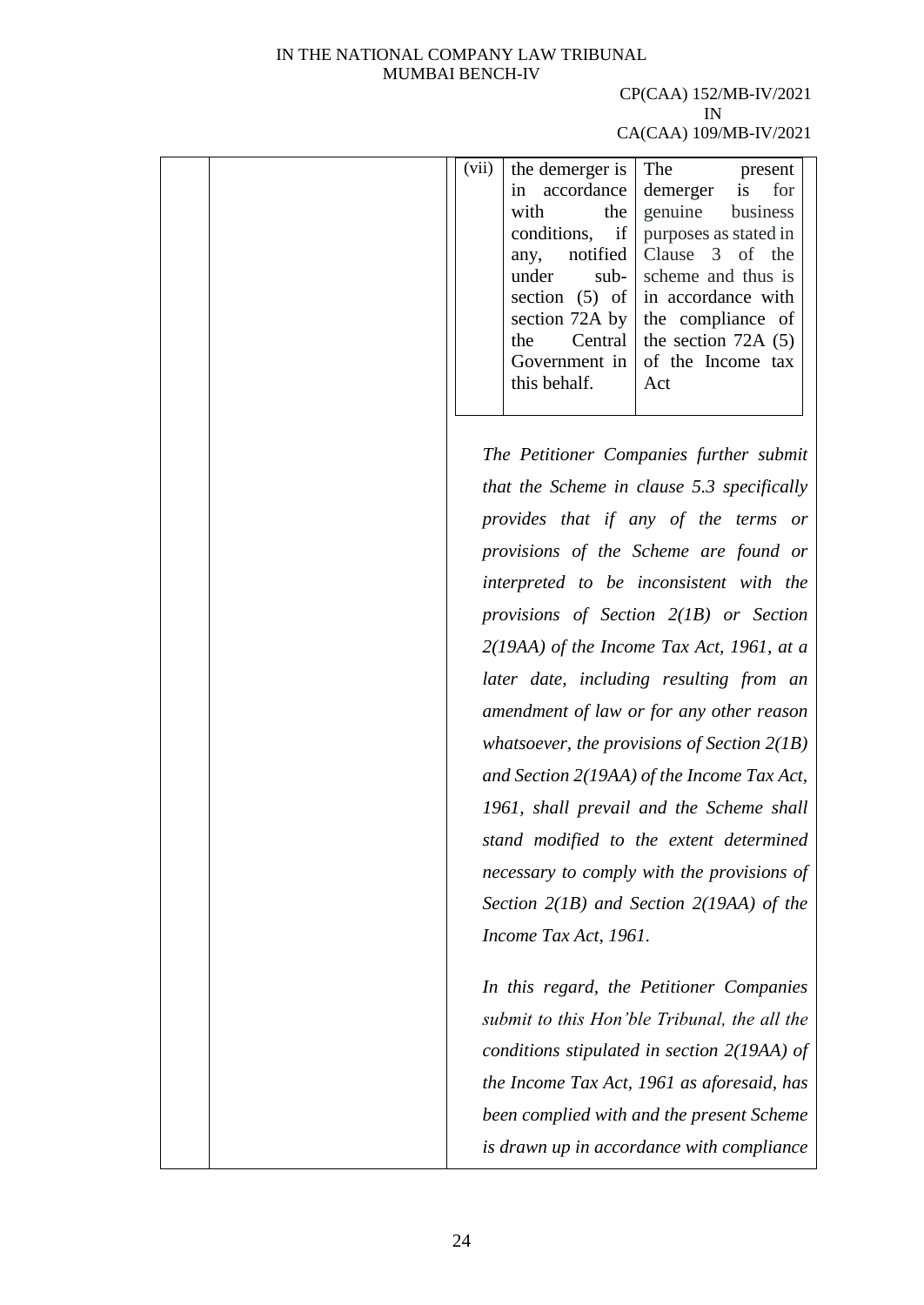|          |                                     | of the provisions of Income Tax Act, 1961,           |
|----------|-------------------------------------|------------------------------------------------------|
|          |                                     | as applicable, including Section 2(19AA) of          |
|          |                                     |                                                      |
|          |                                     | the Income Tax Act, 1961.                            |
|          |                                     |                                                      |
|          |                                     |                                                      |
|          |                                     |                                                      |
| j)       | The Petitioner Companies be         | So far as the observation in paragraph IV (j) of     |
|          | directed to place on record of      | the Report is concerned, the Petitioner              |
|          | this Tribunal the list of assets    | Companies submit that, the indicative list of        |
|          | and liabilities to be demerged      | assets and liabilities of the Petitioner Company     |
|          | with complete details and its       | 2 to be demerged into Petitioner Company 3,          |
|          | respective valuation.               | along with the details of the assets and their       |
|          |                                     | value, is annexed as Annexure $C$ to the Affidavit   |
|          |                                     | in reply dated $30^{th}$ November, 2021. Further, in |
|          |                                     | terms of clause 43.2 of the Scheme, in case of       |
|          |                                     | any question that may arise as to whether a          |
|          |                                     | specific asset or liability pertains to the          |
|          |                                     | demerged undertaking, the same shall be              |
|          |                                     | decided by mutual agreement between the              |
|          |                                     | boards of Petitioner Company 2 and Petitioner        |
|          |                                     | Company 3.                                           |
| $\bf{k}$ | As per Part-D (Demerger)            | So far as the observation in paragraph IV $(k)$ of   |
|          | $29(29.1)$ of the<br>Clause         | the Report is concerned, the Petitioner              |
|          | Scheme (Cancellation). Upon         | Companies submit that Section $230(2)(b)$ of the     |
|          | Scheme coming<br>into<br>the        | Act contemplates that the application for a          |
|          | effect, all equity shares of the    | compromise or arrangement made under                 |
|          | Resulting Company held by           | Section $230(1)$ of the Act may include a            |
|          | Demerged Company<br>the             | reduction of share capital. The Petitioner           |
|          | (directly and/ or through           | Companies submits that the issued, subscribed        |
|          | <i>nominees</i> )<br>shall<br>stand | and paid-up equity share capital of the              |
|          | cancelled without any further       |                                                      |
|          | application, act or deed. It is     | Petitioner Company 3 held by Petitioner              |
|          |                                     | Company 2 shall, upon the Scheme coming into         |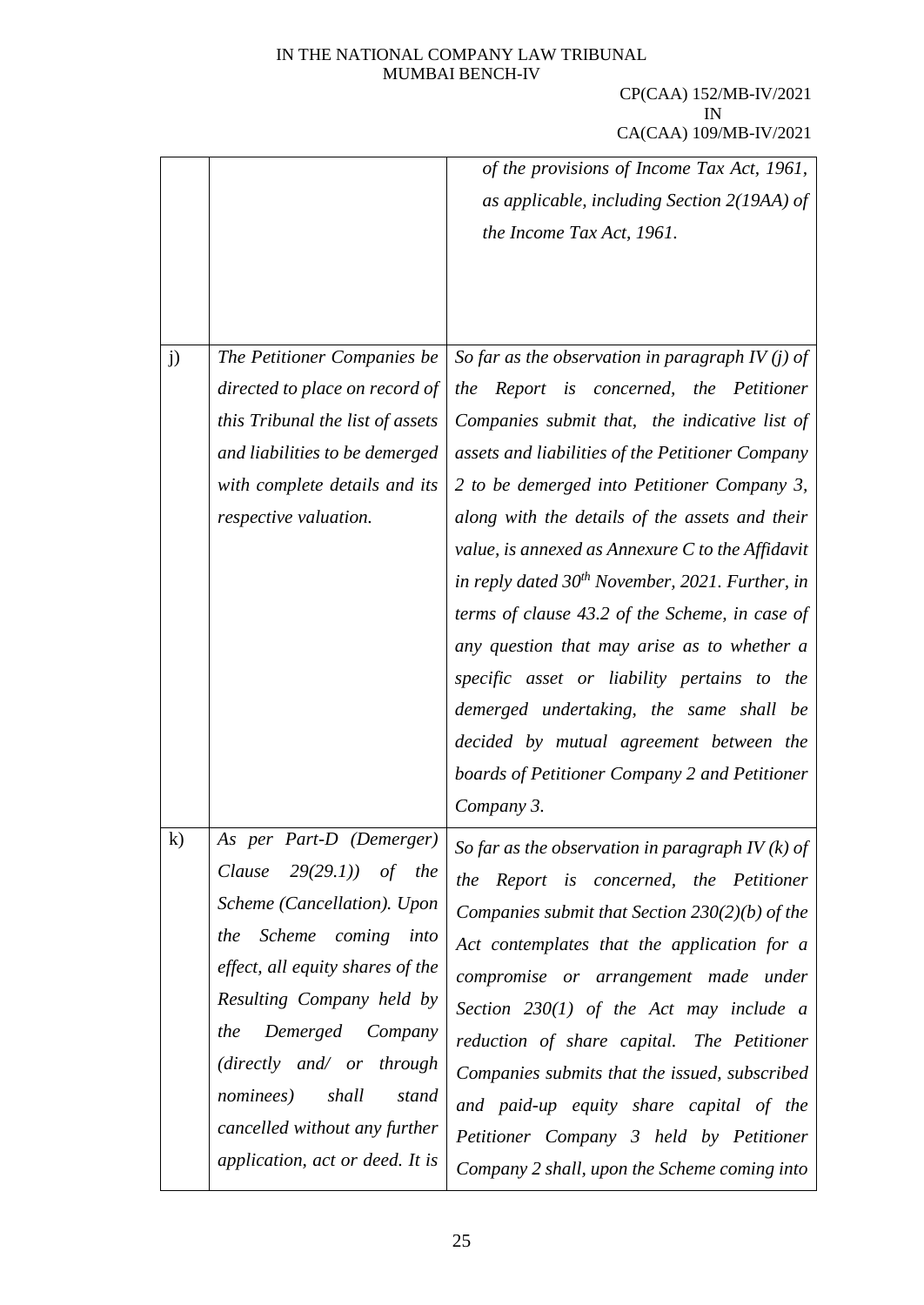|    | clarified that no new shares<br>shall be issued or payment                                                                                                                    | effect, stand cancelled without any further<br>application, act or deed. It has also been                                                                                              |
|----|-------------------------------------------------------------------------------------------------------------------------------------------------------------------------------|----------------------------------------------------------------------------------------------------------------------------------------------------------------------------------------|
|    | made in cash or in kind                                                                                                                                                       | clarified in clause 29 of the Scheme that no new                                                                                                                                       |
|    | whatsoever by the Resulting                                                                                                                                                   | shares shall be issued or payment made in cash                                                                                                                                         |
|    | Company to the Demerged                                                                                                                                                       | or in kind whatsoever by the Petitioner                                                                                                                                                |
|    | Company in lieu of such                                                                                                                                                       | Company 3 to Petitioner Company 2 in lieu of                                                                                                                                           |
|    | shares of the Resulting                                                                                                                                                       | such shares of the Petitioner Company 3. For                                                                                                                                           |
|    | Company. For avoidance of                                                                                                                                                     | avoidance of doubt, it is clarified that the                                                                                                                                           |
|    | doubt, it is clarified that the                                                                                                                                               | reduction in the share capital of the Petitioner                                                                                                                                       |
|    | reduction in the share capital                                                                                                                                                | Company 3, pursuant to such cancellation shall                                                                                                                                         |
|    | of the Resulting Company,                                                                                                                                                     | be effected as an integral part of the Scheme. As                                                                                                                                      |
|    | pursuant to such cancellation                                                                                                                                                 | per the Explanation to Section 230 of the Act,                                                                                                                                         |
|    | shall be effected as<br>an                                                                                                                                                    | the provisions of Section 66 shall not apply to a                                                                                                                                      |
|    | integral part of this Scheme                                                                                                                                                  | reduction of share capital effected in pursuance                                                                                                                                       |
|    | and Section 66 of the Act shall                                                                                                                                               | of an order of the Tribunal under Section 230                                                                                                                                          |
|    | not apply to the Resulting                                                                                                                                                    | of the Act. Thus, the provisions of Section 66 of                                                                                                                                      |
|    | Company to effectuate such                                                                                                                                                    | the Act are not applicable to the reduction of                                                                                                                                         |
|    | reduction of capital.                                                                                                                                                         | share capital of Petitioner Company 3 as                                                                                                                                               |
|    | In this regard it is submitted<br>that the Petitioner Company<br>shall comply the provisions of<br>Section 66 and other relevant<br>provisions of the Companies<br>Act, 2013. | envisaged in the present Scheme and are not<br>required to be complied with. In any event the<br>Petitioner Company undertakes to comply with<br>provisions of the Act, as applicable. |
| 1) | As per Part-D (Demerged)                                                                                                                                                      | So far as the observation in paragraph IV $(l)$ of                                                                                                                                     |
|    | Clause 30 (30.1 to 30.12 of                                                                                                                                                   | the Report is concerned, the Petitioner                                                                                                                                                |
|    | the Scheme (Consideration                                                                                                                                                     | Companies submit that:                                                                                                                                                                 |
|    | for Demerge); In this it is<br>submitted that the fee payable<br>by the Resulting Company<br>shall be in accordance with                                                      | (i.)<br>in clause 30.10 of the Scheme it is<br>clarified that approval of the Scheme by<br>shareholders of the Petitioner<br>the                                                       |
|    |                                                                                                                                                                               |                                                                                                                                                                                        |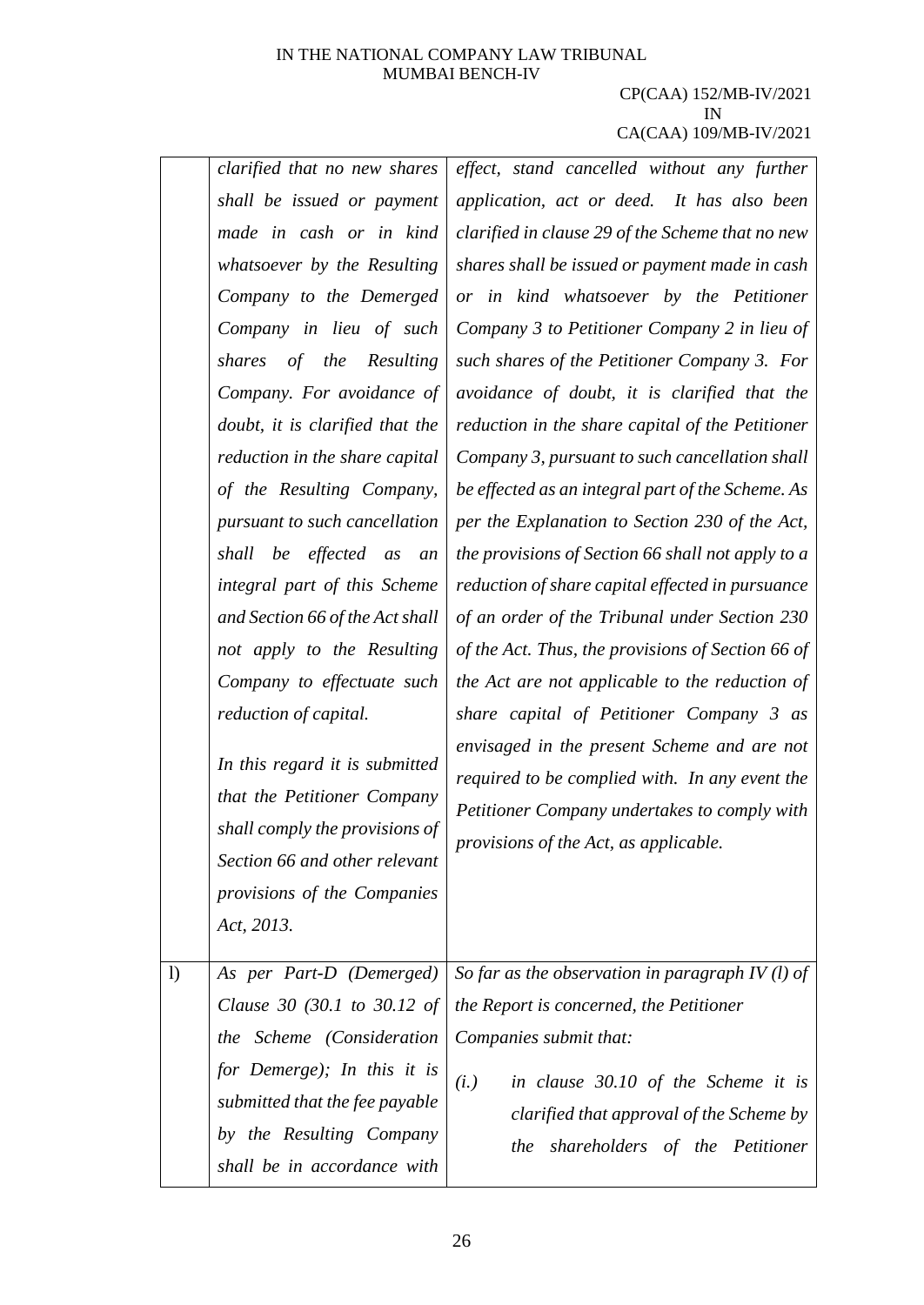|    | the provisions of Section 13,                 |           | Company 3 shall be deemed to be the                |
|----|-----------------------------------------------|-----------|----------------------------------------------------|
|    | <b>Section</b><br>14,<br>Section<br>42,       |           | due compliance of the provisions of                |
|    | <b>Section</b><br>62<br>and<br><b>Section</b> |           | Section, 13, Section 14, Section 42,               |
|    | $232(3)(i)$ of the Companies                  |           | Section 62, and other relevant and                 |
|    | Act, 2013 further if any stamp                |           | applicable provisions of the Act, and              |
|    | duty is payable the same                      |           | rules made thereunder for the issue and            |
|    | should be paid in accordance                  |           | allotment of the equity shares by                  |
|    | with applicable laws of the                   |           | Petitioner Company 3 to the equity                 |
|    | State;                                        |           | shareholders of Petitioner Company 2               |
|    |                                               |           | as on Record Date, as provided in the              |
|    |                                               |           | Scheme;                                            |
|    |                                               | (ii.)     | the Petitioner Companies undertake                 |
|    |                                               |           | that the stamp duty, if any, payable on            |
|    |                                               |           | the shares issued by the Petitioner                |
|    |                                               |           | Company 3 to the shareholders of the               |
|    |                                               |           | Petitioner Company 2, in accordance                |
|    |                                               |           | with Clause 30.1 of the Scheme, shall be           |
|    |                                               |           | paid in accordance with the applicable             |
|    |                                               |           | stamp duty laws;                                   |
|    |                                               | (iii.)    | further it is clarified that the stamp             |
|    |                                               |           | duties<br>and/<br>fees<br><i>(including)</i><br>or |
|    |                                               |           | registration fee) paid on the authorised           |
|    |                                               |           | share capital of the Petitioner Company            |
|    |                                               |           | 1 shall be dealt with in compliance of             |
|    |                                               |           | Section 232 (3)(i) of the Act.                     |
| m) | As per Part-D(Demerger)                       |           | So far as the observation in paragraph IV $(m)$    |
|    | Clause $31(31.1 \& 31.2$ (a to                |           | of the Report is concerned, the Petitioner         |
|    | d) of the Scheme (Accounting                  | Companies | submit that on the<br><i>Scheme</i>                |
|    | Treatment) (In the books of                   |           | becoming effective, the Resulting Company          |
|    | the Demerged Company). In                     |           | shall account for the Demerger as common           |
|    | accordance<br>with<br>the                     |           | control business combination in accordance         |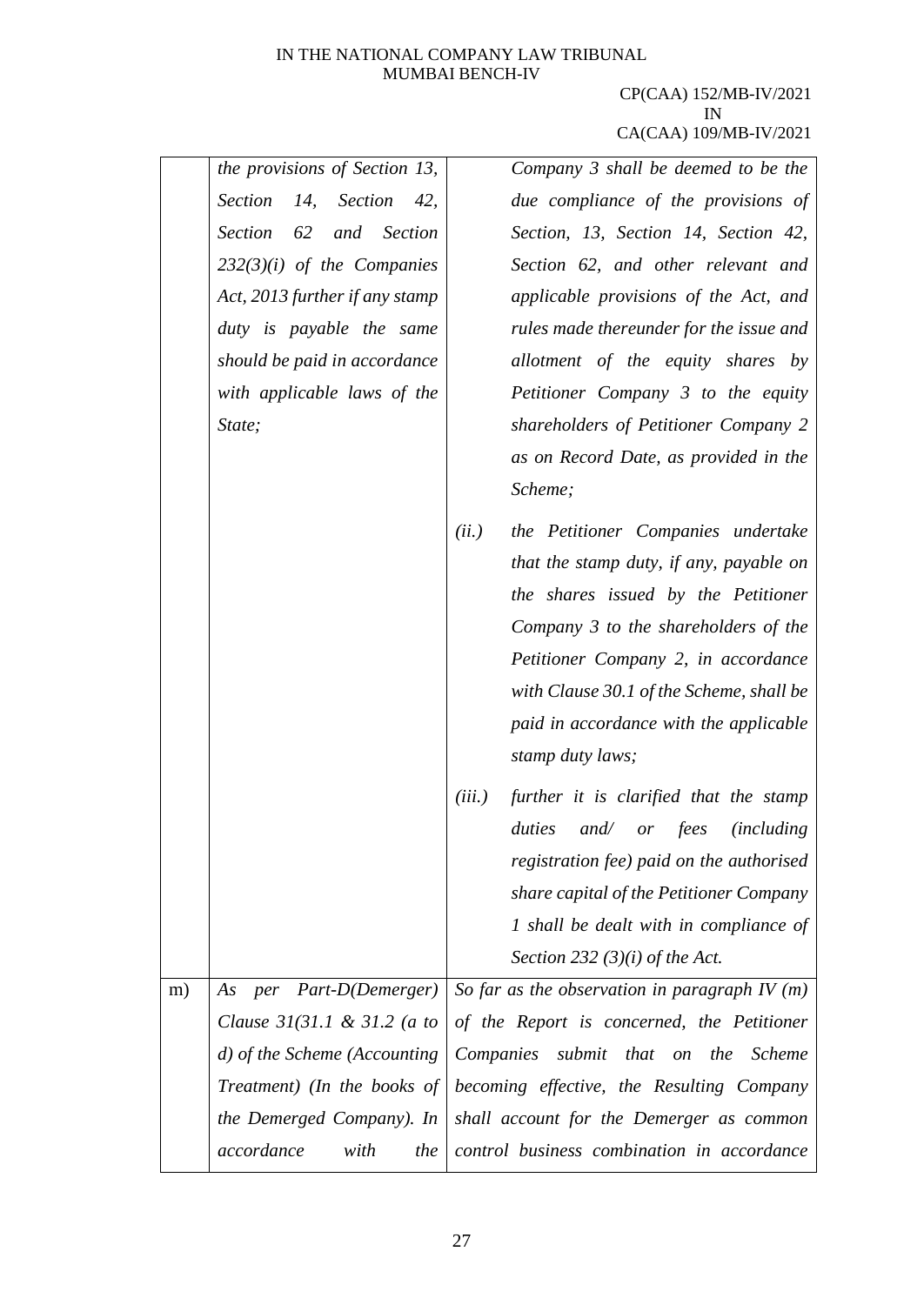#### CP(CAA) 152/MB-IV/2021 IN CA(CAA) 109/MB-IV/2021

*applicable accounting standards, the Act and generally accepted accounting principles in India, the Resulting Company shall provide the following accounting treatment in its books of accounts*

*On the Scheme becoming effective, the Resulting Company shall account for the Demerger as common control business combination in accordance with the "Pooling of Interest method", as per Appendix C of Ind-AS 103 'Business combinations'' notified under the provisions of the Act read with relevant rules framed thereunder and other applicable accounting standards prescribed under the Act.*

*In this regards it is stated that in Indian Accounting Standard (Ind AS) 103 prescribes application of pooling of Interest Method to account for common control business combinations. Under this method: Any* 

*with the "Pooling of Interest method", as per Appendix C of Ind-AS 103 'Business combinations'' notified under the provisions of the Act read with relevant rules framed thereunder and other applicable accounting standards prescribed under the Act. In this regards it is stated that in Indian Accounting Standard (Ind AS) 103 - prescribes application of pooling of Interest Method to account for common control business combinations. Under this method: Any difference, whether positive or negative, shall be adjusted against the capital reserves (or "Amalgamation Adjustment Deficit Account" in some cases). Petitioner Companies further submit that difference so credited to "Capital Reserve shall not be available for distribution of dividend and other similar purpose.*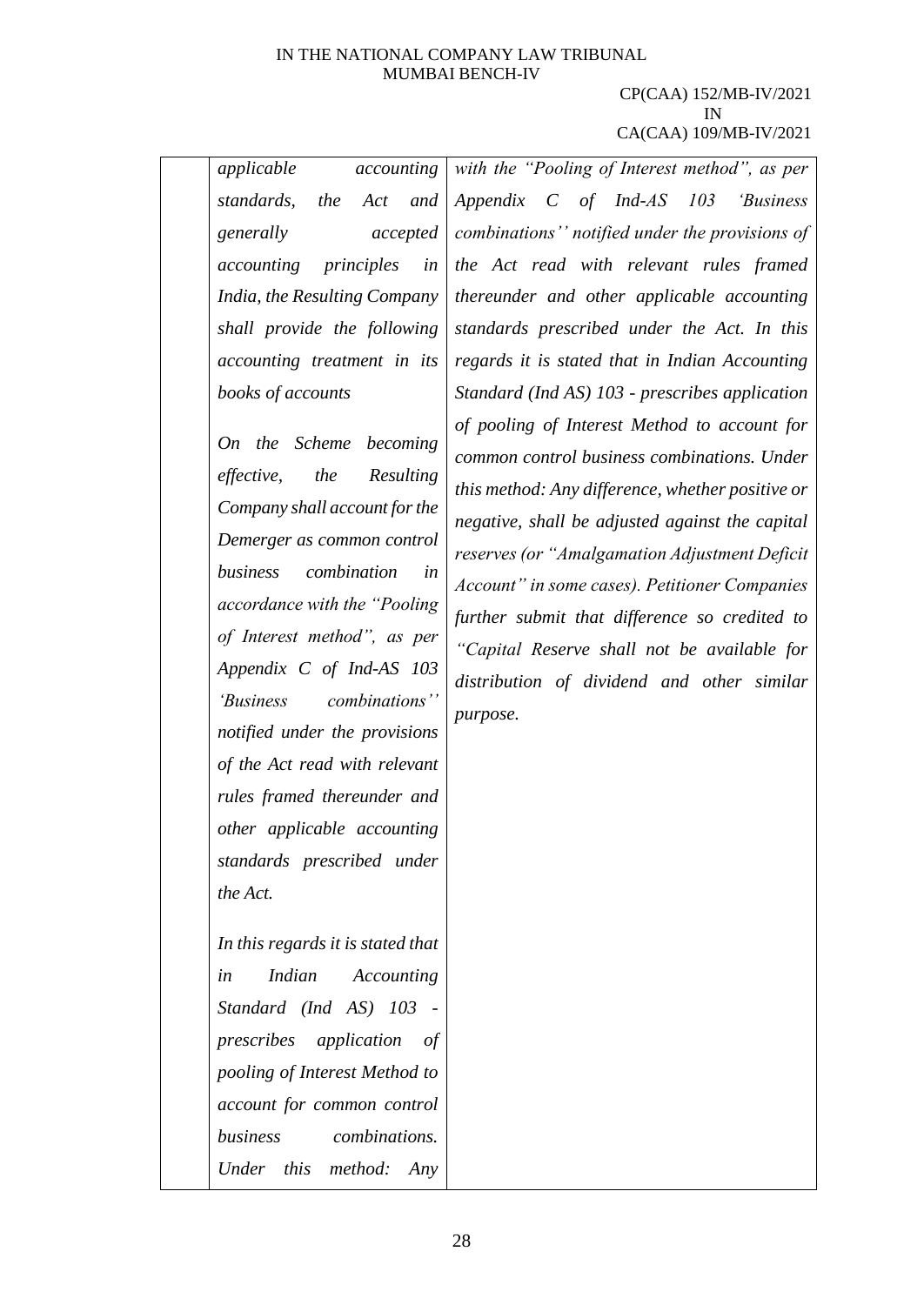|    | difference, whether positive<br>or negative, shall be adjusted<br>against the capital reserves<br>"Amalgamation<br>(<br>Adjustment Deficit Account"<br>in some cases).<br>In view of the above it is<br>submitted that the difference<br>credited to<br>"Capital<br>SO<br>Reserve"<br>shall<br>be<br>not<br>available for distribution of<br>dividend and other similar<br>purpose.                                                                                                                                                                                                  |                                                                                                                                                                                                                                                                                                                                                                                                                                                                                                                                                                                                                                                                                                                                                    |
|----|--------------------------------------------------------------------------------------------------------------------------------------------------------------------------------------------------------------------------------------------------------------------------------------------------------------------------------------------------------------------------------------------------------------------------------------------------------------------------------------------------------------------------------------------------------------------------------------|----------------------------------------------------------------------------------------------------------------------------------------------------------------------------------------------------------------------------------------------------------------------------------------------------------------------------------------------------------------------------------------------------------------------------------------------------------------------------------------------------------------------------------------------------------------------------------------------------------------------------------------------------------------------------------------------------------------------------------------------------|
| n) | Part-E-(General<br>As<br>per<br><i>Conditions</i> )<br><b>Terms</b><br>and<br>Clause $34(34.1 \& 34.2)$ of the<br>(Amendment<br><b>Scheme</b><br>to<br>Memorandum of Association<br><b>GIL</b><br>of<br>(Amalgamated/Demerged<br>Company) GPUIL (Resulting<br>Company); In this regard it is<br>submitted<br>Hon'ble<br>that<br>Tribunal may kindly direct<br>the petitioner to comply with<br>provisions of Section 13,<br>14,42,61 62,64 and Section<br>$232(3)(i)$ of the Companies<br>Act, 2013 further if any stamp<br>duty is payable the same<br>should be paid in accordance | So far as the observation in paragraph IV $(n)$<br>of the Report is concerned, the Petitioner<br>Companies submit that:<br>in clause 34.2 of the Scheme it is clarified<br>(i.)<br>that for the purposes of this clause the<br>consent of the shareholders of Petitioner<br>Company 2 to the Scheme shall be<br>deemed to be sufficient for the purposes<br>of effecting the above amendment in the<br>authorised share capital of Petitioner<br>Company 2, and no further resolution<br>under Sections 13, 14, 42, 61, 62 and 64<br>of the Act or any other applicable<br>provisions of the Act, would be required<br>to be separately passed.<br>in clause 34.2 of the Scheme it is further<br>(ii.)<br>clarified that the stamp duties and fees |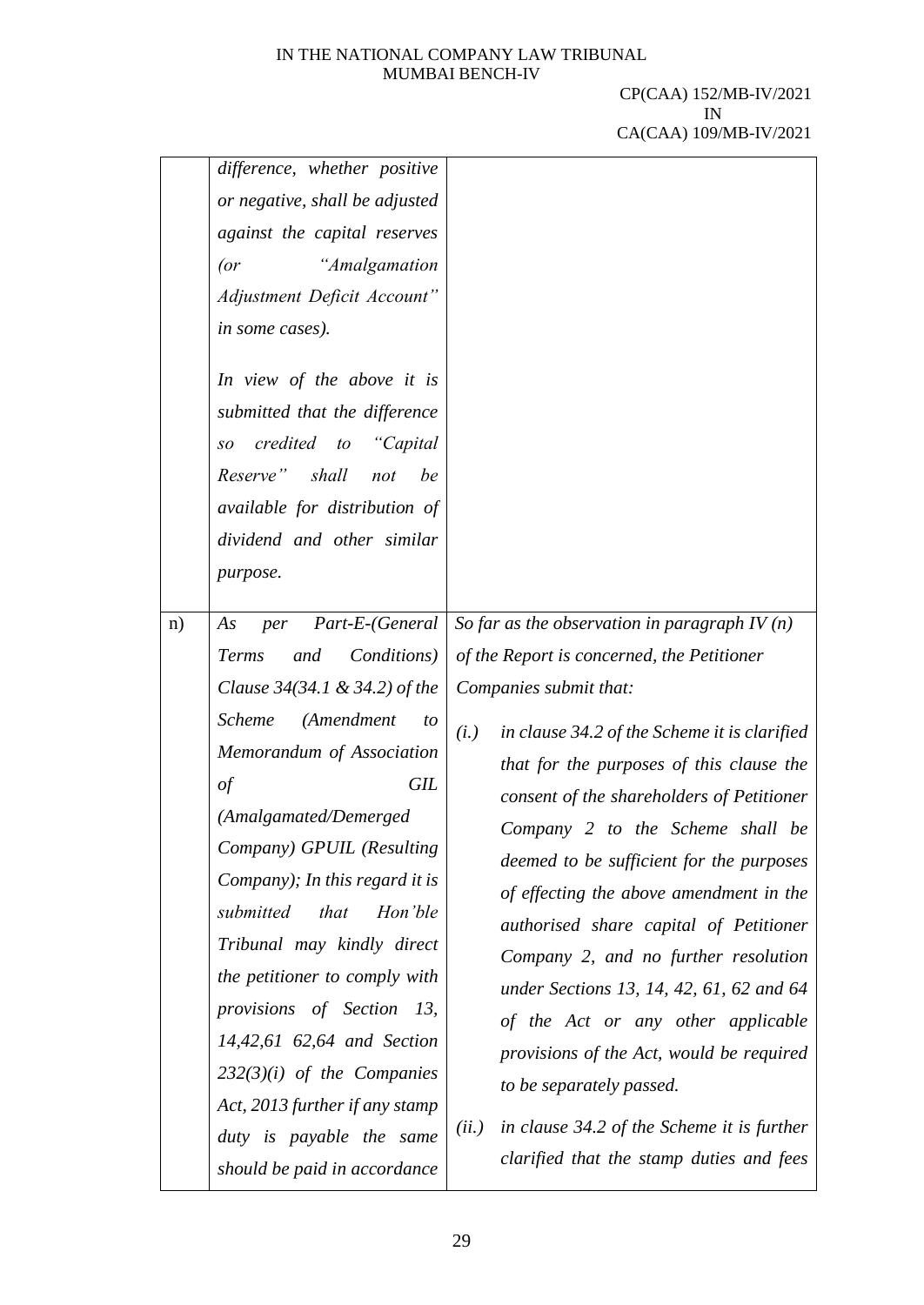|    | with applicable laws of the    | (including registration fee) paid on the          |
|----|--------------------------------|---------------------------------------------------|
|    | State;                         | authorised share capital of the Petitioner        |
|    |                                | Company 1, if any, shall be utilized and          |
|    |                                | applied to the altered authorised share           |
|    |                                | capital of the Petitioner Company 2 and           |
|    |                                | there would be no requirement for any             |
|    |                                | further payment of stamp duty and/or fee          |
|    |                                | by the Petitioner Company 2 for the               |
|    |                                | alteration in the authorised share capital        |
|    |                                | to that extent. Thus the stamp duties and/        |
|    |                                | or fees (including registration fee) shall        |
|    |                                | be in compliance of Section 232 (3)(i) of         |
|    |                                | the Act and applicable laws.                      |
|    |                                | Petitioner Companies undertakes to this<br>(iii.) |
|    |                                | Hon'ble Tribunal, that the Petitioner             |
|    |                                | Companies<br>would comply with<br>the             |
|    |                                | provisions of the Act as applicable and           |
|    |                                | also the pay stamp duty, if any, in               |
|    |                                | accordance with applicable laws of the            |
|    |                                | State.                                            |
|    |                                |                                                   |
| O) | As regards the complaints      | So far as the observation in paragraph IV (o) of  |
|    | indicated at para 31 above,    | the Report is concerned, the Petitioner           |
|    | under the head - Status of     | Companies submit that on Point No. 31 of          |
|    | Complaint as per MCA-e         | paragraph 3 the Report, from the extract of the   |
|    | Service - Screen Shot, it is   | said complaint mentioned in the Report,           |
|    | submitted that the petitioners | Petitioner Company 2 submits that it appears to   |
|    | be directed to mention all the | be not a complaint but a query from Mr.           |
|    | facts in this regard about     | Randhir Singh, a shareholder of the Company,      |
|    | complaint explain about the    | inquiring about further steps after filing of     |
|    | allegations made therein and   | Form IPEF-5 i.e. claim of shares and dividend     |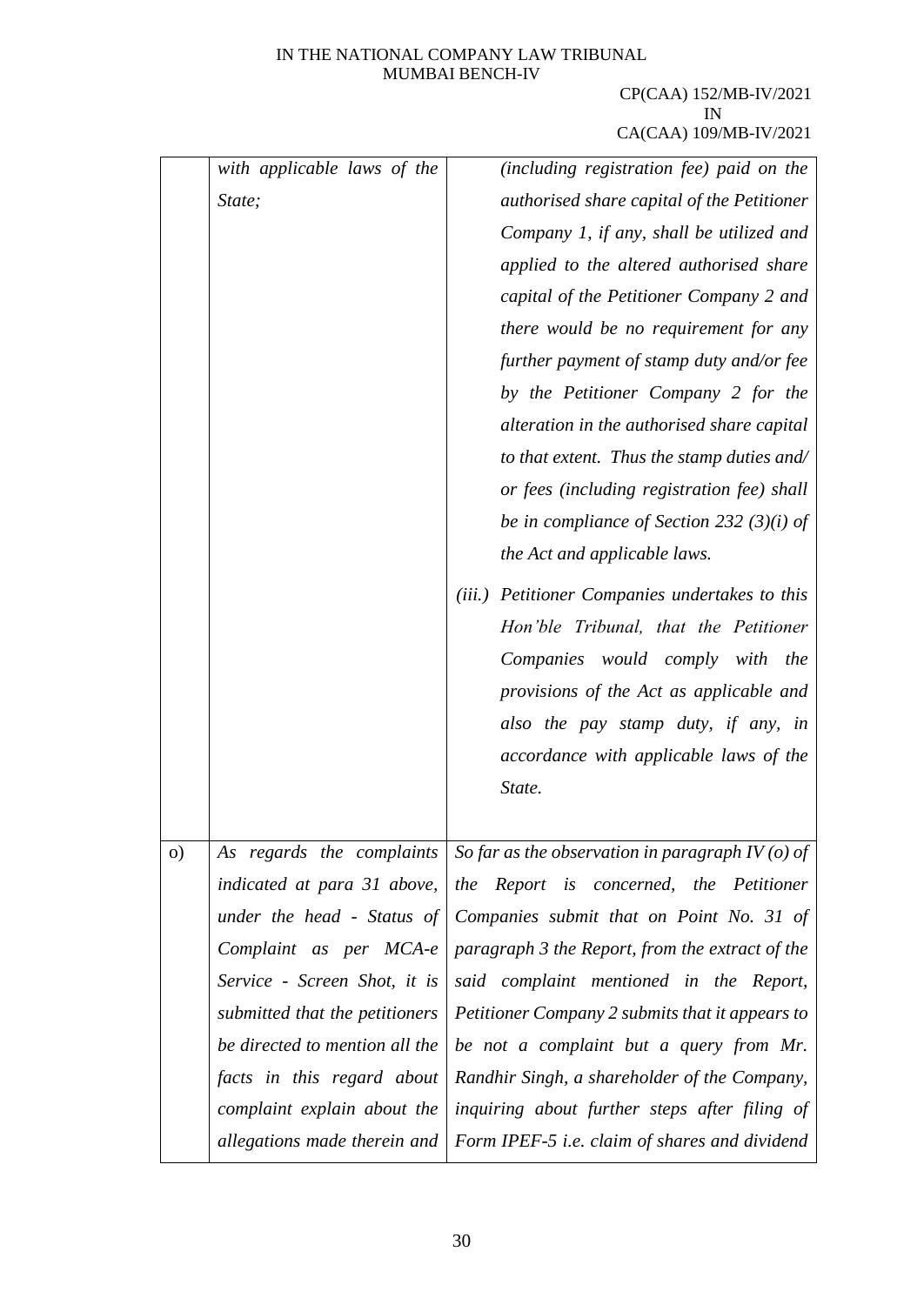| complaints before<br>resolve<br>approval of the scheme.                                                                                                                                                                                                                                                                                                                                                                                                                                                                                                                   | transferred to the IPEF Authority. In this<br>regard the Petitioner Company 2 submits that<br>the Company after the receipt of the Form<br>IPEF-5 along with the requisite documents, in<br>normal course, had submitted the<br>the<br>verification report approving the transfer of<br>dividend<br>the<br>shares<br>and<br>$\mathfrak{t}$<br>concern<br>shareholder, within the prescribed time limit.<br>From perusal of the website of the IPEF<br>Authority, we understand that now the matter is<br>pending before the IPEF Authority.                                                                                                                                                                                                                             |
|---------------------------------------------------------------------------------------------------------------------------------------------------------------------------------------------------------------------------------------------------------------------------------------------------------------------------------------------------------------------------------------------------------------------------------------------------------------------------------------------------------------------------------------------------------------------------|-------------------------------------------------------------------------------------------------------------------------------------------------------------------------------------------------------------------------------------------------------------------------------------------------------------------------------------------------------------------------------------------------------------------------------------------------------------------------------------------------------------------------------------------------------------------------------------------------------------------------------------------------------------------------------------------------------------------------------------------------------------------------|
| <i>Since</i><br>the<br>p)<br>Amalgamated/Demerged<br>i.e.(GMR)<br>Company<br>Limited)<br>Infrastructure<br>limited by shares, is listed on<br>the Bombay Stock Exchange<br>National<br><b>Stock</b><br>and the<br>Exchange, the Petitioner<br>Companies be directed to<br>place on record whether<br>necessary approval from<br>SEBI and the<br>concerned<br>Stock Exchange have been<br>obtained and whether the<br>the<br>meeting<br>$\sigma f$<br>Shareholders/class<br>of<br>shareholders<br>have<br>been<br>the<br>convened<br>per<br>as<br>listing/SEBI guidelines. | So far as the observation in paragraph IV (p) of<br>Report is concerned, the Petitioner<br>the<br>Companies submit that:<br>(i)<br>the equity shares of Petitioner Company<br>2 are listed on the National Stock<br>Exchange of India Limited (NSE) and<br>the BSE Limited (BSE). NSE has<br>provided its in-principle approval to<br>Petitioner Company 2 by its letter dated<br>December, 21, 2020. The said in-<br>approval<br>principle<br>of NSE<br>was<br>submitted to the office of the Regional<br>Director.<br>BSE has also provided its in-principle<br>(ii)<br>approval to the Petitioner Company 2<br>by its letter dated $18^{th}$ December, 2020<br>and the in-principle approval of BSE<br>has been submitted to the office of the<br>Regional Director. |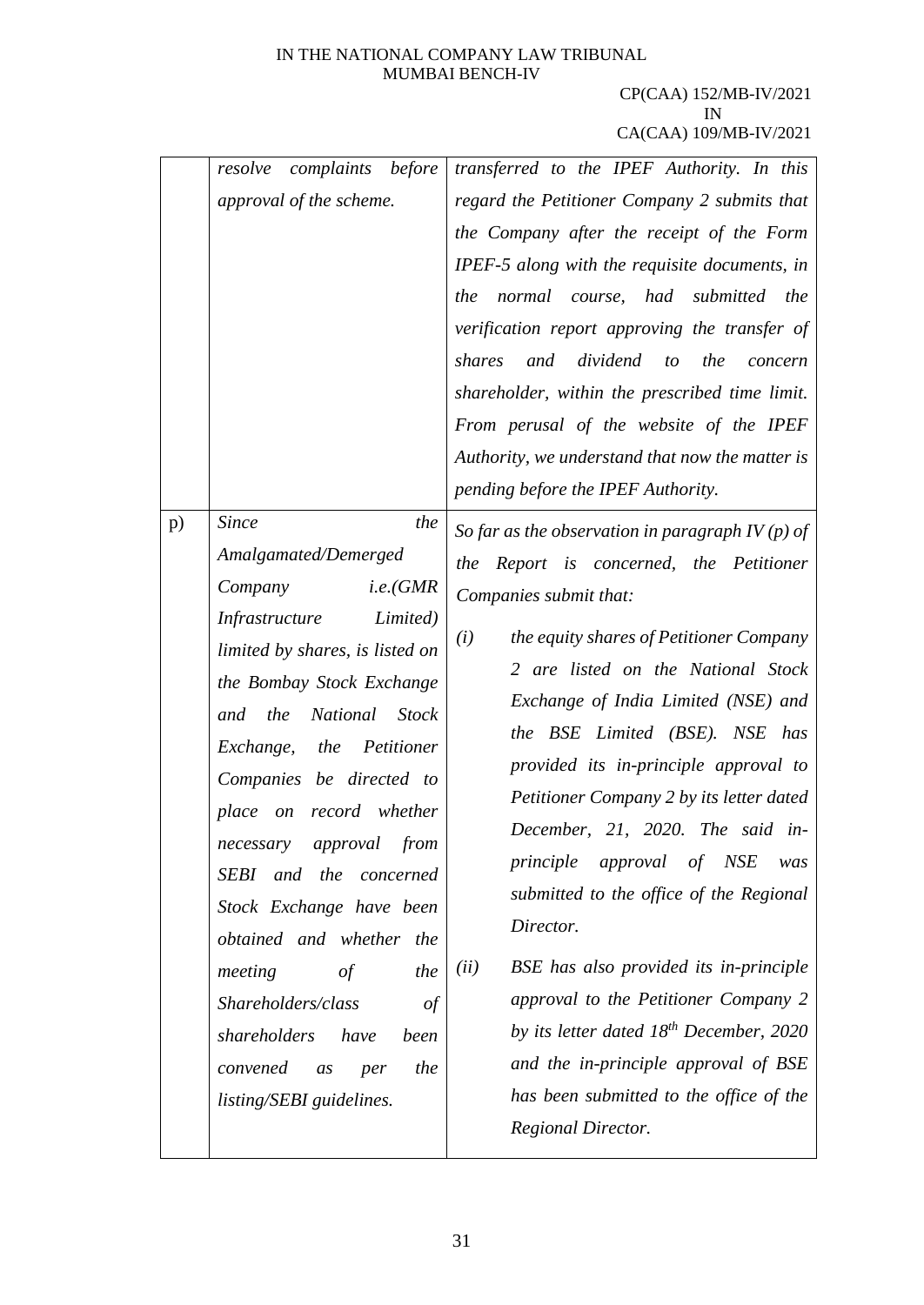|    |                          | (iii) | as per the requirements of the SEBI                            |
|----|--------------------------|-------|----------------------------------------------------------------|
|    |                          |       | Circular<br>No.                                                |
|    |                          |       | SEBI/HO/CFD/DIL1/CIR/P/2020/249                                |
|    |                          |       | dated December 22, 2020, SEBI's                                |
|    |                          |       | comments on the Scheme have been                               |
|    |                          |       | incorporated in the BSE and NSE letters                        |
|    |                          |       | December 18,<br>2020<br>dated<br>and                           |
|    |                          |       | December 21, 2020 respectively and                             |
|    |                          |       | that SEBI does not provide for any                             |
|    |                          |       | separate approval; and                                         |
|    |                          | (iv)  | the meeting of the equity shareholders of                      |
|    |                          |       | the Petitioner Company 2, held on                              |
|    |                          |       | September 29, 2021 has been conducted                          |
|    |                          |       | in accordance with the applicable                              |
|    |                          |       | listing/ SEBI guidelines and also the                          |
|    |                          |       | Companies Act 2013, and rules made                             |
|    |                          |       | thereunder.<br><b>The</b><br>of<br>report<br>the               |
|    |                          |       | Chairperson appointed by this Hon'ble                          |
|    |                          |       | Tribunal for the equity shareholders                           |
|    |                          |       | meeting on the proceedings and results                         |
|    |                          |       | of the meeting of Petitioner Company 2,                        |
|    |                          |       | along with the Affidavit in support                            |
|    |                          |       | thereof, have been filed with this                             |
|    |                          |       | Hon'ble Tribunal on September 29,                              |
|    |                          |       | 2021, and was also annexed to the                              |
|    |                          |       | above Company Petition as Annexure                             |
|    |                          |       | $"Z"$ .                                                        |
| q) | <b>Since</b><br>the      |       | So far as the observation in paragraph IV (q) of               |
|    | Amalgamating/Transferor  |       | the Report is concerned, the Petitioner                        |
|    | Company and Amalgamated/ |       | Companies submit that they undertake to                        |
|    |                          |       | Demerged Company have comply with the applicable guidelines of |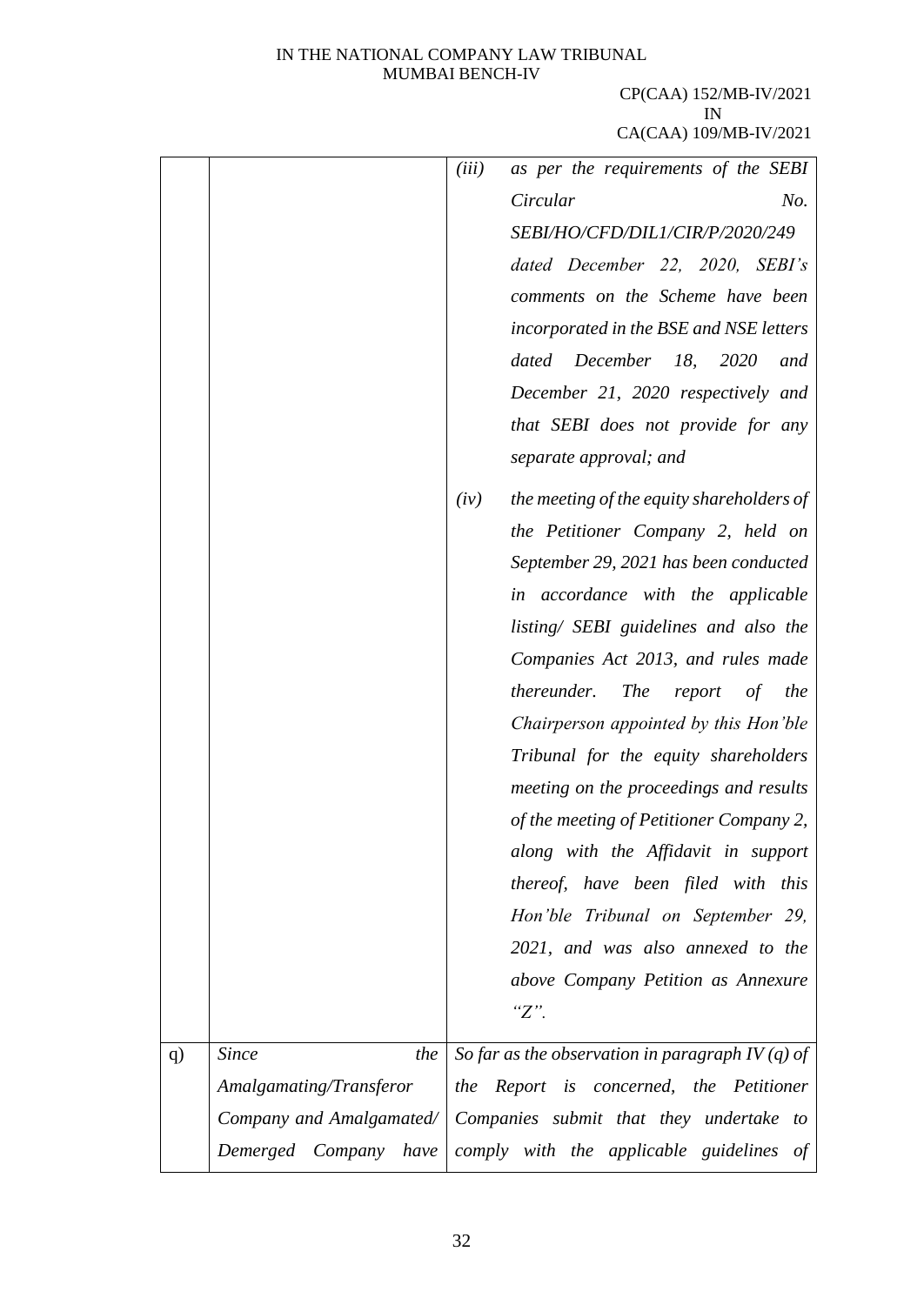|    | foreign/nonresident<br>subject to the compliance of $\vert$ the extent required.<br>section 55 of the Companies<br>2013<br>the<br><b>FEMA</b><br>Act,<br>Regulations/RBI Guidelines<br>by the Transferee Company. | Foreign Exchange Management Act, 1999/<br>shareholders, therefore, it is Reserve Bank of India Act as applicable and to                                                                                                                                                                                                                                                                                                                                                                                                                                                                                                                                                                                                                                                                                                                                                                                                                                               |
|----|-------------------------------------------------------------------------------------------------------------------------------------------------------------------------------------------------------------------|-----------------------------------------------------------------------------------------------------------------------------------------------------------------------------------------------------------------------------------------------------------------------------------------------------------------------------------------------------------------------------------------------------------------------------------------------------------------------------------------------------------------------------------------------------------------------------------------------------------------------------------------------------------------------------------------------------------------------------------------------------------------------------------------------------------------------------------------------------------------------------------------------------------------------------------------------------------------------|
| r) | The Petitioner Company be<br>directed to place on record<br>NOC/<br>whether necessary<br>approval from Competition<br>Commission of India $(CCI)$<br>have been obtained or not, if<br>applicable.                 | So far as the observation in paragraph IV $(r)$ of<br>the Report is concerned, the Petitioner<br>Companies submit that NOC/approval from<br>Competition Commission of India is not<br>required. It may be noted that the Hon'ble<br>Tribunal vide its CSA Order directed that "66.<br>In view based on the averments made in<br>paragraph 41 of the Company Application and<br>given the factual matrix that the demerger of the<br>Demerged undertaking of the Petitioner<br>Company 2 into Petitioner Company 3, involves<br>entities belonging to the same group, the<br>demerger can avail of Item 8 Exemption.<br>Consequently the Scheme can avail Item $8 \& 9$<br>Exemption of Schedule I of Combination<br>Regulation and notice for approval of<br>Competition Commission of India (CCI) is not<br>required."<br>Thus it is submitted that no<br>NOC/approval from Competition Commission<br>of India is required, as directed by this Hon'ble<br>Tribunal. |
| s) | The Petitioner Companies to<br>place<br>on record and to<br>details regarding<br>provide                                                                                                                          | So far as the observation in paragraph IV $(s)$ of<br>the Report is concerned, the Petitioner<br>Company 2 submits that pursuant to the CSA                                                                                                                                                                                                                                                                                                                                                                                                                                                                                                                                                                                                                                                                                                                                                                                                                           |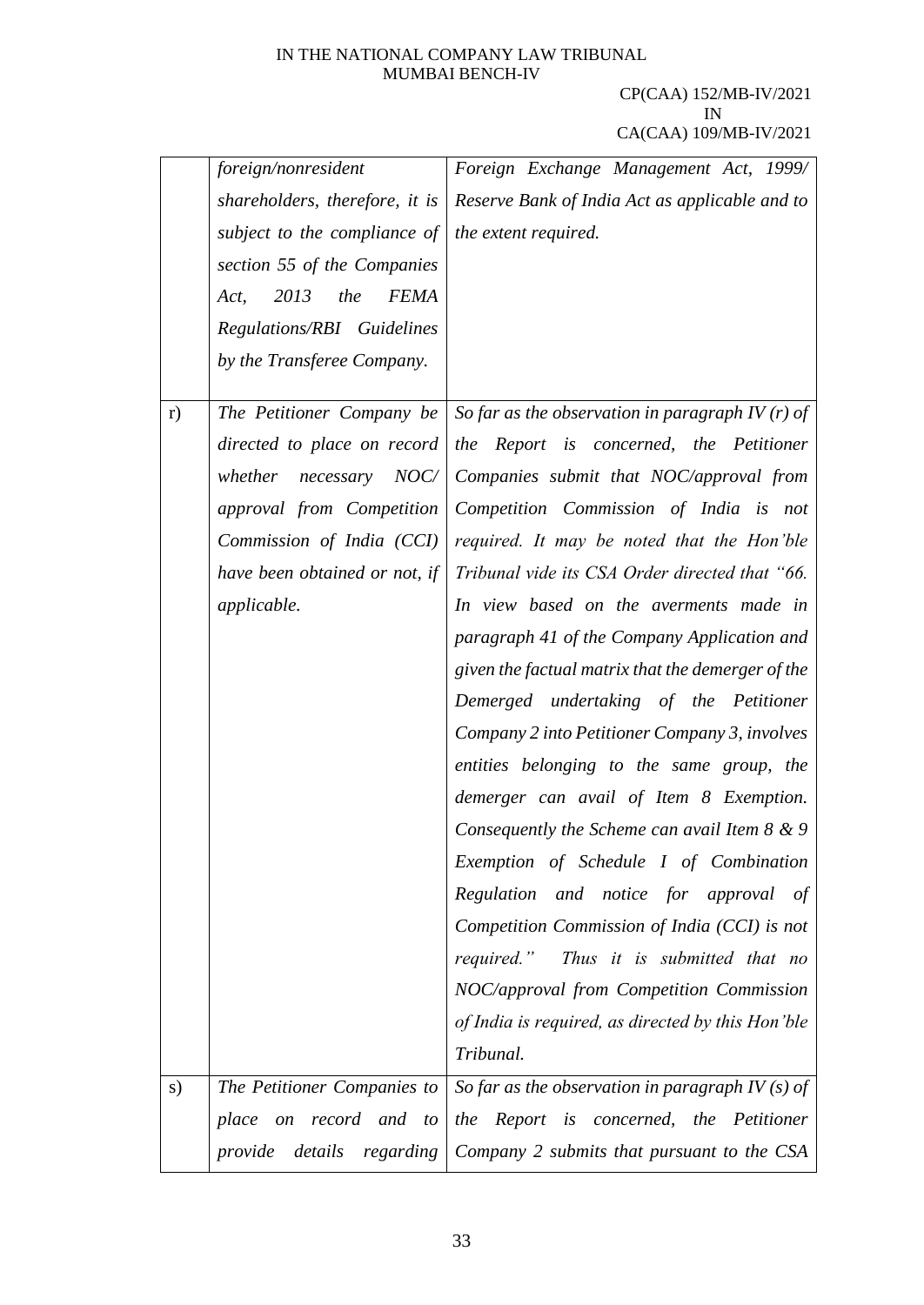| of<br><i>Shareholders</i><br>meeting | Order, the meeting of equity shareholders of       |
|--------------------------------------|----------------------------------------------------|
| other than Promoters, has            | Petitioner Company 2 was held on Wednesday,        |
| been convened or not, if             | September 29, 2021 at $2:30$ p.m. (IST) to seek    |
| required.                            | their approval to the Scheme. The resolution       |
|                                      | proposed for the Scheme was passed with            |
|                                      | requisite majority of the equity shareholders      |
|                                      | (which also included the public shareholders of    |
|                                      | the Company). The Petitioner Company 2             |
|                                      | further clarifies that the provisions of           |
|                                      | paragraph $9(b)$ of Annexure I of the Circular     |
|                                      | No. CFD/DIL3/CIR/2017/21 dated March 10,           |
|                                      | 2017 issued by SEBI as amended from time to        |
|                                      | time ("SEBI Schemes Circular") require a           |
|                                      | listed company to seek approval of majority of     |
|                                      | public shareholders to the Scheme only if it falls |
|                                      | within any of the cases mentioned therein. The     |
|                                      | Petitioner Companies state that in the context     |
|                                      | of the present matter, the approval of majority    |
|                                      | of public shareholders of the Petitioner           |
|                                      | Company 2 is not applicable in terms of            |
|                                      | paragraph $I(A)$ $9(b)$ of Annexure I of SEBI      |
|                                      | Schemes Circular as none of the cases              |
|                                      | mentioned therein are applicable in the context    |
|                                      | of the present Scheme. An Certificate by the       |
|                                      | statutory auditors of Petitioner Company 2,        |
|                                      | clearly stating the reasons for non-applicability  |
|                                      | of paragraph $I(A)$ $9(b)$ of Annexure I of SEBI   |
|                                      | Schemes Circular to the present Scheme,            |
|                                      | accompanying with the undertaking from             |
|                                      | Managing Director confirming the non-              |
|                                      | applicability of paragraph $I(A)$ $9(b)$ of        |
|                                      | Annexure I of SEBI Schemes Circular to the         |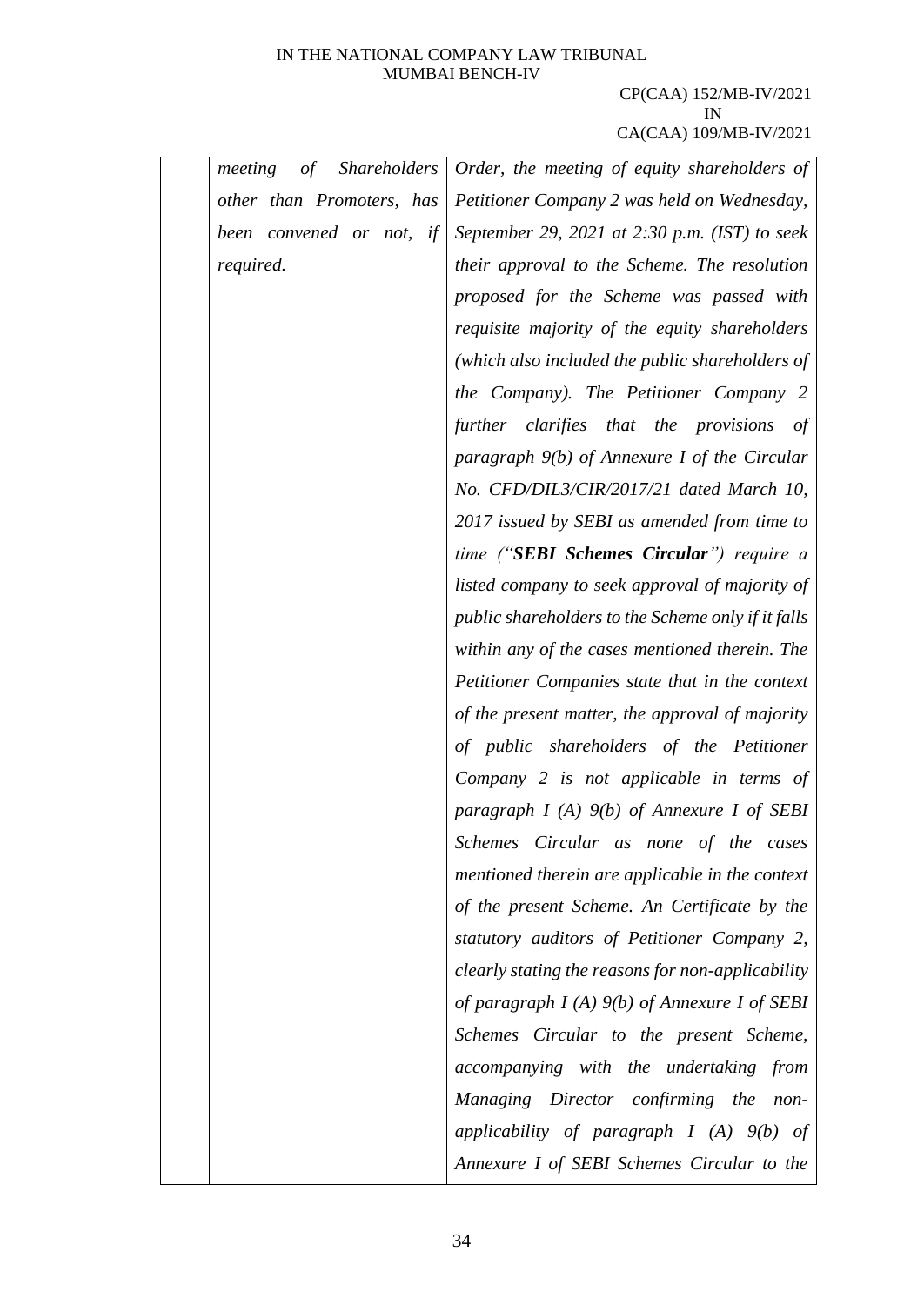# CP(CAA) 152/MB-IV/2021 IN

|    |                                                | Scheme which undertaking<br>present<br>was                    |
|----|------------------------------------------------|---------------------------------------------------------------|
|    |                                                | subsequently approved by the board of                         |
|    |                                                | directors of the Petitioner Company 2, has been               |
|    |                                                | submitted to the BSE and NSE.                                 |
| t) | It is observed that in the                     | So far as the observation in paragraph $IV(t)$ of             |
|    | <i>Auditors</i><br>$\sigma f$<br>the<br>report | the Report is concerned, the Petitioner                       |
|    | Demerged<br>Amalgamated/                       | Companies submit that the Petitioner Company                  |
|    | (GMR)<br>Company                               | 2 has a well-defined system in place to assess                |
|    | Infrastructure Limited) is                     | the appropriateness of the carrying value of its              |
|    | qualified for last three years                 | investments, including testing for impairments.               |
|    | (2018, 2019 & 2020). As per                    | The independence and process followed in                      |
|    | the Auditors qualified opinion                 | conducting the exercise also is being reviewed                |
|    | which stated that "The                         | and<br>by<br><i>Internal</i><br>approved<br>Auditors,         |
|    | Company's internal control                     | Management Assurance<br>Group<br>(MAG)                        |
|    | system towards estimating the                  | function who perform procedures on valuation                  |
|    | fair value of its investment in                | models to evaluate the valuation method used                  |
|    | certain<br>subsidiaries, joint                 | and accuracy of inputs used in model to                       |
|    | ventures and associates as                     | determine the recoverable value. Petitioner                   |
|    | more fully explained in note                   | Company 2 also have involved valuation                        |
|    | $5(4)$ to the accompanying                     | specialists to assist in the evaluation of                    |
|    | standalone<br>financial                        | valuation<br>models<br>management's<br>and                    |
|    | statements                                     | $were$ not   impairment analyses, specifically in testing key |
|    | operating effectively due to                   | assumptions, accuracy of inputs used in the                   |
|    | uncertainties<br>in<br>the                     | model to determine the recoverable value.                     |
|    | judgments and assumptions                      |                                                               |
|    | made by the Company in such                    |                                                               |
|    | estimations,<br>which<br>could                 |                                                               |
|    | result in the Company not                      |                                                               |
|    | providing for adjustment, if                   |                                                               |
|    | any that may be required to                    |                                                               |
|    | carrying<br>values<br>the<br>$\sigma f$        |                                                               |
|    | further<br>and<br>investments                  |                                                               |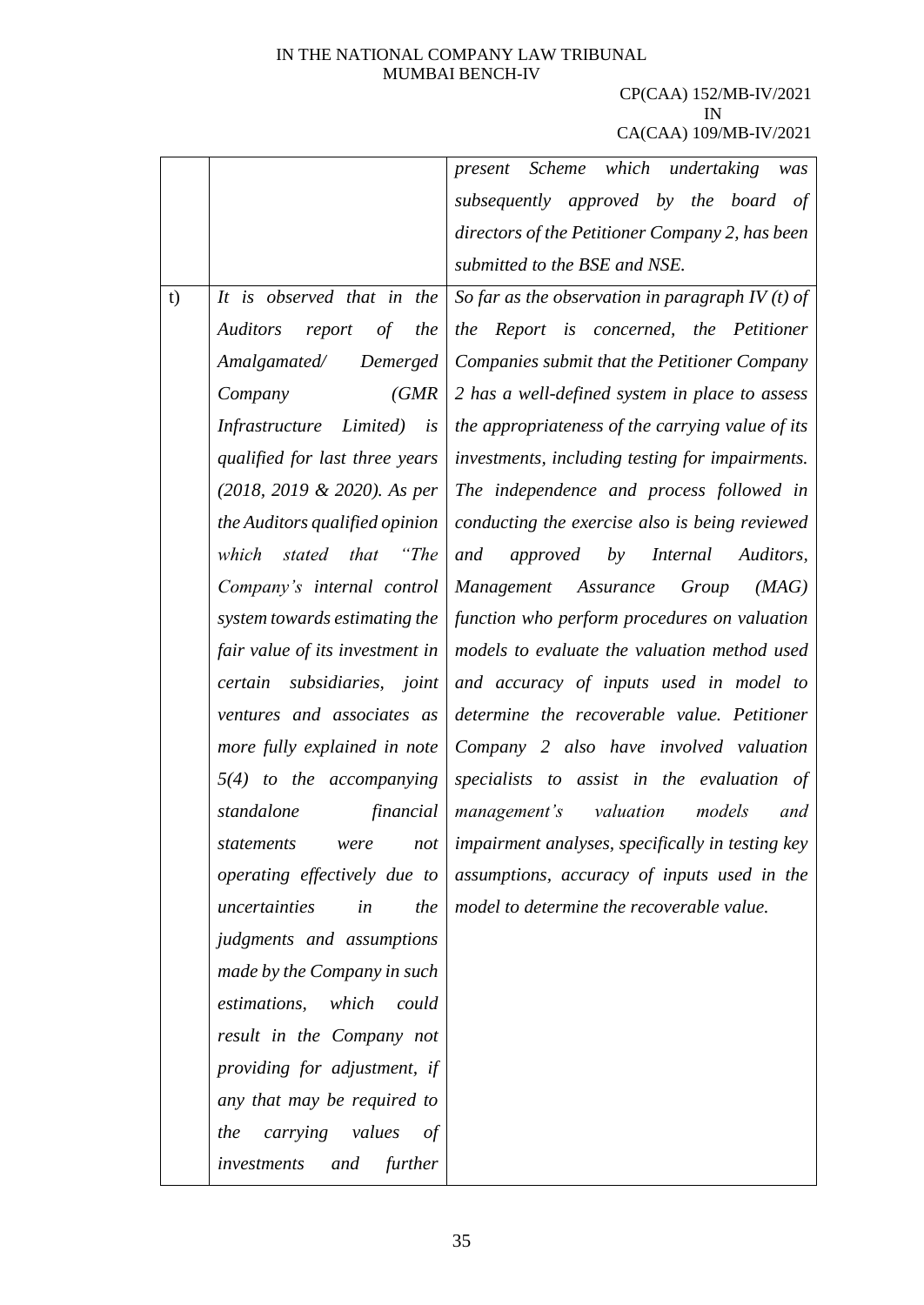|              | provisions, if any, required to             |                                                    |
|--------------|---------------------------------------------|----------------------------------------------------|
|              | be made for the obligations                 |                                                    |
|              | on behalf of those entities,                |                                                    |
|              | and its Consequential impact                |                                                    |
|              | the<br>accompanying<br><sub>on</sub>        |                                                    |
|              | standalone<br>financial                     |                                                    |
|              | statements".                                |                                                    |
|              |                                             |                                                    |
|              | this<br>In<br>regard                        |                                                    |
|              | Amalgamated/Demerged                        |                                                    |
|              | Company<br>(GMR)                            |                                                    |
|              | Infrastructure Limited) may                 |                                                    |
|              | be directed to submit that how              |                                                    |
|              | the Petitioner Company will                 |                                                    |
|              | effectively operative financial             |                                                    |
|              | Control as per Ind AS                       |                                                    |
|              | financial<br><b>Statements</b><br><i>as</i> |                                                    |
|              | qualified by the auditors in                |                                                    |
|              | the auditor's report for the                |                                                    |
|              | financial Statement 2018-19,                |                                                    |
|              | 2019-20<br>$\alpha$<br>$2020 - 21$ .        |                                                    |
|              | Petitioner Company may be                   |                                                    |
|              | directed to submit full facts               |                                                    |
|              | before<br>approval of the                   |                                                    |
|              | Scheme and the Hon'ble                      |                                                    |
|              | NCLT may pass appropriate                   |                                                    |
|              | orders/ orders as deem fit;                 |                                                    |
|              |                                             |                                                    |
| $\mathbf{u}$ | In view of the observation                  | So far as the observation in paragraph IV $(u)$ of |
|              | raised by the ROC Mumbai,                   | the Report is concerned i.e. observations of       |
|              | mentioned at para 32 above                  | ROC in point No, 32 of paragraph 3 of the          |
|              | Hon'ble NCLT may pass                       | Report, the Petitioner Companies submit that:      |
|              |                                             |                                                    |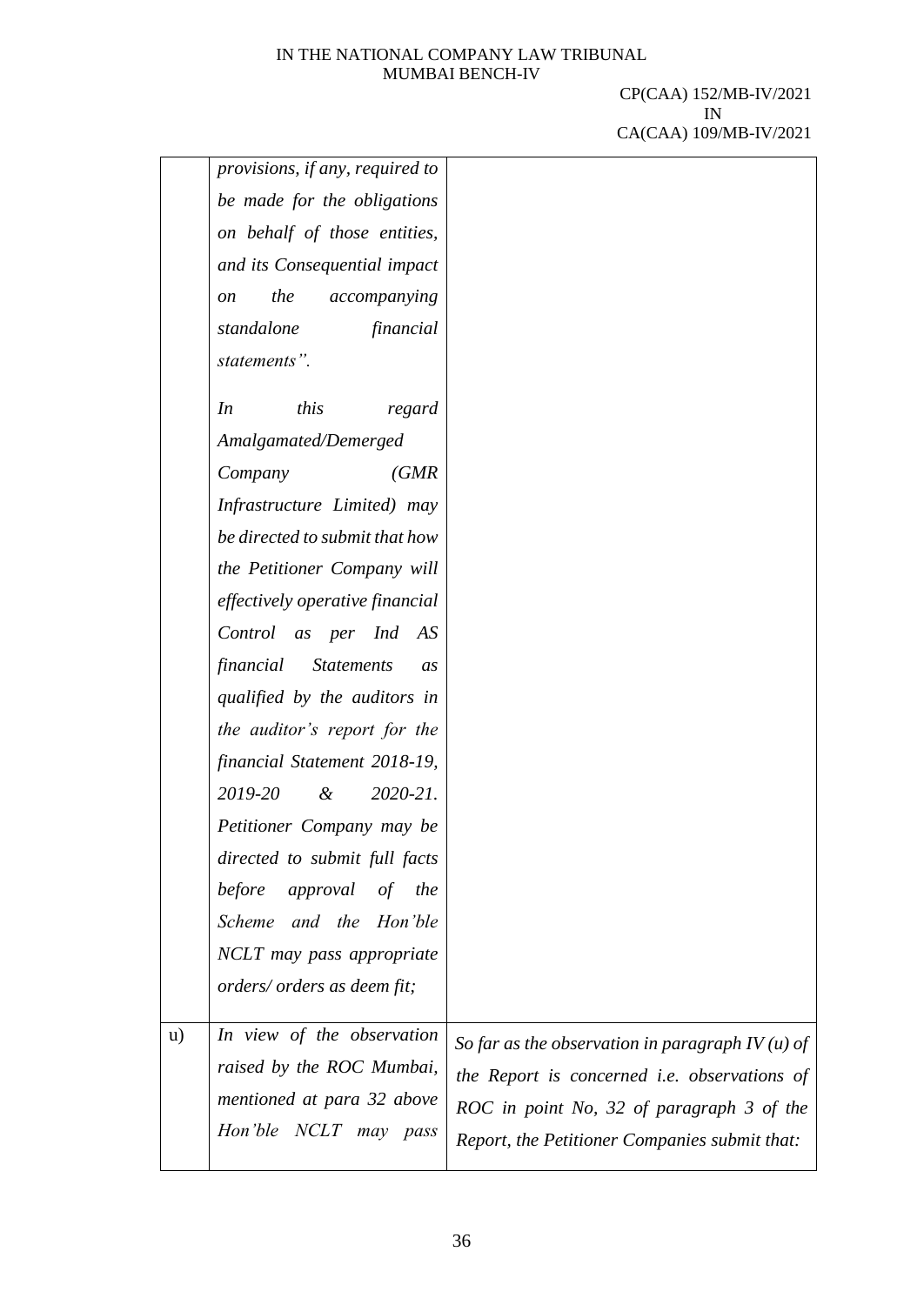| appropriate orders/ orders as | I) | the financial Statement of the Petitioner          |
|-------------------------------|----|----------------------------------------------------|
| deem fit                      |    | Company 1 for the Financial Year ended             |
|                               |    | March 31, 2020, shows two Inter Corporate          |
|                               |    | Deposits (ICD) of Rs. $5,81,93,020$ and Rs.        |
|                               |    | 12, 26,50,000 each availed from GMR                |
|                               |    | Generation Assets Limited. While the               |
|                               |    | Individual amounts and total of these two          |
|                               |    | ICDs has been accurately mentioned in the          |
|                               |    | schedule 15 of the said Financial Statement        |
|                               |    | and appropriately reflected in the Balance         |
|                               |    | Sheet as well, however in the note below           |
|                               |    | Schedule 15 the word "crore"<br>was                |
|                               |    | inadvertently mentioned after the<br>ICD           |
|                               |    | of $Rs.$<br>12,26,50,000.<br><b>This</b><br>amount |
|                               |    | typographical error in the note below the          |
|                               |    | Schedule 15 has no impact on the overall           |
|                               |    | Financial Statement of the Petitioner              |
|                               |    | Company 1.                                         |
|                               | 2) | the open Charges as mentioned in the               |
|                               |    | Report pertains to Petitioner Company 2            |
|                               |    | and the same shall be dealt in accordance          |
|                               |    | with clause 23.11 of the Scheme. Further,          |
|                               |    | the Petitioner Companies submits that              |
|                               |    | security interest of secured creditors of          |
|                               |    | Petitioner Company 2 will not be impacted          |
|                               |    | on the effectiveness of the Scheme.                |
|                               | 3) | BSE Limited ("BSE") and NSE India                  |
|                               |    | Limited ("NSE") vide their letters dated           |
|                               |    | December 18, 2020 and December 21,                 |
|                               |    | 2020<br><i>respectively,</i><br>have<br>given      |
|                               |    | NOC/observations on the Scheme and                 |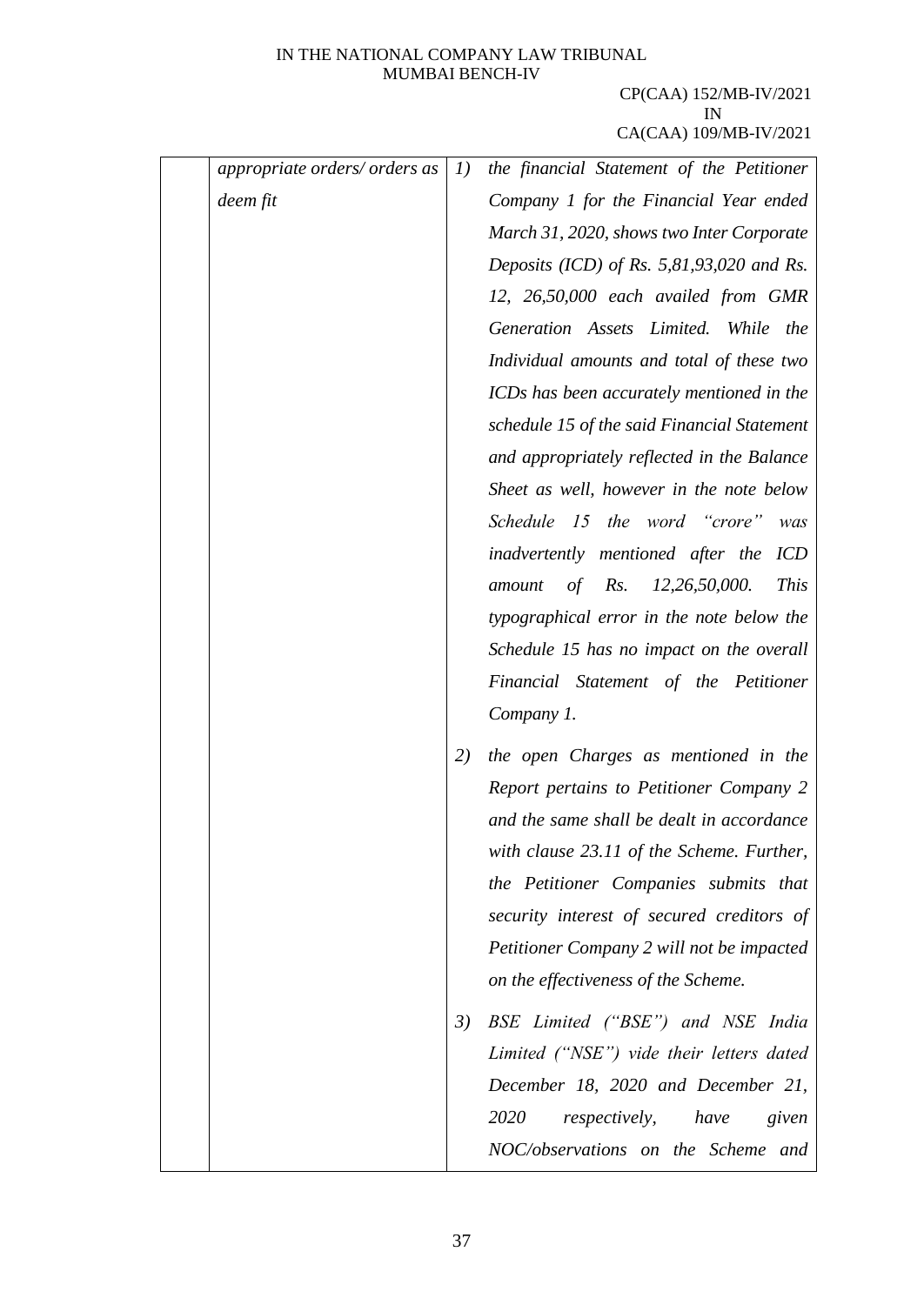## CP(CAA) 152/MB-IV/2021 IN CA(CAA) 109/MB-IV/2021

*prescribed the time limit of six months from the date of the aforesaid letters for filing the Scheme with the Hon'ble NCLT. The Petitioner Companies had filed the Scheme with the NCLT on March 05, 2021, which was within the timeline mentioned i.e. June 17, 2021.* 

- *4) Petitioner Companies have enclosed the unaudited Financial Statements for the period ended December 31, 2020 along with the auditors' review report thereon, while filing the Scheme with the Hon'ble Tribunal, which was not older than six month at the date of filing of the Scheme i.e. on March 05, 2021.*
- *5) the respective meetings of the equity shareholders and secured creditors of the Petitioner Company 2, was held on September 29, 2021. The copies of the reports of the respective Chairpersons appointed by this Hon'ble Tribunal for the respective equity shareholders meetings and secured creditors meetings on the proceedings and results of the meetings along with the Scrutinizer' Reports are annexed and marked as Annexures "A" and "B" to this Affidavit in Reply.. 6) interest of the creditors of the Petitioner*
	- *Companies shall not be affected on the effectiveness of the Scheme.*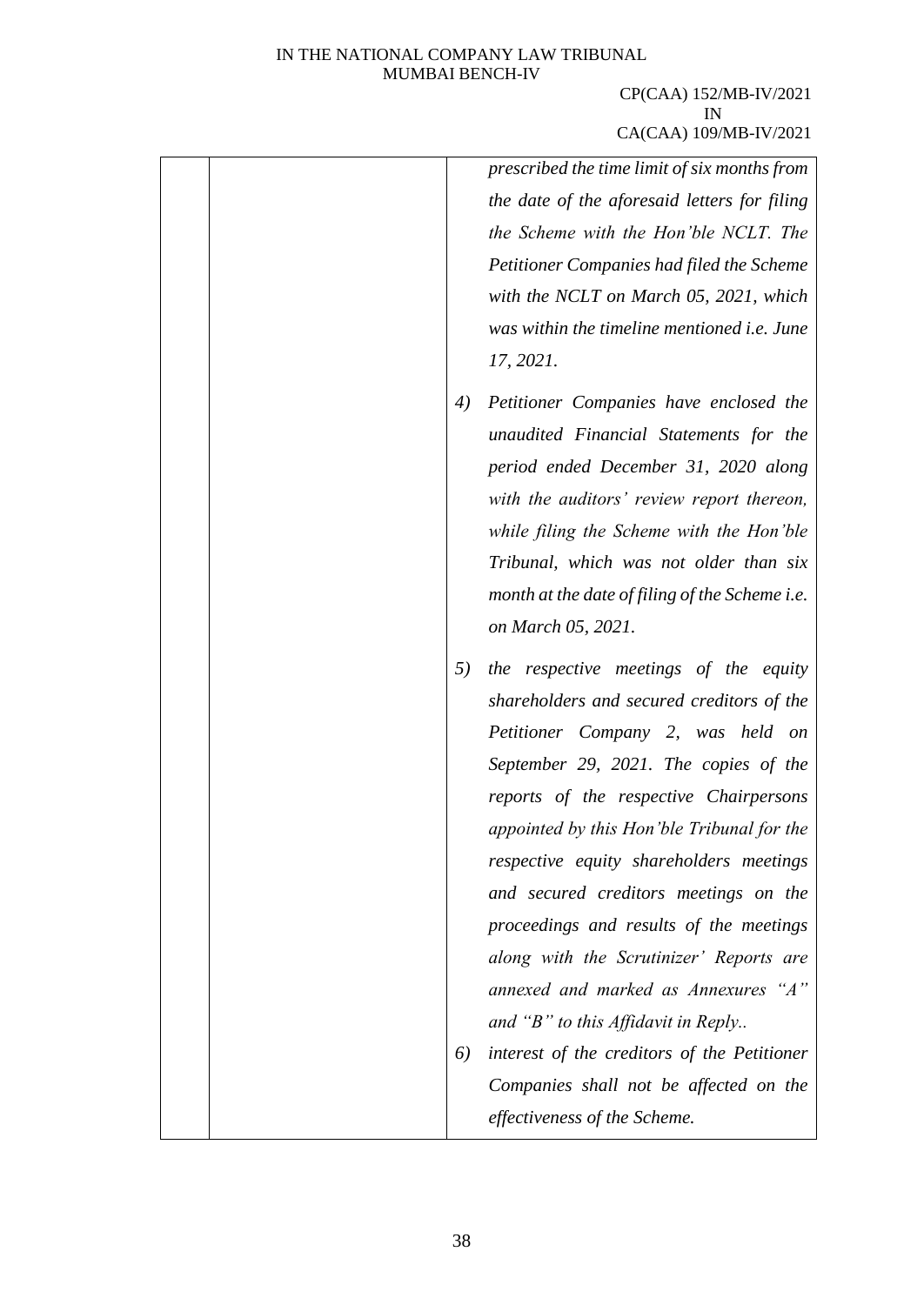- 16. Upon perusal of the Affidavit dated 30<sup>th</sup> November, 2021 of the Petitioner Companies, as stated hereinabove, the Regional Director has filed a Supplementary Report dated 2 nd December, 2021 with this Tribunal. The Supplementary Report, *inter alia,* records that the replies submitted by way of the Affidavit to paragraphs  $(IV)(a)$  to  $(u)$  be taken on record and the matter be decided on merits.
- 17. The observations made by the Regional Director have been explained by the Petitioner Companies in paragraph 15 above. The Representative of the RD has submitted that the explanation and clarifications given by the Petitioner Companies are found satisfactory and they have no objection to the Scheme. The Affidavit dated  $30<sup>th</sup>$  November, 2021 filed by the Petitioner Companies, the clarifications and undertakings given by the Petitioner Companies are accepted by this Tribunal, and the Petitioner Companies are directed to comply with the same.
- 18. The Official Liquidator, High Court, Bombay (OL) has filed his Report dated  $27<sup>th</sup>$ September, 2021 stating that the affairs of the Petitioner Company 1 have been conducted in a proper manner.
- 19. From the material on record and after perusing the clarifications and submissions of the Petitioner Companies to the Report and the Report of the OL, the Scheme appears to be fair and reasonable and does not violate any provisions of law and is not contrary to public policy.
- 20. Since all the requisite statutory compliances have been fulfilled, the Company Petition CP (CAA) No. 152/ MB/ 2021 filed by the Petitioner Companies is made absolute in terms of prayer clauses (a), (b) and (c) of the Company Petition. Thus, the Scheme is sanctioned with the Appointed Date fixed as 1<sup>st</sup> April, 2021.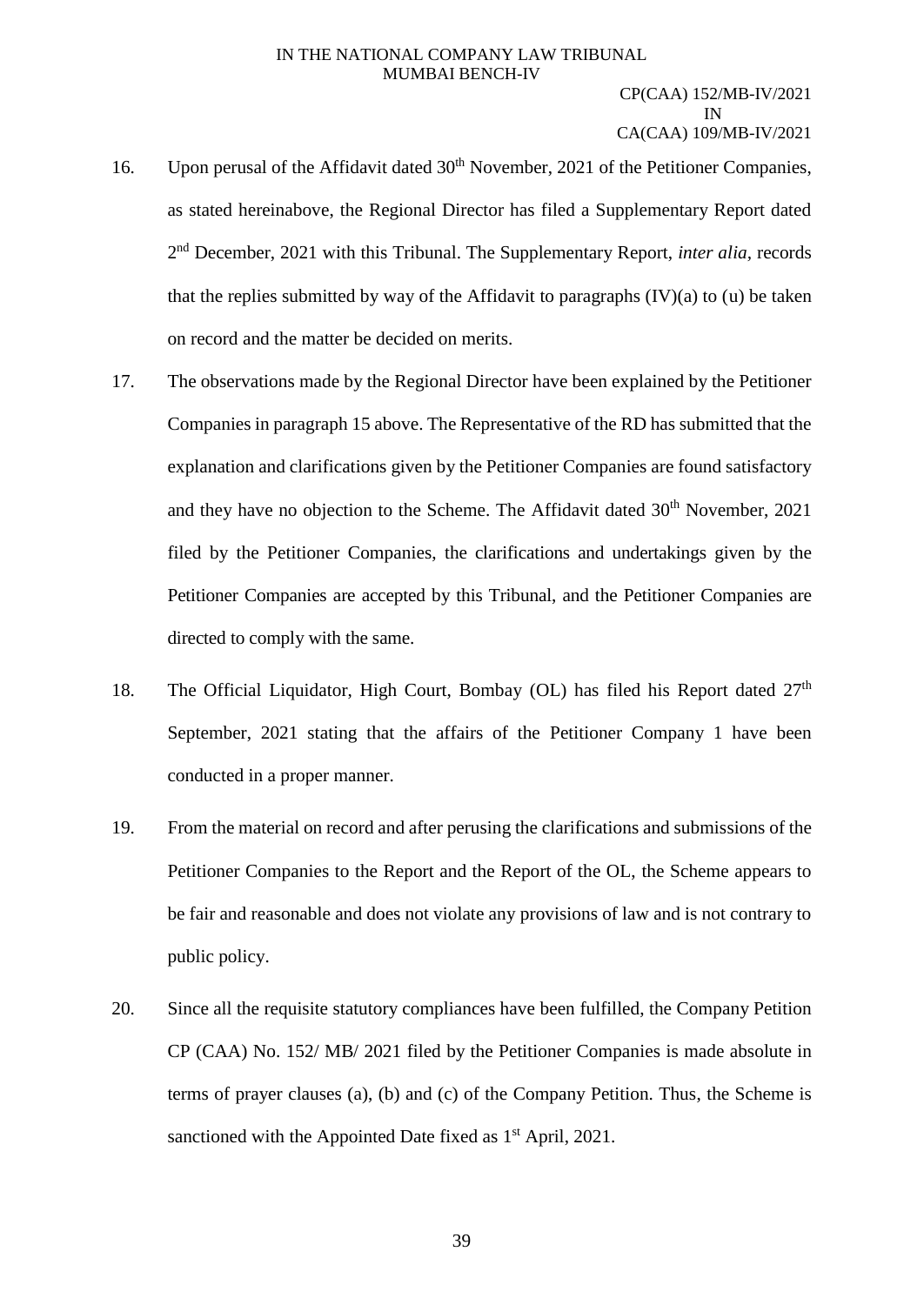- 21. Petitioner Company 1 to be dissolved without winding up.
- 22. The Petitioner Companies are directed to lodge a certified copy of this order along with the sanctioned Scheme duly certified by Deputy/ Assistant/ Joint Registrar of this Tribunal, attached thereto, with the concerned Superintendent of Stamps, for the purpose of adjudication of stamp duty payable, if any, within 60 days from the date of receipt of the certified copy of this order along with the sanctioned Scheme attached thereto.
	- 23. The Petitioner Companies are directed to file copy of the certified copy of this order along with a copy of the sanctioned Scheme attached thereto with the concerned Registrar of Companies, electronically, along with e-form INC 28 within 30 days of receipt of certified copy of this order along with the sanctioned Scheme from the registry, duly certified by the Deputy/Assistant/Joint Registrar of this Tribunal.
- 24. All concerned authorities to act on a copy of this order along with the sanctioned Scheme, duly certified by Deputy/Assistant/ Joint Registrar of this Tribunal.
- 25. The Petitioner Companies shall be at liberty to apply to this Tribunal for any directions that may be necessary with regard to the implementation of the Scheme.
- 26. Ordered accordingly.
- 27. The Intervenor in **IA-34/2021** has filed present application objecting to the sanction of the said scheme. However, the Learned Senior Counsel appearing for the Objector/Intervenor has during the course of hearing mentioned that he is not pressing for his objection and that the matter is resolved amicably.
- 28. The Learned Senior Counsel has forwarded his written consent for not pressing the said objection, the content of the mail is reproduced below: